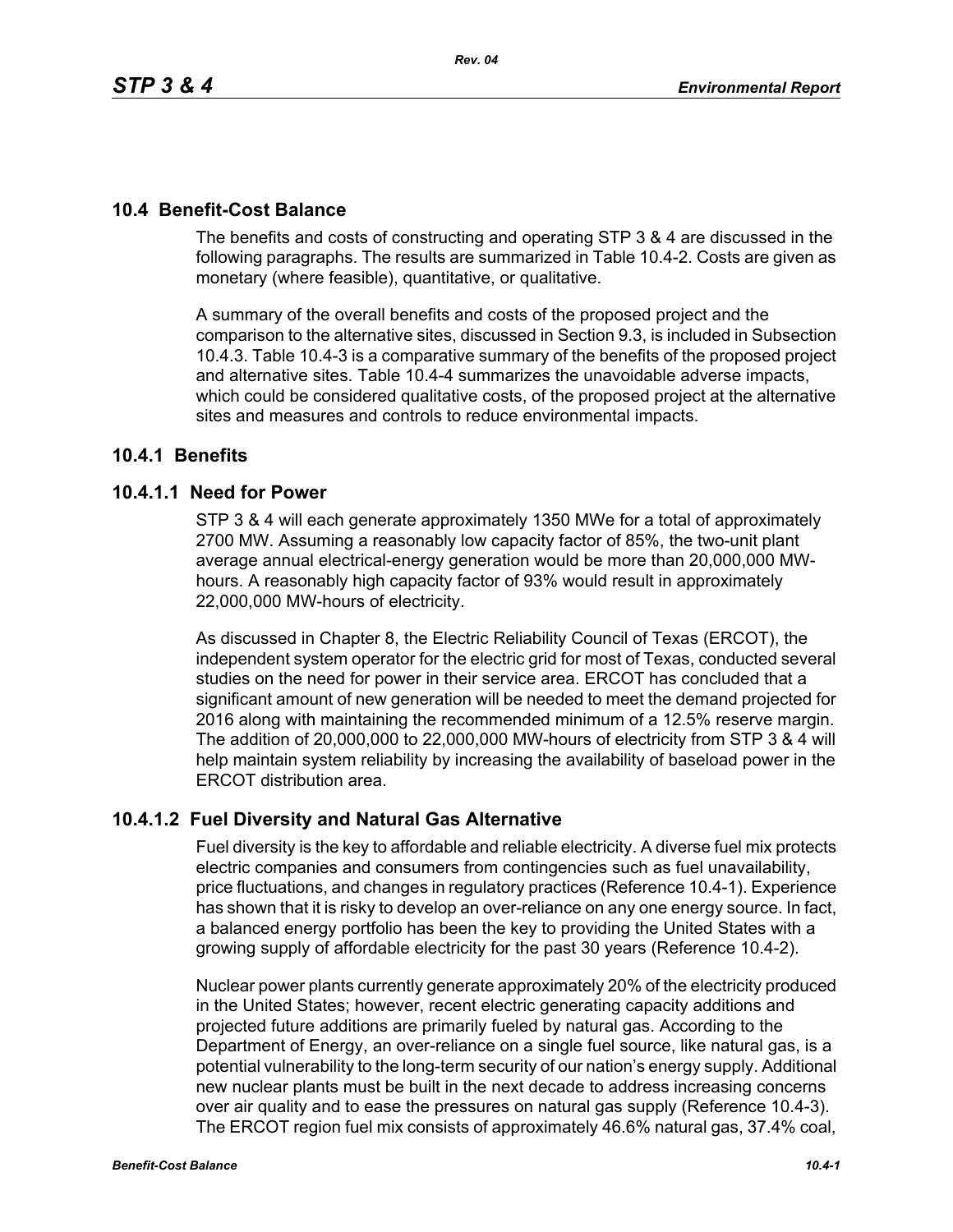13.6% nuclear, 1.9% renewables and 0.4% from other sources (actual energy production values June 2005–May 2006) (Reference 10.4-4).

Maintaining fuel diversity is a matter of maintaining a balance of fuel mixes. Relying heavily on natural gas is a matter of choosing a limited resource over more abundant fuels. High prices for natural gas and the intense, recurring periods of price volatility experienced over the last several years are influenced partly by demand for natural gas in the electric generation sector. Electric sector demand for natural gas is being driven by new gas-fired electric generating capacity built in the United States during the last decade. More than 90% of all new electric generating capacity added over the past 5 years is fueled with natural gas. New nuclear plants provide forward price stability that is not available from generating plants fueled with natural gas. The intense volatility in natural gas prices experienced over the last several years is likely to continue, and leaves the U.S. economy vulnerable. Although nuclear plants are capital-intensive to build, the operating costs are stable and dampen the volatility elsewhere in the electricity market (Reference 10.4-5). Natural gas has uses that are not readily served by other fuel choices, such as many manufacturing processes. This led the U. S. House of Representatives to prepare a Majority Staff report that included the following findings (Reference 10.4-6):

- To enhance competitiveness and protect American jobs, natural gas must not be used for baseload electricity generation or for new generating capacity. Natural gas should be reserved for industries that use it as a feedstock or for primary energy and cannot substitute for it by fuel-switching.
- Nuclear energy must become the primary generator of base load electricity, thereby relieving the pressure on natural gas prices and dramatically improving atmospheric emissions.

For Texas, the addition of STP 3 & 4 would represent a step towards maintaining what has been a successful mix of fuel types for generating electricity. STP 3 & 4 will help maintain the state's fuel diversity while meeting state and national goals of creating new baseload generation that would not use natural gas as a fuel.

# **10.4.1.3 Emissions Reduction**

Nuclear generation contributes considerable air quality benefits to the nation. Unlike electricity generated from coal and natural gas, nuclear energy does not result in significant emissions of air pollutants associated with global warming and climate change (e.g., nitrogen oxides, sulfur dioxide, carbon dioxide) or methyl mercury (Reference 10.4-6). Fossil fuel-fired power plants are responsible for 64% of the nation's sulfur dioxide emissions, 26% of nitrogen oxide emissions, 33% of mercury emissions, and 36% of man-made carbon dioxide emissions. The majority of the industry's emissions are from coal-fired plants (Reference 10.4-6).

Subsections 9.2.3.1 and 9.2.3.2 analyze coal- and gas-fired alternatives to STP 3 & 4, respectively. Air emissions from these alternatives and for nuclear power are summarized in Table 10.4-1.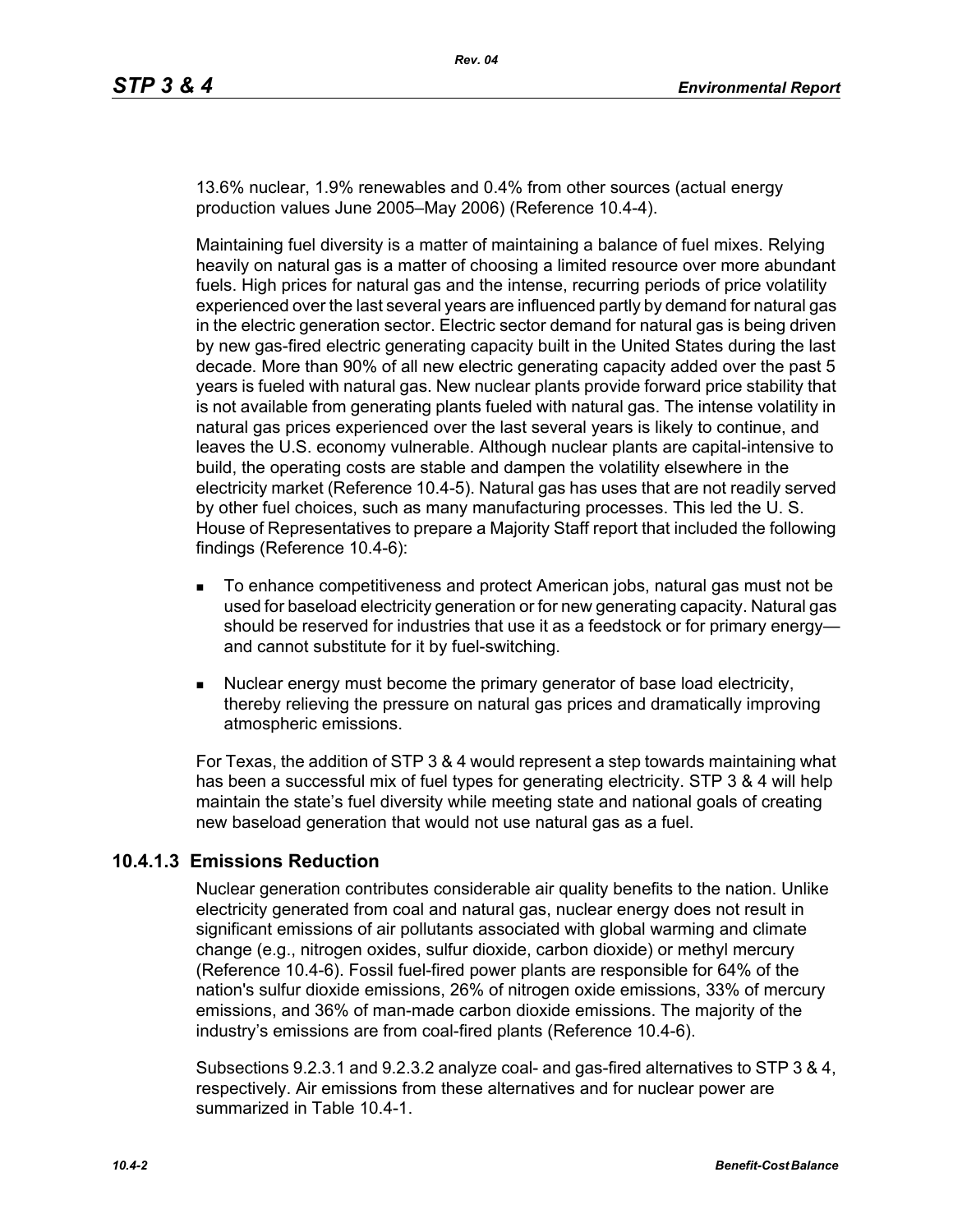Regardless of which reasonable alternative one compares to nuclear power, STP 3 & 4 would represent a substantial benefit in emission reduction, or emission avoidance, assuming that an alternative power source would be constructed if STP 3 & 4 were not.

# **10.4.1.4 Advantages of Nuclear Power**

Concerns about global warming and climatic change make it reasonable to expect that, eventually, the United States may have to strictly curb emissions from fossil-fuel electric generation plants, conceivably to the point of displacing coal- and gas-fired electricity generation. If environmental policies greatly restrict carbon emissions in the future, the cost of building and operating fossil-fired plants could increase by 50% to 100%. Nuclear power is the only technology currently available that is a viable alternative to fossil-fired plants for baseload generation. In view of the time that it takes the nuclear industry to regain its capacity for construction and operation, the prospect of needing nuclear power to displace fossil-fuel power is one of the reasons for national concern with maintaining a nuclear energy capability (Reference 10.4-7).

# **10.4.1.5 Licensing Certainty**

The regulatory scheme used for the existing domestic fleet of nuclear plants, under 10 CFR 50, was a two-step process that resulted in much uncertainty about cost projections and, in retrospect, final costs. This was due, in part, to the fact that the industry had to make large capital investments before resolving licensing issues. In large, capital-intensive construction projects, interest costs are a significant portion of the project cost. Interest charges on overnight capital costs account for a quarter of the levelized cost of electricity from nuclear power plants (Reference 10.4-7). For existing nuclear power plants built under 10 CFR 50, licensing delays quickly and substantially increased project cost. Design changes, whether driven by licensing concerns, backfit requirements, or other factors, had similar effects.

STPNOC is looking to NRC's 10 CFR 52 process to increase the licensing certainty of proposed new nuclear power plants. This new regulatory process provides for early resolution of siting issues before making large investments of financial capital and human resources in new plant design and construction, early resolution of issues on the environmental impacts of construction and operation of proposed reactors, the ability to bank sites on which nuclear plants may be located, and the facilitation of future decisions on whether to build new nuclear plants. STPNOC believes that the resultant increase in licensing certainty will reduce project costs by decreasing premiums associated with uncertainty and making licensing and construction scheduling more controllable and reliable.

# **10.4.1.6 Tax Payments**

During construction, STPNOC has projected the sales tax payments to be an estimated \$23.9 million per unit, with \$5.8 million due to Bay City and \$18.1 million to the state of Texas over the construction period. These payments would provide a total of \$11.6 million to Bay City over the 7-year construction period. Increased tax revenues will also come from housing purchases by the incoming workforce and increased school and property taxes as a result of the construction of STP 3 & 4.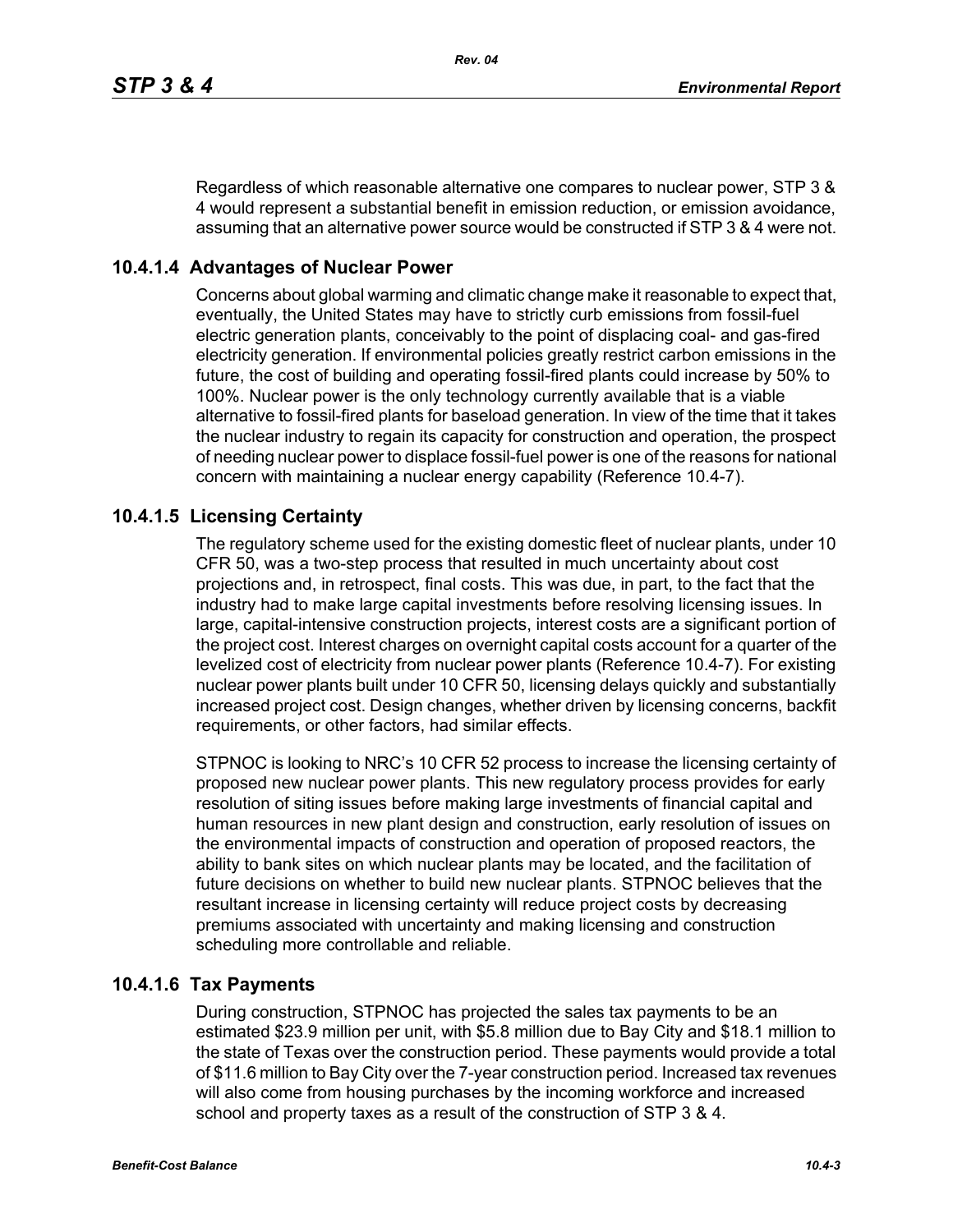*Rev. 04*

The owners will pay property taxes on STP 3 & 4 for the duration of the 40-year operating licenses. Matagorda County receives the taxes paid on STP property. As described in Subsection 5.8.2.2.2, over the life of the plant, annual franchise tax payments could range from approximately \$4.7 million during initial operations to approximately \$10 million in the last years of the 40-year operational life. Additional tax revenue would be generated from sales and use taxes, and property taxes on the operational workforce housing. Most people consider large tax payments a benefit to the taxing entity because they support the development of infrastructure which supports further economic development.

# **10.4.1.7 Local Economy**

STP 3 & 4 would require a construction peak workforce of 5950 people. As presented in Subsection 4.4.2.2.1, 4790 direct and indirect jobs would be created during the 7 year construction period, assuming that 50% of the workforce migrates into the 50-mile region. The creation of these jobs could inject between \$67.6 and \$676 million dollars into the regional economy during the life of the construction project, reduce unemployment by up to 20%, and create business opportunities for housing and service-related industries.

STP 3 & 4 would require an operations workforce of about 888 people. Of this total, 444 are assumed to migrate into the 50-mile region. According to the multiplier effect, for every one job at STP 3 & 4, an estimated 1.47 jobs would be created within the 50 mile region. This would result in the creation of 653 additional indirect jobs. In total, 1097 new jobs within about a 50-mile radius of the plant (Subsection 5.8.2.2.1) would be created by the startup of STP 3 & 4 and would be maintained throughout the life of the plant. Many of these indirect jobs would be in the service sector and could be filled by local residents, lessening demands on social service agencies in addition to strengthening the economy. The economic multiplier effect of the increased spending by the direct and indirect labor force created as a result of STP 3 & 4 would increase the economic activity in the region, most noticeably in rural Matagorda County. The dollar impact of these jobs, as discussed in Subsection 5.8.2.2.1, would be approximately \$45,000,000 to \$55,000,000 per year within the 50-mile region.

Nuclear plants such as the STP site are estimated to generate approximately \$350 million in total output for the local community and roughly \$60 million in total labor income. The Southern States Energy Board reference (Reference 10.4-8) does not provide specific years for the \$350 and \$60 million figures, nor does it specifically identify the studies done by the NEI to support this statement. However, the Southern States Energy Board is considered a reliable source of data. STPNOC believes that the Southern States Energy Board's interpretation of NEI's data is correct, reasonably current (within the late 1990s to early 2000s), and useful for this analysis, even if the exact years of the data cannot be determined. These figures include direct effects, which reflect expenditures for goods, services, and labor, and indirect effects, which include subsequent spending in the community. The economic multiplier effect is one way of measuring indirect effects. Every dollar spent by nuclear plants results in the creation of an additional \$1.13 in the community (Reference 10.4-8).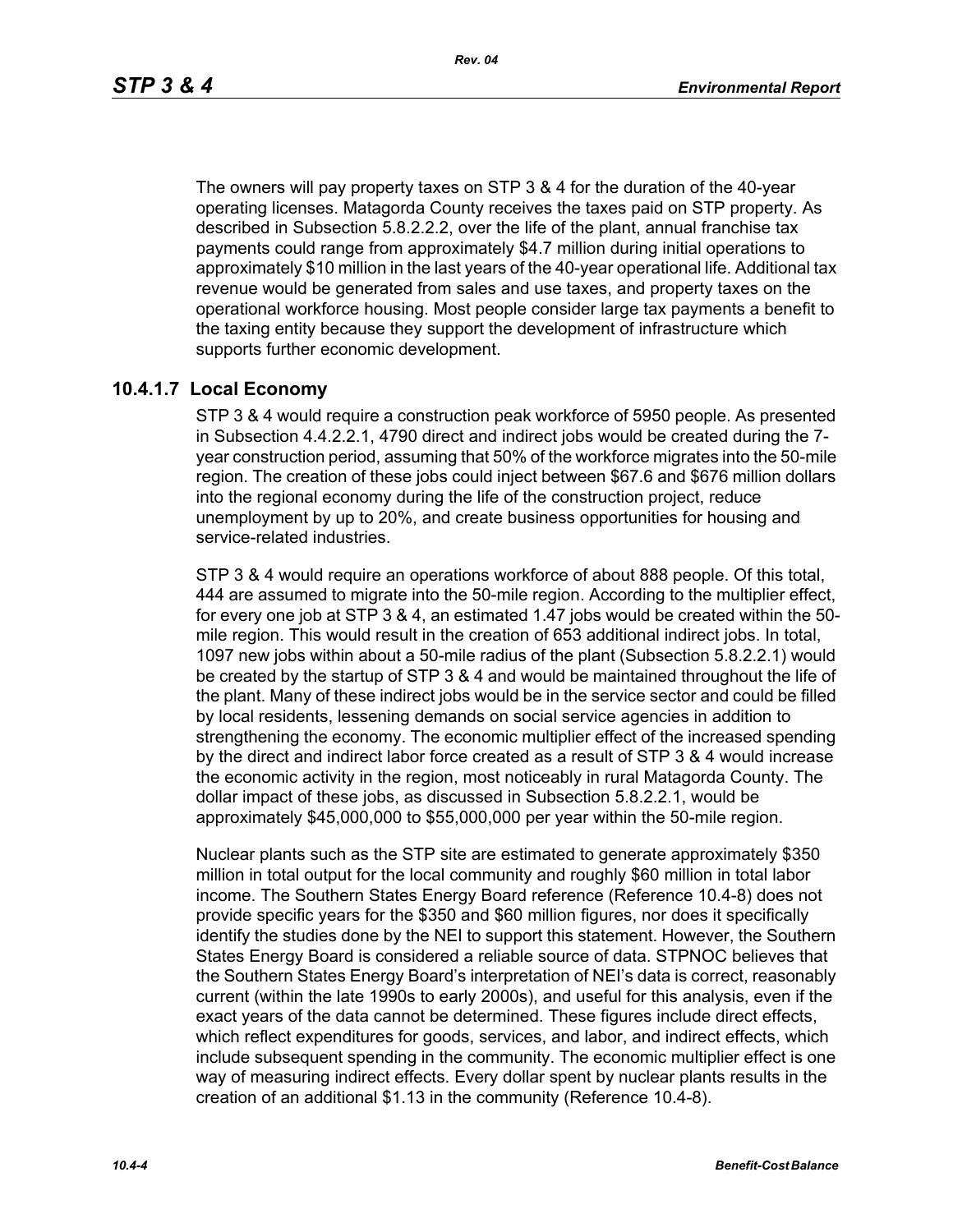# **10.4.1.8 Benefit Summary**

Table 10.4-2 includes a summary of the benefits of the proposed project (STP Units 3 & 4). In ER Section 9.3, STPNOC evaluated environmental impacts of construction and operation of the proposed project at three alternate sites (Red 2 greenfield site, Allens Creek greenfield site, and Trinity 2 greenfield site). Two additional sites were previously selected and evaluated as alternate sites in other revisions of the ER: Malakoff and Limestone. For completeness, similar evaluations of these two sites are also included in ER Section 9.3. Table 10.4-3 provides a comparison of the benefits of construction and operation of STP Units 3 & 4 to those at the three alternate sites and the two additional sites.

# **10.4.2 Costs**

# **10.4.2.1 Monetary–Construction**

In evaluating the STP 3 & 4 monetary cost, STPNOC reviewed published literature, vendor information, internally generated general information, and internally generated site-specific information. There are many cost studies available in the literature with a wide range of cost estimates. STPNOC found four studies to be most authoritative due to the breadth and depth of their analyses and the fact that other studies tend to be based on them. These are:

- **University of Chicago Study (Reference 10.4-7)**
- **MIT Study (Reference 10.4-9)**
- OECD Study (Reference 10.4-10)
- EIA Study (Reference 10.4-11)

The phrase commonly used to describe the monetary cost of constructing a nuclear plant is "overnight capital cost." The capital costs are those incurred during construction, when the actual outlays for equipment, construction, and engineering are expended. Overnight costs are exclusive of interest and include engineering, procurement, and construction costs, owner's costs, and contingencies (Reference 10.4-7).

Estimates of overnight capital costs in 2003 dollars range from \$1000 per kW to \$2500 per kW (Reference 10.4-10), with \$1500 to \$2000 per kW being the most representative range (Reference 10.4-10). Many factors account for the range in cost, such as:

- The specific technology used
- **EXECUTE:** Assumptions about the number of like-units built
- Allocation of first-of-a-kind cost
- Site location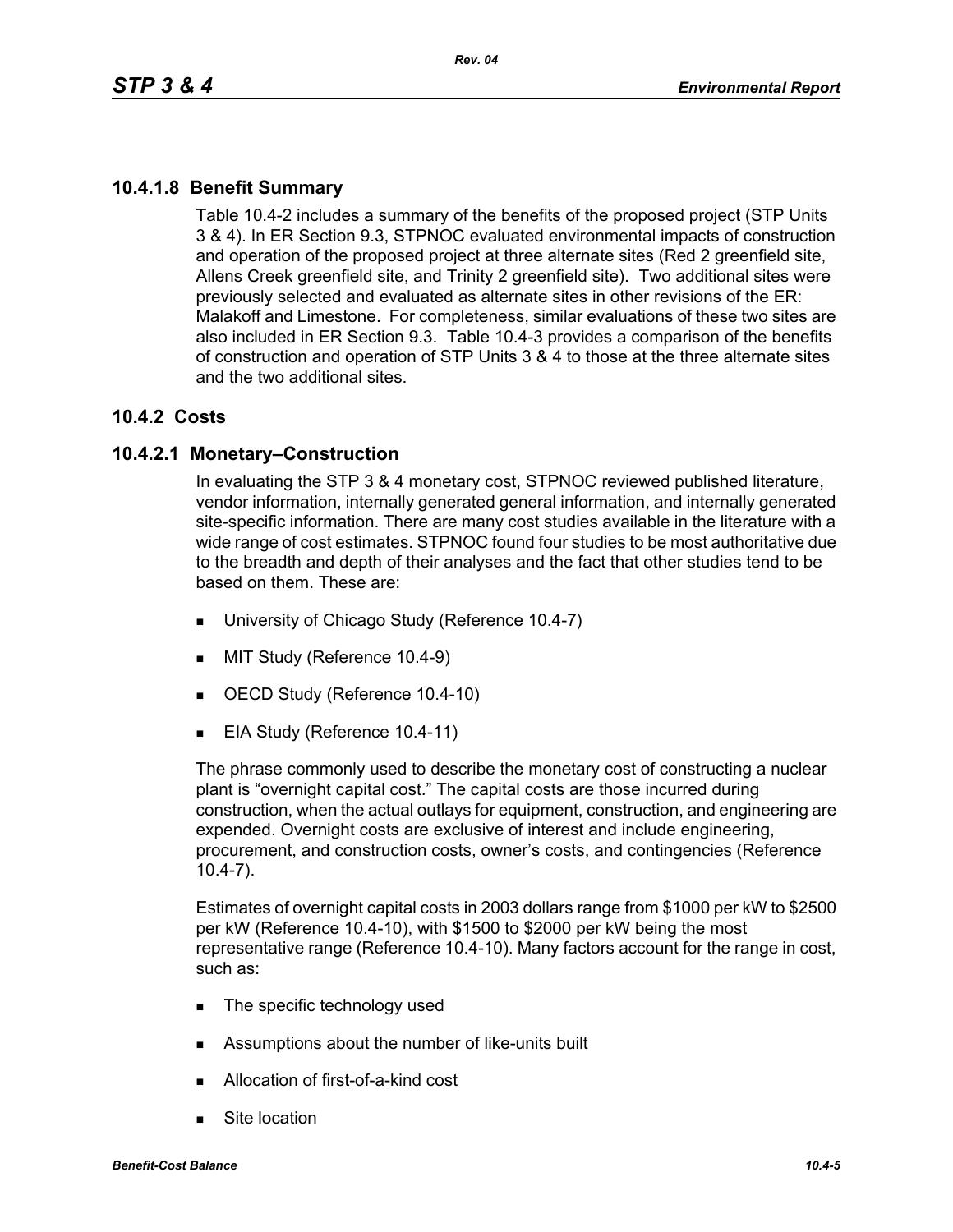- Parity adjustments to allow comparison between countries
- Allowances for contingencies

The estimates are not based on nuclear plant construction experience in this country, which is more than 20 years old. Actual construction costs overseas have been less than the most recent domestic construction, suggesting that the industry has learned from the domestic experience. There is an assumption that the overseas experience can be applied domestically and the studies have found the overseas experience to be most applicable to estimating the cost of new domestic nuclear plant construction (Reference 10.4-7). There is reason to believe that new reactors will be less expensive to build than those currently in operation in the United States. Over the past 30 years, there have been technological advances in construction techniques that would reduce costs. In addition, simplified, standardized, and pre-approved designs clearly result in cost savings. The newer plants have fewer components and therefore would be less expensive. Because the designs of advanced reactors are pre-approved by the NRC, much of the design work will be done before construction begins, and this will lower the costs (Reference 10.4-11)

The four studies tend to support \$2000 per kW as a reasonable high-end overnight capital cost estimate. The \$2500 value is based on construction in Japan. While no explanation is offered as to why the cost in Japan is so high in this study, it is reasonable to suggest that contributing factors are the high cost of living in Japan (labor accounts for more than 20% of costs) and difficulties associated with construction on an island. Construction experience with ABWR plants worldwide will be used to minimize First of a Kind Engineering (FOAKE) costs discussed in the studies. For the purposes of analysis in this environmental report, to avoid understating the cost, STPNOC has chosen to use the \$2000 per kW value (year 2003 dollars). Together with an installed capacity of 2700 MWe, \$2000 per kW results in a STP 3 & 4 construction cost of approximately \$5.4 billion in 2003 dollars.

# **10.4.2.2 Monetary–Operation**

The four studies discussed in Subsection 10.4.2.1 show a wide range of operation cost estimates. Operation costs are frequently expressed as levelized cost of electricity, which is the price at the busbar needed to cover operating costs and annualized capital costs. The levelized cost of a project is equivalent to the constant dollar ("real") price of electricity that would be necessary over the life of the plant to cover all operating expenses, interest, and principal repayment obligations on project debt, taxes, and provide an acceptable return to equity investors over the economic life of the project (Reference 10.4-9). Overnight capital costs account for a third of the levelized cost, and interest costs on the overnight costs account for another 25%. Levelized cost estimates range from \$36 to \$65 per MW-hour (3.6 to 6.5 cents per kW hour) (Reference 10.4-7). Factors affecting the range include choices for discount rate, construction duration, plant lifespan, capacity factor, cost of debt and equity and split between debt and equity financing, depreciation time, tax rates, and premium for uncertainty. It is concluded that \$65 per MW-hour (6.5 cents per kW-hour) is a reasonably conservative high-end levelized cost of electricity for nuclear generation. This includes nuclear fixed operation and maintenance and fuel costs of approximately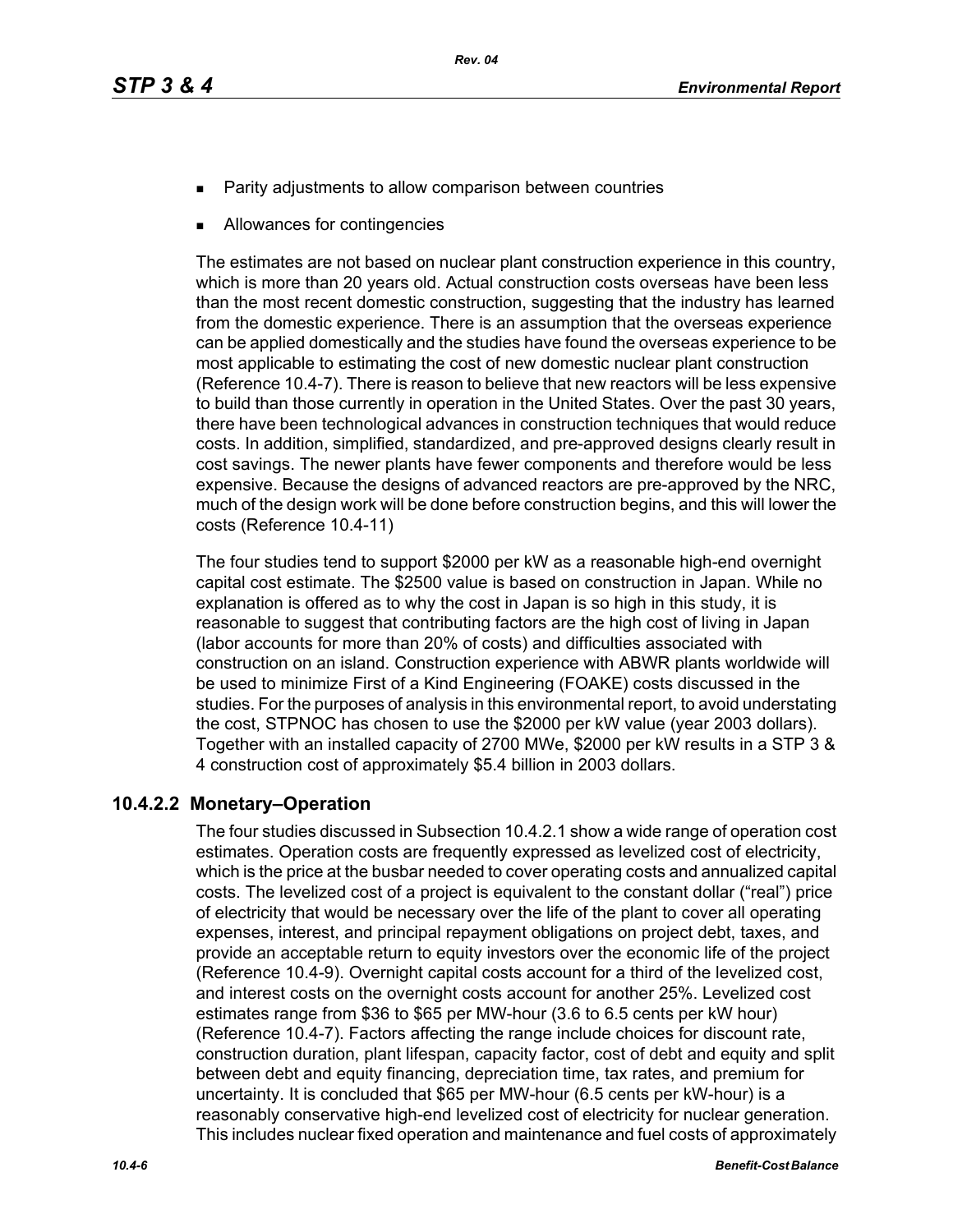\$60,000 per MW-hr (\$60 per kW – hour) and \$4.35 per MW-hr (0.435 cents per kWhour), respectively. Decommissioning costs have been estimated for one reactor at STP to be approximately \$517 million (in year 2006 dollars), consistent with the formula established by the NRC in 10 CFR 50.75.

In addition to nuclear plant costs, the four studies provide coal- and gas-fired generation costs for comparison to nuclear generation costs. One study shows nuclear costs competitive with coal and gas (Reference 10.4-10). The other studies show nuclear costs that exceed those of coal and gas. The MIT study indicates that new nuclear power is not economically competitive but goes on to suggest steps that the government could take to improve nuclear economic viability (Reference 10.4-9). Since this study, the government has undertaken those steps as follows:

- U. S. Department of Energy has provided financial support for plants testing the U. S. NRC licensing processes for early site permits and combined operating **licenses**
- The U. S. government has endorsed nuclear energy as a viable carbon-free generation option.
- The Energy Policy Act of 2005 instituted a production tax credit for the first advanced reactors brought on line in the United States.

STPNOC has concluded that the government steps have negated the MIT study's conclusion that new nuclear power is not economically competitive.

# **10.4.2.3 Environmental and Material**

Section 10.1 identifies unavoidable adverse impacts of the proposed action (i.e., impacts after consideration of proposed mitigation actions), and Section 10.2 identifies irretrievable commitments of resources. Table 10.4-2 includes these costs. The qualitative costs that are unavoidable impacts to the environment are in the general categories of land and water.

Environmental impacts of construction and operation of the proposed project at three alternate sites (Red 2 greenfield site, Allens Creek greenfield site, and Trinity 2 greenfield site) are discussed in ER Section 9.3. Two additional sites were previously selected and evaluated as alternate sites in other revisions of the ER: Malakoff and Limestone. For completeness, similar evaluations of these two sites are also included in ER Section 9.3. Table 10.4-4 describes the impacts of construction and operation of the proposed project at the three alternate sites and the two additional sites, and provides details regarding potential mitigation, and the unavoidable adverse impacts after mitigation has been considered.

Consistent with Regulatory Guide (RG) 4.2, each site was evaluated using publicly available and reconnaissance level information. Consequently, the costs of mitigation must be estimated. Many costs would be built into the project design (e.g., scheduling to ensure that construction is completed in the shortest possible time; using construction best management practices to limit erosion, fugitive dust, runoff, spills,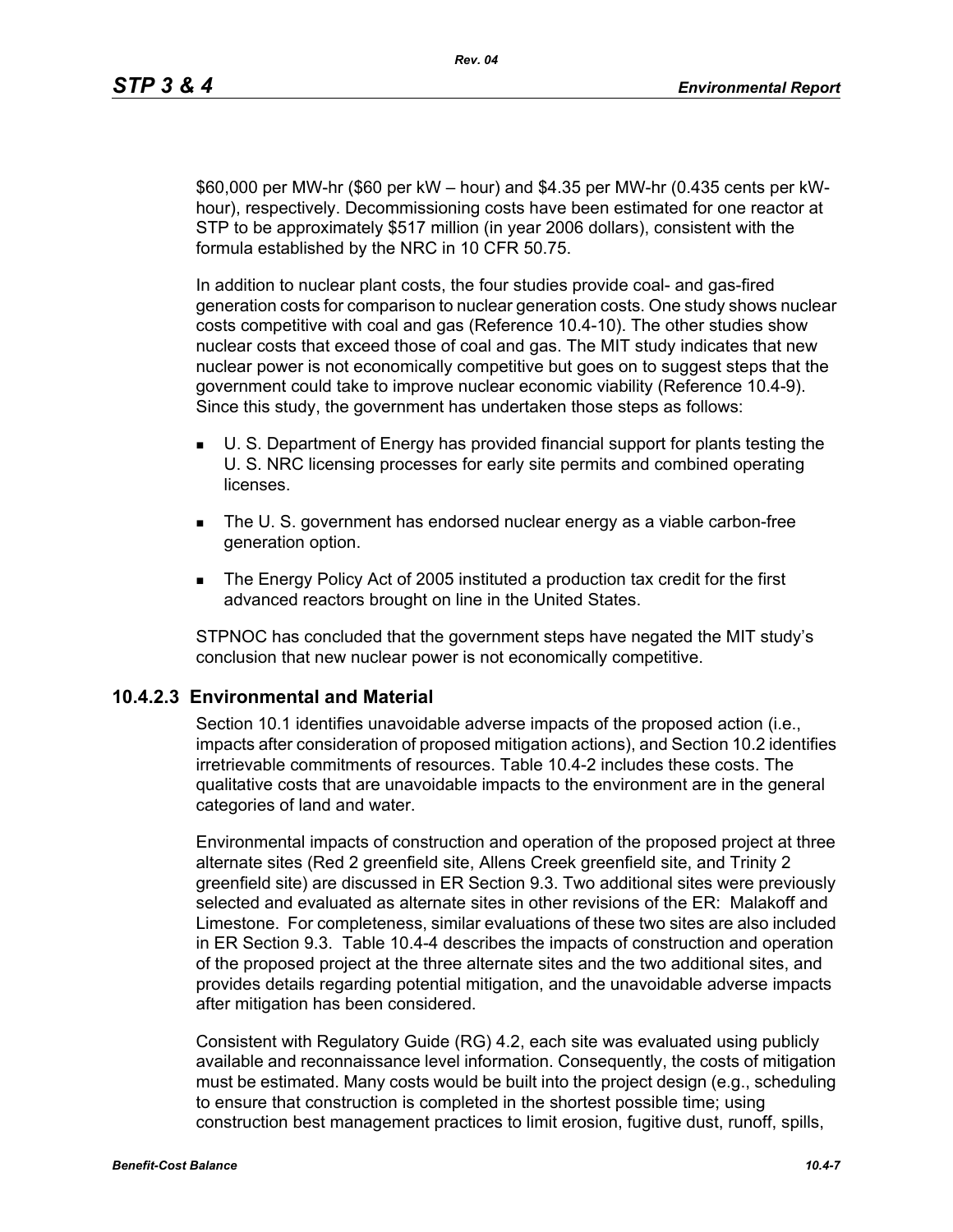and air emissions; providing first aid stations at the construction site). Other cost categories would be dependent on communications between STPNOC and the affected communities to mitigate the impacts and associated costs.

# **10.4.3 Summary**

Table 10.4-3 summarizes benefits of the proposed action in comparison to the benefits of constructing the units at alternate sites, as identified in Section 9.3. Table 10.4-4 summarizes the environmental costs (adverse impacts) associated with construction and operation of the proposed project at the three alternate sites. Most of the impacts associated with construction of the proposed project, particularly operational impacts, would be the similar regardless of the location of the site.

# **10.4.4 References**

- 10.4-1 "Fuel Diversity," Edison Electric Institute 2006. Available at http://www. eei.org/industry\_issues/energy\_infrastructure/fuel\_diversity/index.htm, accessed March 19, 2007.
- 10.4-2 "Fuel Diversity," Center for Energy and Economic Development 2006. Available at http://www.ceednet.org/ceed/index.cfm?cid=7500,7583, accessed March 19, 2007.
- 10.4-3 "Nuclear Power 2010," U.S. Department of Energy, available at http://nuclear.energy.gov/np2010/neNP2010a.html, accessed March 22, 2007.
- 10.4-4 "Electric Reliability and Resource Adequacy Update," Electric Reliability Council of Texas July 13, 2006. Available at http://www.ercot.com/news/ presentations/2006/index.html, accessed August 7, 2007.
- 10.4-5 "Nuclear Energy's Role in Reducing Demand for Natural Gas Through Diversification of Energy Sources Used for Electricity Generation," Nuclear Energy Institute 2005, January 24, 2005, responding to questions posed by the Senate Energy and Natural Resource Committee for its Natural Gas Supply and Demand Conference, Quotation from Report of the President's National Energy Policy Development Group, May 2001. Available at http://www.nei.org/ documents/White\_Paper\_Reducing\_Demand\_Natural\_Gas\_1-24-05.pdf, accessed March 19, 2007.
- 10.4-6 "U. S. House of Representatives, Securing America's Energy Future, Majority Staff Report to Committee on Government Reform and Subcommittee on Energy and resources," Nuclear Energy Institute 2005, May 8, 2006. Available at http://www.nei.org/documents/House\_Energy\_Report\_5-8-06.pdf, accessed March 19, 2007.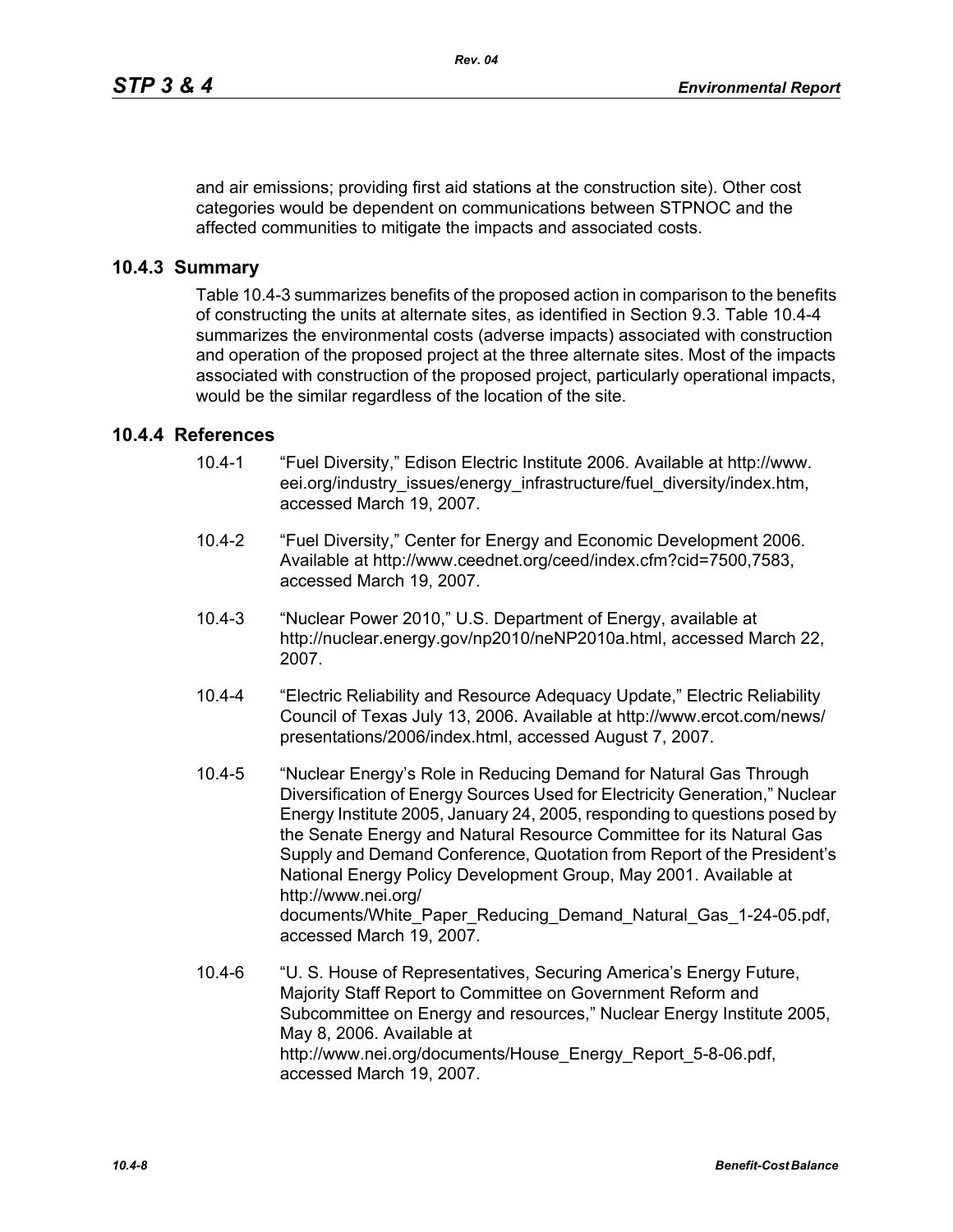- 10.4-7 "The Economic Future of Nuclear Power; A Study Conducted at The University of Chicago," University of Chicago 2004, August 2004. Available at http://np2010.ne.doe.gov/reports/NuclIndustryStudy.pdf, accessed March 19, 2007.
- 10.4-8 "Nuclear Energy: Cornerstone of Southern Living, Today and Tomorrow," Southern States Energy Board 2006. Available at http://np2010.ne.doe.gov/ reports/NuclIndustryStudy.pdf, accessed March 19, 2007.
- 10.4-9 "The Future of Nuclear Power, An Interdisciplinary MIT Study," Massachusetts Institute of Technology 2003. Available at http://web.mit.edu/nuclearpower/, accessed March 19, 2007.
- 10.4-10 International Energy Agency, Organization for Economic Co-operation and Development, and International Energy Agency, Projected Costs of Generating Electricity; 2005 Update, available at http://www.iea/org/Textbase/ publications/free\_new\_Desc.asp?PUBS\_ID=1472, accessed March 23, 2007.
- 10.4-11 "Annual Energy Outlook 2004,"Energy Information Administration. Available at http://www.eia.doe.gov/oiaf/archive/aeo04/pdf/0383(2004).pdf, accessed April 2, 2007.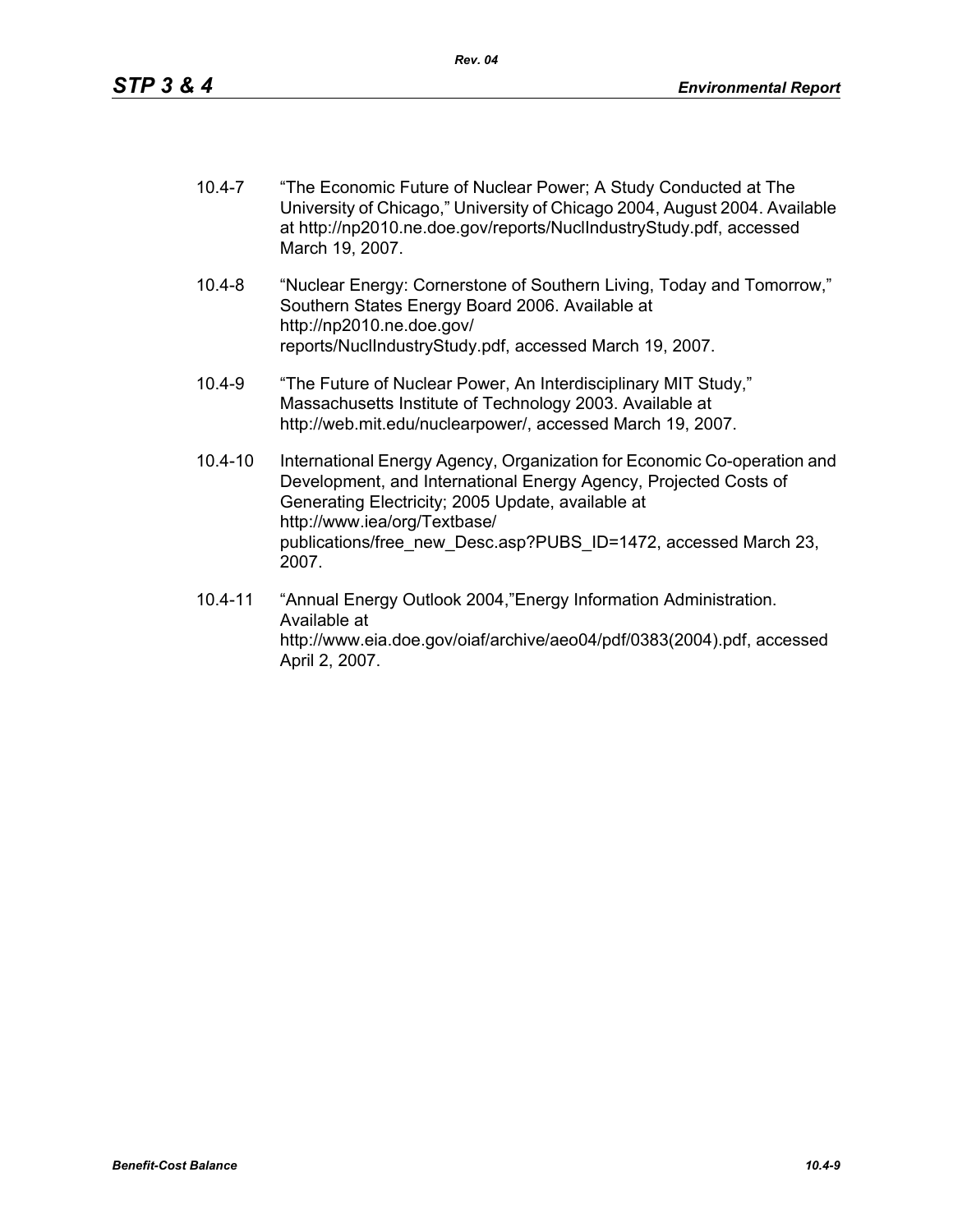| <b>Pollutant</b>                                           | <b>Coal Emissions</b><br>(tons per year/<br>2700 MWe) [1] | <b>Gas Emissions</b><br>(tons per year/<br>2700 MWe) [1] | <b>Nuclear</b><br><b>Emissions</b><br>(tons per year)<br>[2] |
|------------------------------------------------------------|-----------------------------------------------------------|----------------------------------------------------------|--------------------------------------------------------------|
| Sulfur dioxide                                             | 2,900                                                     | 41                                                       | O                                                            |
| Nitrogen oxides                                            | 2,000                                                     | 680                                                      | 0                                                            |
| Carbon monoxide                                            | 2,800                                                     | 141                                                      | 0                                                            |
| Carbon dioxide                                             | 27,000,000                                                | 6,900,000                                                | 0                                                            |
| Mercury                                                    | 0.46                                                      | 0                                                        | 0                                                            |
| Particulates having a diameter<br>of less than 10 microns  | 50                                                        | 0                                                        | 0                                                            |
| Particulates having a diameter<br>of less than 2.5 microns | 13                                                        | 119                                                      | O                                                            |

## **Table 10.4-1 Avoided Air Pollutant Emissions**

*Rev. 04*

[1] Based on constructing two units to replace the power produced by STP 3 & 4 (gross power) (see Section 9.2).

[2] Nuclear power plants have emergency and auxiliary equipment that is fossil-fuelfired and emits pollutants. The equipment is generally operated only for testing purposes for less than 250 hours per year. As such, the emissions are considered minimal and are excluded here.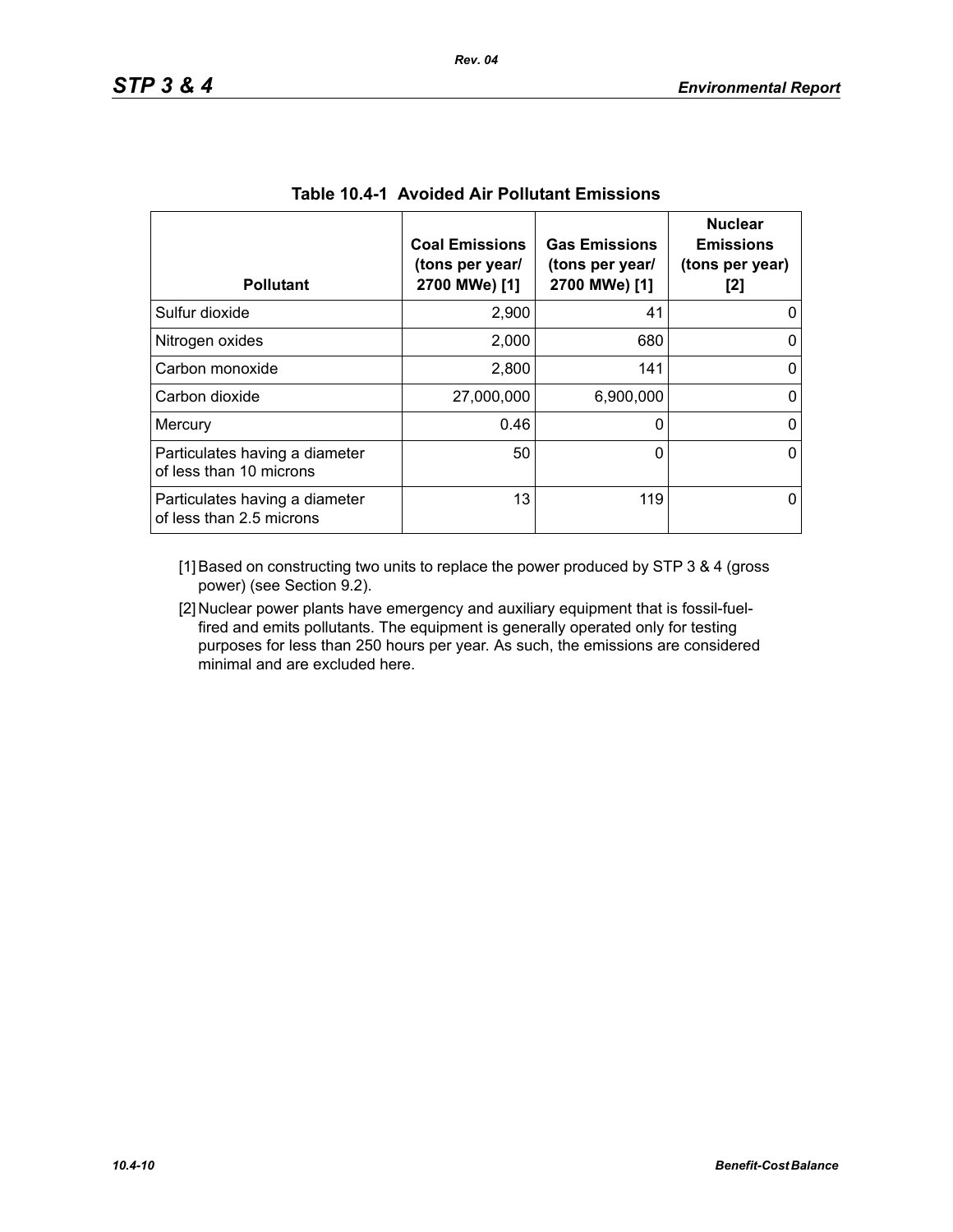| <b>Benefit-Cost Category</b>               | <b>Description</b>                                                                                                                                                                                                                                                                                                                                                                                                                                                                                                                                                                                                                                              |
|--------------------------------------------|-----------------------------------------------------------------------------------------------------------------------------------------------------------------------------------------------------------------------------------------------------------------------------------------------------------------------------------------------------------------------------------------------------------------------------------------------------------------------------------------------------------------------------------------------------------------------------------------------------------------------------------------------------------------|
|                                            | <b>Benefits</b>                                                                                                                                                                                                                                                                                                                                                                                                                                                                                                                                                                                                                                                 |
| <b>Electricity generated</b>               | 20,000,000 (85% capacity) to 22,000,000 (93% capacity)<br>MW-hours per year                                                                                                                                                                                                                                                                                                                                                                                                                                                                                                                                                                                     |
| Generating capacity                        | 2700 MW (gross)                                                                                                                                                                                                                                                                                                                                                                                                                                                                                                                                                                                                                                                 |
| Fuel diversity and natural gas alternative | Nuclear option to coal- and gas-fired baseload generation                                                                                                                                                                                                                                                                                                                                                                                                                                                                                                                                                                                                       |
| <b>Emissions reduction</b>                 | Avoidance of 41 to 2900 tons per year sulfur dioxide<br>Avoidance of 680 to 2000 tons per year nitrogen oxides<br>Avoidance of 141 to 2800 tons per year carbon monoxide<br>Avoidance of 6,900,000 to 27,000,000 tons per year<br>carbon dioxide<br>Avoidance of 13 to 119 tons per year fine particulates                                                                                                                                                                                                                                                                                                                                                      |
| Advanced Light Water Reactor development   | Maintaining domestic nuclear technology capability as<br>hedge against possible need to control global warming                                                                                                                                                                                                                                                                                                                                                                                                                                                                                                                                                  |
| Tax payments (construction and operation)  | Projected sales tax payments on construction goods at an<br>estimated \$23.9 million per unit, with \$5.8 million due to<br>Bay City and \$18.1 million to the State of Texas over the 7<br>yr construction period.<br>\$4.7 to \$5.4 million in franchise taxes in 2015, the first<br>year of operation for STP 3, and an estimated \$8.6 to<br>\$10.0 million in 2016, when STP 4 comes on line, and in<br>subsequent years.                                                                                                                                                                                                                                  |
| Socioeconomics                             | 2975 direct and 1815 indirect jobs added to local<br>economy during construction.<br>444 direct jobs and 653 indirect jobs added to local<br>economy during operation.<br>The creation of jobs during construction could inject<br>between \$67.6 and \$676 million dollars into the regional<br>economy during the life of the construction project,<br>reduce unemployment by up to 20 percent, and create<br>business opportunities for housing and service-related<br>industries. The operations workforce impact on the<br>regional economy would be estimated at between<br>approximately \$45,000,000 to \$55,000,000 per year in<br>the 50-mile region. |

# **Table 10.4-2 Benefit-Cost Summary**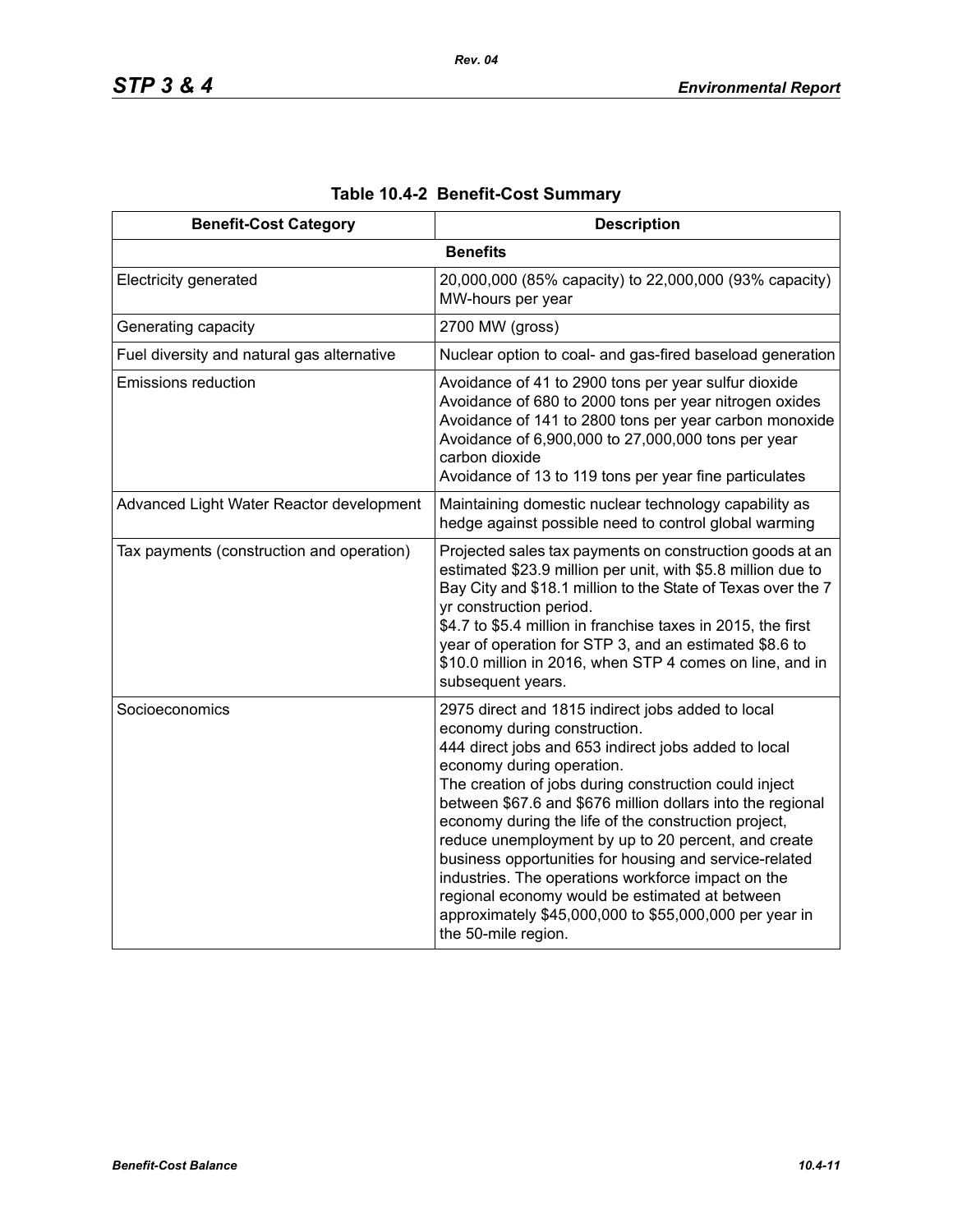ı

 $\mathbf I$ 

| <b>Benefit-Cost Category</b>    | <b>Description</b>                                                                                                                                                                                                                                                                                                |
|---------------------------------|-------------------------------------------------------------------------------------------------------------------------------------------------------------------------------------------------------------------------------------------------------------------------------------------------------------------|
|                                 | <b>Costs</b>                                                                                                                                                                                                                                                                                                      |
| Construction cost               | \$5.4 billion dollars (overnight capital cost)                                                                                                                                                                                                                                                                    |
| Operating cost                  | 6.5 cents per kW-hour (levelized cost of electricity)<br>\$60 per kW fixed O&M cost<br>0.435 cents per kW hour nuclear fuel cost<br>\$517 million for decommissioning of one reactor                                                                                                                              |
| Land use                        | 90 acres (excluding the Main Cooling Reservoir [MCR])<br>occupied on long-term basis by STP 3 & 4 and associated<br>infrastructure. On-site landfill may restrict future uses of<br>that land.                                                                                                                    |
|                                 | Total annual land requirements for fuel cycle support<br>would be 21 permanently committed acres and 160<br>temporarily committed acres per unit.                                                                                                                                                                 |
| Hydrology - Groundwater use     | During operations, the expected average rate of<br>groundwater removal for STP 3 & 4 would be 4077975<br>gpm for normal operations and 39353434 gpm for<br>maximum (peak) operations. During the construction<br>period, dewatering of shallow, water-table aquifer would<br>have only small, local affecteffect. |
| Hydrology - Surface water use   | The expected rate of withdrawal of Colorado River water<br>to replace water losses from the MCR(attributable to STP<br>Units 3 & 4) will be 42,60422,799 gallons per minute-<br>(gpm) for normal two-unit operations and 44,77947,489<br>gpm during maximum (peak) use operations                                 |
| Material (per reactor building) | 240,000 yards concrete<br>13,000 tons structural steel<br>2,500,000 linear feet cable for reactor building<br>6,500,000 linear feet of cable for a single reactor<br>55,000 feet of piping having diameter > 2.5 inches<br>17,000 metric tons of uranium                                                          |

|  | Table 10.4-2 Benefit-Cost Summary (Continued) |  |  |
|--|-----------------------------------------------|--|--|
|--|-----------------------------------------------|--|--|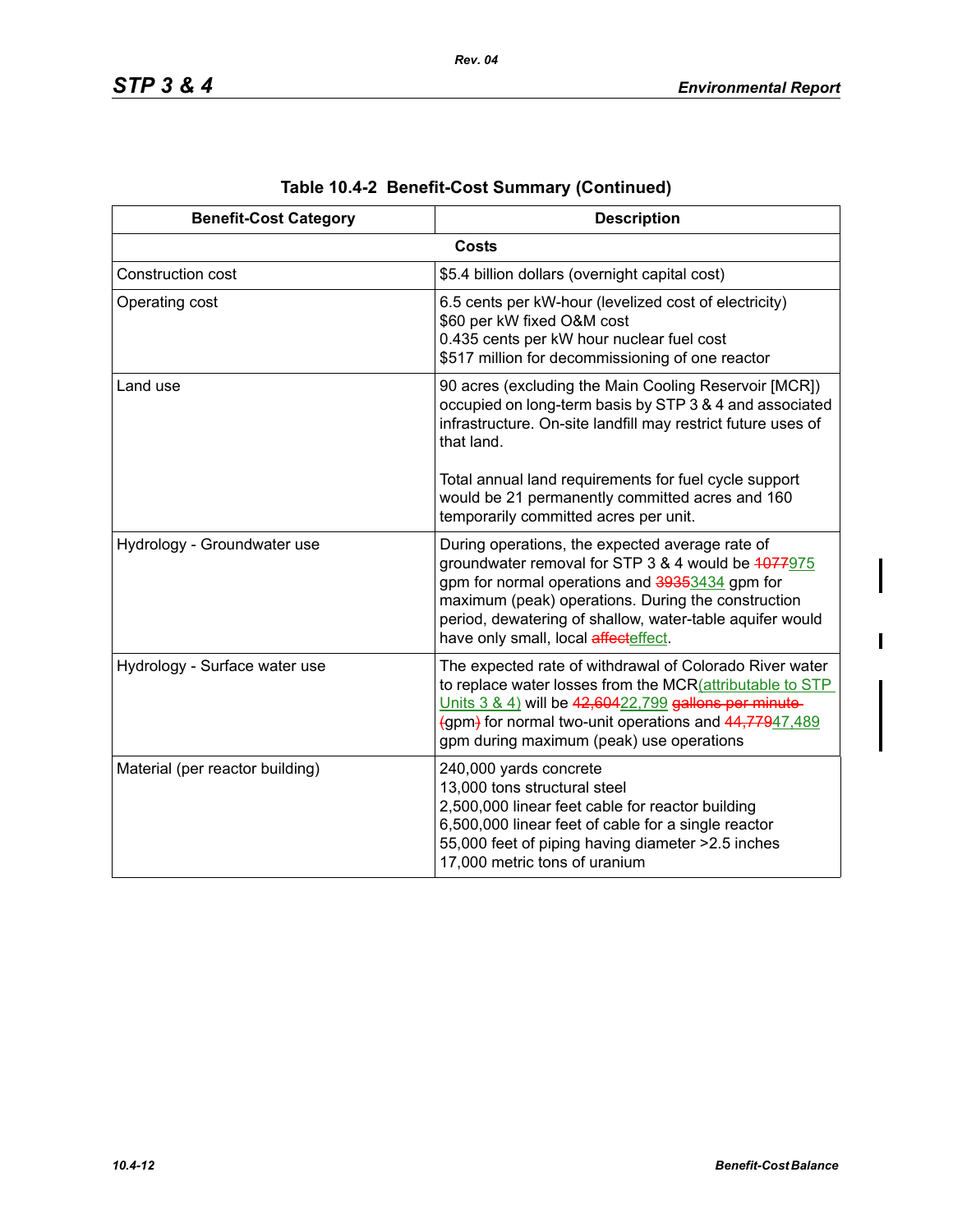| <b>Benefit Category</b>          | Project as<br><b>Proposed</b>                                                                                                                                                                                                                                                                                                                                                                                        | <b>Alternate Site #1</b>                                                                                                                                                   | <b>Alternate Site #2</b>                                                                                                                                                    | <b>Alternate Site #3</b>                                                                                                                                                              | <b>Additional Site #1</b>                                                                                                                                                             | <b>Additional Site #2</b>                                                                                                                                                             |
|----------------------------------|----------------------------------------------------------------------------------------------------------------------------------------------------------------------------------------------------------------------------------------------------------------------------------------------------------------------------------------------------------------------------------------------------------------------|----------------------------------------------------------------------------------------------------------------------------------------------------------------------------|-----------------------------------------------------------------------------------------------------------------------------------------------------------------------------|---------------------------------------------------------------------------------------------------------------------------------------------------------------------------------------|---------------------------------------------------------------------------------------------------------------------------------------------------------------------------------------|---------------------------------------------------------------------------------------------------------------------------------------------------------------------------------------|
| <b>Description of</b><br>Project | STP Units 3 & 4                                                                                                                                                                                                                                                                                                                                                                                                      | <b>Proposed Project</b><br>at Red 2 Site<br>(Greenfield)                                                                                                                   | <b>Proposed Project</b><br>at Allens Creek<br>Site (Greenfield)                                                                                                             | <b>Proposed Project</b><br>at Trinity 2 Site<br>(Greenfield)                                                                                                                          | <b>Proposed Project</b><br>at Malakoff Site<br>(Greenfield)                                                                                                                           | <b>Proposed Project</b><br>at Limestone Site<br>(Greenfield)                                                                                                                          |
|                                  |                                                                                                                                                                                                                                                                                                                                                                                                                      |                                                                                                                                                                            | <b>Monetary Benefits</b>                                                                                                                                                    |                                                                                                                                                                                       |                                                                                                                                                                                       |                                                                                                                                                                                       |
| Electricity<br>Generated         |                                                                                                                                                                                                                                                                                                                                                                                                                      | The following description applies to all proposed/alternate/additional sites.<br>20,000,000 to 22,000,000 MW-hours per year                                                |                                                                                                                                                                             |                                                                                                                                                                                       |                                                                                                                                                                                       |                                                                                                                                                                                       |
| Generating<br>Capacity           | 2,700 MW                                                                                                                                                                                                                                                                                                                                                                                                             | The following description applies to all proposed/alternate/additional sites.                                                                                              |                                                                                                                                                                             |                                                                                                                                                                                       |                                                                                                                                                                                       |                                                                                                                                                                                       |
|                                  |                                                                                                                                                                                                                                                                                                                                                                                                                      |                                                                                                                                                                            | <b>State and Local Tax Payments</b>                                                                                                                                         |                                                                                                                                                                                       |                                                                                                                                                                                       |                                                                                                                                                                                       |
| <b>During Construction</b>       | During the 7-year<br>construction period<br>for STP 3&4, NRG<br>would not pay<br>franchise tax, but<br>would pay<br>additional property<br>taxes, and state will<br>see an increase in<br>sales tax revenues.<br>Projected sales tax<br>payments on<br>construction goods<br>at an estimated<br>\$23.9 million per<br>unit, with \$5.8<br>million due to Bay<br>City and \$18.1<br>million to the State<br>of Texas. | During the 7-year<br>construction period<br>additional property<br>tax will be paid to<br>Fannin County and<br>the state will see an<br>increase in sales<br>tax revenues. | During the 7-year<br>construction period,<br>additional property<br>tax will be paid to<br>Austin County and<br>the state will see an<br>increase in sales<br>tax revenues. | During the 7-year<br>construction period,<br>additional property<br>tax will be paid to<br><b>Freestone County</b><br>and the state will<br>see an increase in<br>sales tax revenues. | During the 7-year<br>construction period,<br>additional property<br>tax will be paid to<br><b>Henderson County</b><br>and the state will<br>see an increase in<br>sales tax revenues. | During the 7-year<br>construction period,<br>additional property<br>tax will be paid to<br><b>Freestone County</b><br>and the state will<br>see an increase in<br>sales tax revenues. |

*STP 3 & 4*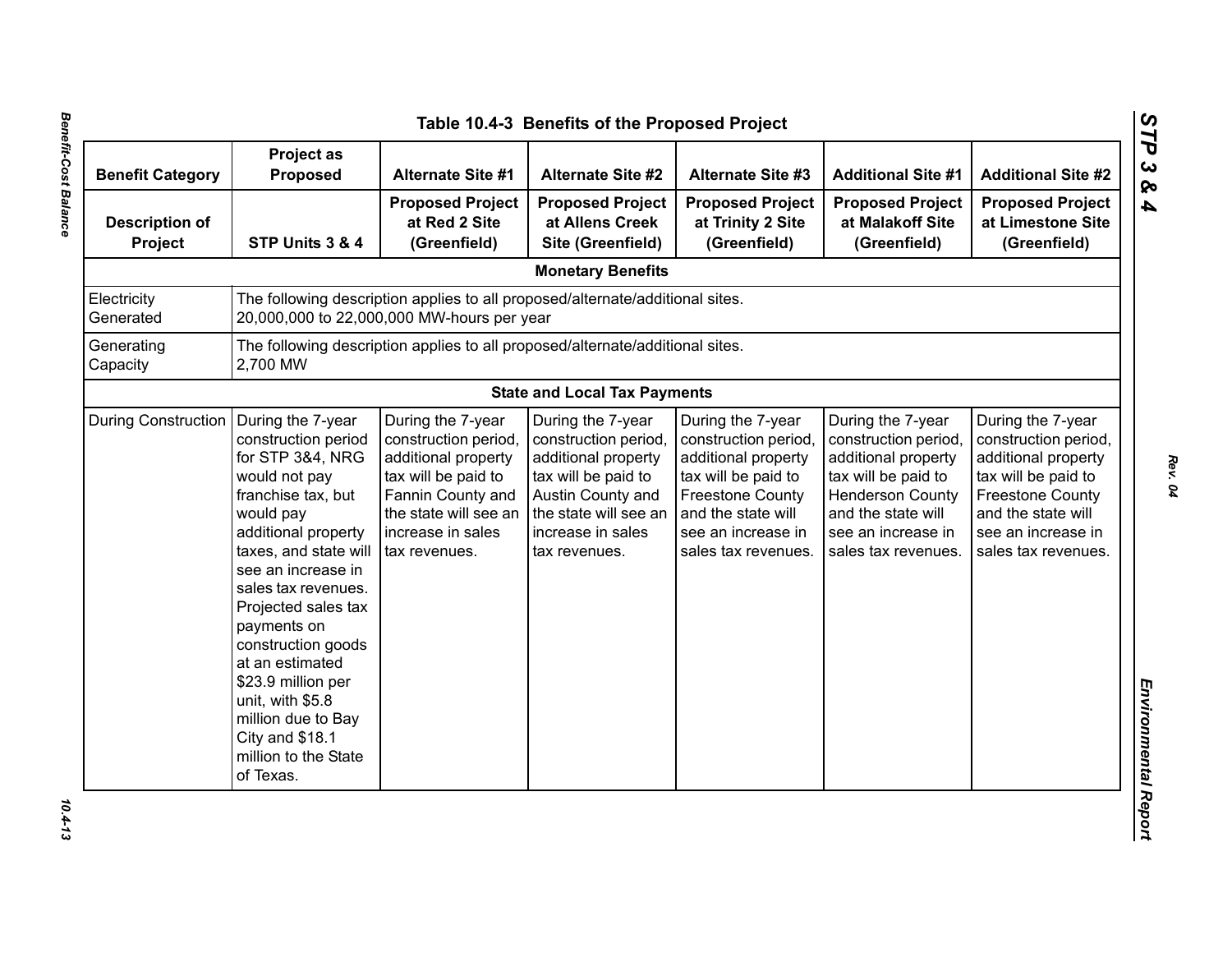|                                                              |                                                                                                                                                                                                                           | Table 10.4-3 Benefits of the Proposed Project (Continued)                                                                                    |                                                                                               |                                                                                                                                                                                                                                                            |                                                                                                  |                                                                                                  |
|--------------------------------------------------------------|---------------------------------------------------------------------------------------------------------------------------------------------------------------------------------------------------------------------------|----------------------------------------------------------------------------------------------------------------------------------------------|-----------------------------------------------------------------------------------------------|------------------------------------------------------------------------------------------------------------------------------------------------------------------------------------------------------------------------------------------------------------|--------------------------------------------------------------------------------------------------|--------------------------------------------------------------------------------------------------|
| <b>Benefit Category</b>                                      | <b>Project as</b><br>Proposed                                                                                                                                                                                             | <b>Alternate Site #1</b>                                                                                                                     | <b>Alternate Site #2</b>                                                                      | <b>Alternate Site #3</b>                                                                                                                                                                                                                                   | <b>Additional Site #1</b>                                                                        | <b>Additional Site #2</b>                                                                        |
| <b>Description of</b><br>Project                             | STP Units 3 & 4                                                                                                                                                                                                           | <b>Proposed Project</b><br>at Red 2 Site<br>(Greenfield)                                                                                     | <b>Proposed Project</b><br>at Allens Creek<br>Site (Greenfield)                               | <b>Proposed Project</b><br>at Trinity 2 Site<br>(Greenfield)                                                                                                                                                                                               | <b>Proposed Project</b><br>at Malakoff Site<br>(Greenfield)                                      | <b>Proposed Project</b><br>at Limestone Site<br>(Greenfield)                                     |
| <b>During Operations</b>                                     | \$4.7 to \$5.4 million<br>in franchise taxes in<br>2015, the first year<br>of operation for STP<br>3, and an estimated<br>\$8.6 to \$10.0 million<br>in 2016, when STP<br>4 comes on line,<br>and in subsequent<br>years. | During operation,<br>tax payments for<br>the 2 new units will<br>be made to Fannin<br>County.                                                | During operation,<br>tax payments for<br>the 2 new units will<br>be made to Austin<br>County. | During operation,<br>tax payments for<br>the 2 new units will<br>be made to<br>Freestone County.                                                                                                                                                           | During operation,<br>tax payments for<br>the 2 new units will<br>be made to<br>Henderson County. | During operation,<br>tax payments for<br>the 2 new units will<br>be made to<br>Freestone County. |
|                                                              |                                                                                                                                                                                                                           |                                                                                                                                              | <b>Effects on Regional Productivity</b>                                                       |                                                                                                                                                                                                                                                            |                                                                                                  |                                                                                                  |
| <b>During Construction</b>                                   | project.                                                                                                                                                                                                                  | The following description applies to all proposed/alternate/additional sites.                                                                |                                                                                               | 5,950 direct jobs (2,975 would in-migrate) and 1,815 indirect jobs added to local economy. The creation of jobs during<br>construction could inject between \$67.6 and \$676 million dollars into the regional economy during the life of the construction |                                                                                                  |                                                                                                  |
| <b>During Operation</b>                                      |                                                                                                                                                                                                                           | The following description applies to all proposed/alternate/additional sites.<br>estimated at between \$45,090,864 to \$55,064,880 per year. |                                                                                               | 888 direct jobs and 1,305 indirect jobs added to local economy. The operations workforce impact on the regional economy is                                                                                                                                 |                                                                                                  |                                                                                                  |
|                                                              |                                                                                                                                                                                                                           |                                                                                                                                              | <b>Technical and Other Non-Monetary Benefits</b>                                              |                                                                                                                                                                                                                                                            |                                                                                                  |                                                                                                  |
| <b>Fuel Diversity</b>                                        |                                                                                                                                                                                                                           | The following description applies to all proposed/alternate/additional sites.<br>Nuclear option to coal- and gas-fired baseload generation.  |                                                                                               |                                                                                                                                                                                                                                                            |                                                                                                  |                                                                                                  |
| Emissions<br>Reduction                                       |                                                                                                                                                                                                                           | The following description applies to all proposed/alternate/additional sites.                                                                |                                                                                               | Avoidance of 41 to 2,900 tons per year sulfur dioxide, 680 to 2,000 tons per year nitrogen oxides; 141 to 2,800 tons per year<br>carbon monoxide; 6,900,000 to 27,000,000 tons per year carbon dioxide; 13 to 119 tons per year fine particulates.         |                                                                                                  |                                                                                                  |
| <b>Advanced Light</b><br><b>Water Reactor</b><br>Development |                                                                                                                                                                                                                           | The following description applies to all proposed/alternate/additional sites.                                                                |                                                                                               | Maintaining domestic nuclear technology capability as hedge against possible need to control global warming.                                                                                                                                               |                                                                                                  |                                                                                                  |

*Benefit-Cost Balance* 

**Benefit-Cost Balance** 

*STP 3 & 4*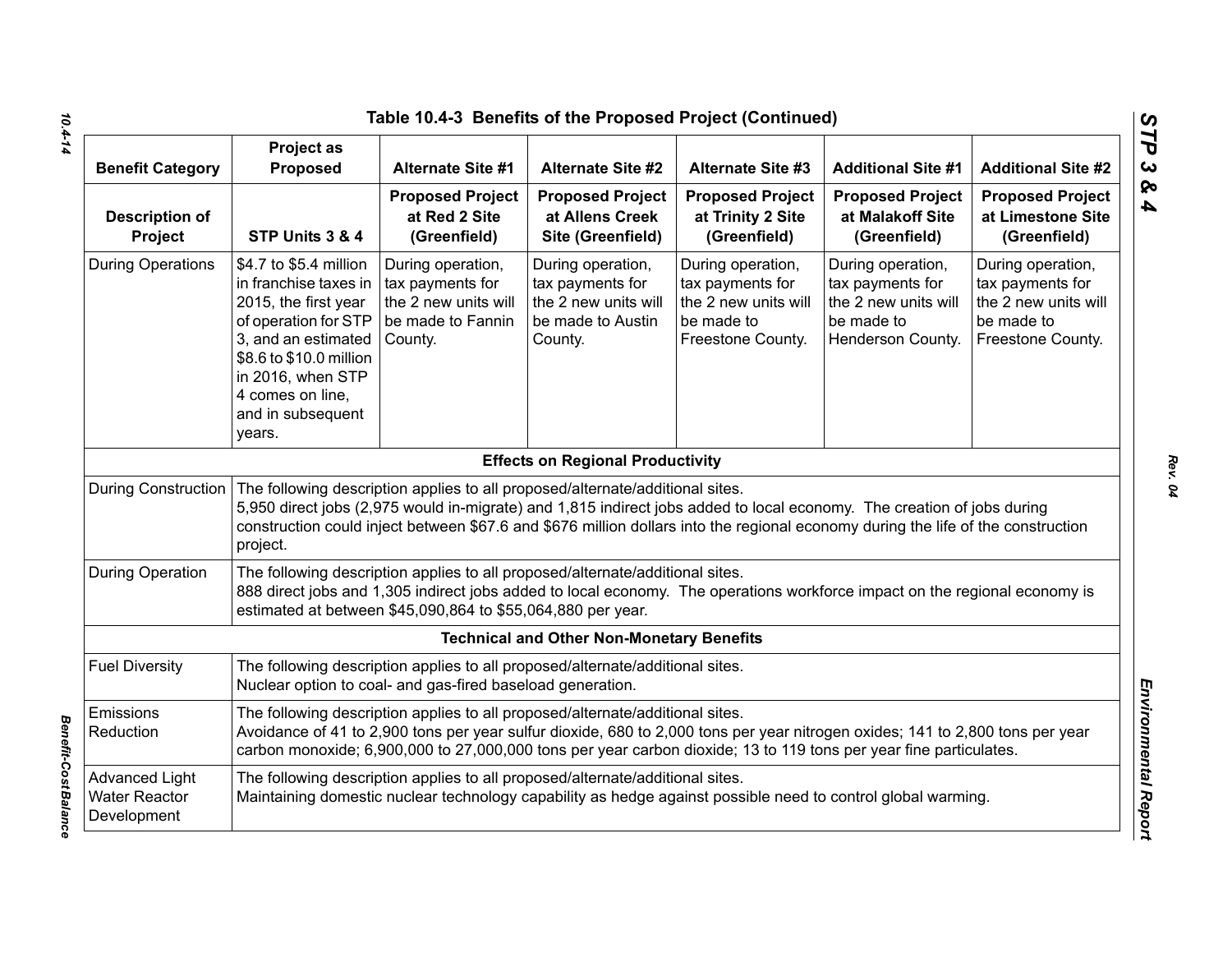| Category              | <b>Alternate Site #1</b>       | <b>Alternate Site #2</b>                             | <b>Alternate Site #3</b>     | <b>Additional Site #1</b>                      | <b>Additional Site #2</b>     |
|-----------------------|--------------------------------|------------------------------------------------------|------------------------------|------------------------------------------------|-------------------------------|
|                       |                                | <b>Proposed Project at</b>                           | <b>Proposed Project at</b>   | <b>Proposed Project at</b>                     | <b>Proposed Project at</b>    |
| <b>Description of</b> | <b>Proposed Project at</b>     | <b>Allens Creek Site</b>                             | <b>Trinity 2 Site</b>        | <b>Malakoff Site</b>                           | <b>Limestone Site</b>         |
| Project               | <b>Red 2 Site (Greenfield)</b> | (Greenfield)                                         | (Greenfield)                 | (Greenfield)                                   | (Greenfield)                  |
|                       |                                |                                                      | <b>Construction-Related</b>  |                                                |                               |
| Land Use              | Adverse Impact-                | Adverse Impact-                                      | Adverse Impact-              | Adverse Impact-                                | Adverse Impact-               |
|                       | Approximately 2,500 acres      | Approximately 10,300 acres Approximately 2,500 acres |                              | Approximately 3,100 acres                      | Approximately 4,000 acres     |
|                       | of the site would be           | of the site would be                                 | of the site would be         | of the site would be                           | of the site would be          |
|                       | disturbed during               | disturbed during                                     | disturbed during             | disturbed during                               | disturbed during              |
|                       | construction (including        | construction. This includes                          | construction (including      | construction (including                        | construction (including       |
|                       | construction of a cooling      | 9,500 acres (cumulative) for                         | construction of a cooling    | construction of a cooling                      | construction of a cooling     |
|                       | reservoir up to 1,700-acres    | a cooling water reservoir to                         | reservoir up to 1,700-acres  | reservoir up to 2,300-acres                    | reservoir up to 3,200-acres   |
|                       | in size, based on existing     | support the nuclear plant                            | in size, based on existing   | in size, based on existing                     | in size, based on existing    |
|                       | topography).                   | combined with a water                                | topography).                 | topography).                                   | topography).                  |
|                       | Land devoted to                | supply reservoir currently                           | Land devoted to              | Land devoted to                                | Land devoted to               |
|                       | construction of access         | planned for the same                                 | construction of access       | construction of access                         | construction of makeup        |
|                       | roads (20 acres), rail spur    | location by the Brazos River                         | roads (27 acres), rail spur  | roads (29 acres), rail spur                    | water intake line (582 acres) |
|                       | line (26 acres), and makeup    | Authority to supply future                           | line (120 acres), and        | line (16 acres), and makeup                    | would not be available for    |
|                       | water intake line (35 acres)   | water supply needs of the                            | makeup water intake line     | water intake line (42 acres)                   | other uses.                   |
|                       | would not be available for     | City of Houston; the                                 | (36 acres), would not be     | would not be available for                     | Mitigation Measure -          |
|                       | other uses.                    | proposed reservoir size is                           | available for other uses.    | other uses.                                    | Comply with applicable        |
|                       | Mitigation Measure -           | based in part on existing                            | Mitigation Measure -         | Mitigation Measure -                           | laws, regulations, zoning     |
|                       | Comply with applicable         | topography.                                          | Comply with applicable       | Comply with applicable                         | and permit requirements       |
|                       | laws, regulations, zoning      | Land devoted to                                      | laws, regulations, zoning    | laws, regulations, zoning                      | and use good engineering      |
|                       | and permit requirements        | construction of access                               | and permit requirements      | and permit requirements                        | construction practices (Best  |
|                       |                                |                                                      |                              |                                                |                               |
|                       | and use good engineering       | roads (11 acres), rail spur                          | and use good engineering     | and use good engineering                       | Management Practices or       |
|                       | construction practices (Best   | line (5 acres), and makeup                           | construction practices (Best | construction practices (Best   BMP). Implement |                               |
|                       | Management Practices or        | water intake line (36 acres)                         | Management Practices or      | Management Practices or                        | environmental controls        |
|                       | BMP). Implement                | would not be available for                           | BMP). Implement              | BMP). Implement                                | required in a Stormwater      |
|                       | environmental controls         | other uses.                                          | environmental controls       | environmental controls                         | Pollution Protection Plan     |
|                       | required in a Stormwater       | Mitigation Measure -                                 | required in a Stormwater     | required in a Stormwater                       | (SWPPP) such as weekly        |
|                       | Pollution Protection Plan      | Comply with applicable                               | Pollution Protection Plan    | Pollution Protection Plan                      | compliance inspections,       |
|                       | (SWPPP) such as weekly         | laws, regulations, zoning                            | (SWPPP) such as weekly       | (SWPPP) such as weekly                         | documentation of runoff       |
|                       | compliance inspections,        | and permit requirements                              | compliance inspections,      | compliance inspections,                        | controls, etc. Restrict       |
|                       | documentation of runoff        | and use good engineering                             | documentation of runoff      | documentation of runoff                        | construction to designated    |
|                       | controls, etc. Restrict        | construction practices (Best                         | controls, etc. Restrict      | controls, etc. Restrict                        | areas within the site. Re-    |

10.4-15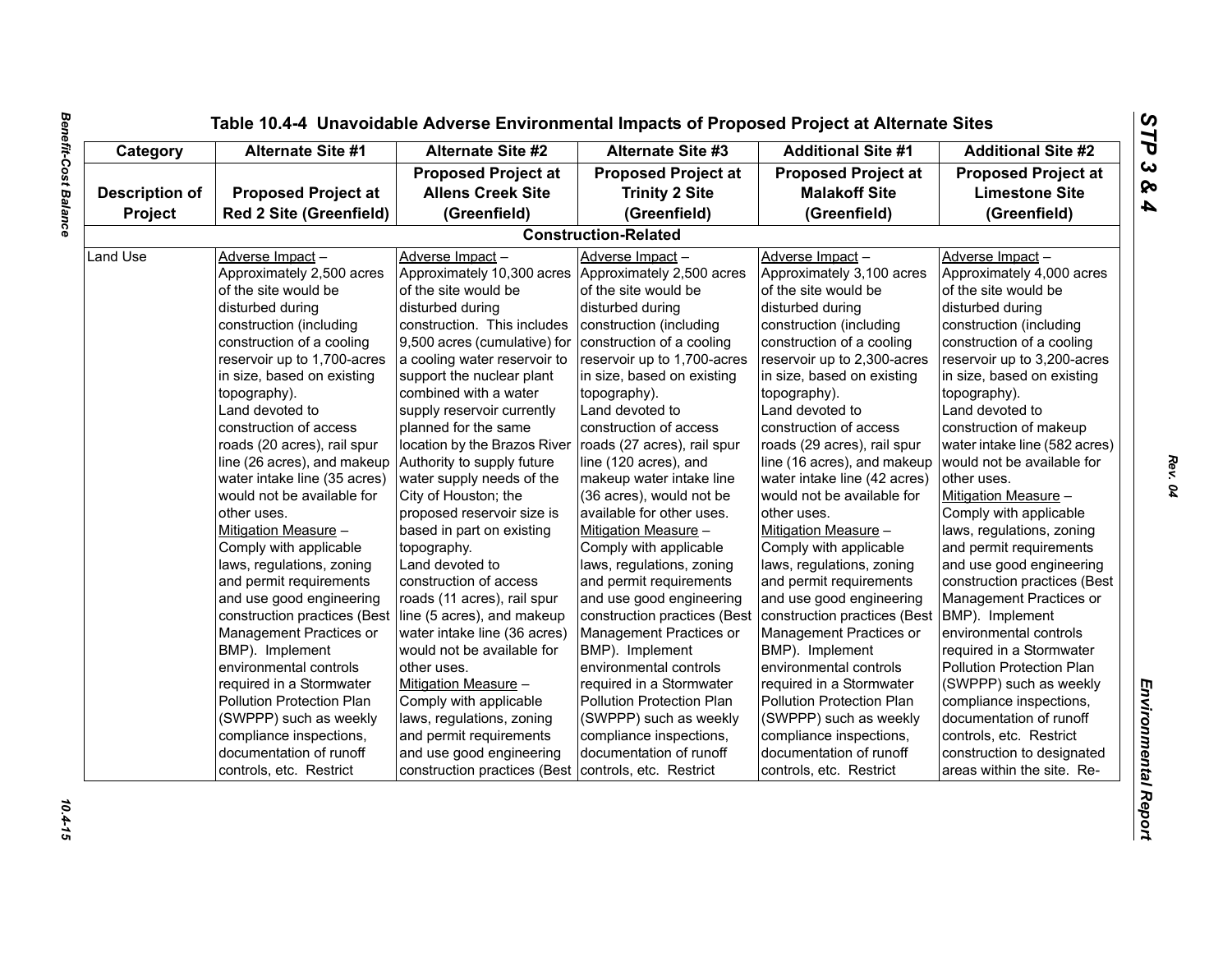| Category                       | <b>Alternate Site #1</b>                                                                                                                                                                                                                                                                                                                                                                                                                                                                                                                                          | <b>Alternate Site #2</b>                                                                                                                                                                                                                                                                                                                                                                                                                                                                                                                                       | Alternate Site #3                                                                                                                                                                                                                                                                                                                                                                                                                                                                                                                                                     | <b>Additional Site #1</b>                                                                                                                                                                                                                                                                                                                                                                                                                                                                                                                                         | <b>Additional Site #2</b>                                                                                                                                                                                                                                                                                                                                                                                                                                                                                                                                            |
|--------------------------------|-------------------------------------------------------------------------------------------------------------------------------------------------------------------------------------------------------------------------------------------------------------------------------------------------------------------------------------------------------------------------------------------------------------------------------------------------------------------------------------------------------------------------------------------------------------------|----------------------------------------------------------------------------------------------------------------------------------------------------------------------------------------------------------------------------------------------------------------------------------------------------------------------------------------------------------------------------------------------------------------------------------------------------------------------------------------------------------------------------------------------------------------|-----------------------------------------------------------------------------------------------------------------------------------------------------------------------------------------------------------------------------------------------------------------------------------------------------------------------------------------------------------------------------------------------------------------------------------------------------------------------------------------------------------------------------------------------------------------------|-------------------------------------------------------------------------------------------------------------------------------------------------------------------------------------------------------------------------------------------------------------------------------------------------------------------------------------------------------------------------------------------------------------------------------------------------------------------------------------------------------------------------------------------------------------------|----------------------------------------------------------------------------------------------------------------------------------------------------------------------------------------------------------------------------------------------------------------------------------------------------------------------------------------------------------------------------------------------------------------------------------------------------------------------------------------------------------------------------------------------------------------------|
|                                |                                                                                                                                                                                                                                                                                                                                                                                                                                                                                                                                                                   | <b>Proposed Project at</b>                                                                                                                                                                                                                                                                                                                                                                                                                                                                                                                                     | <b>Proposed Project at</b>                                                                                                                                                                                                                                                                                                                                                                                                                                                                                                                                            | <b>Proposed Project at</b>                                                                                                                                                                                                                                                                                                                                                                                                                                                                                                                                        | <b>Proposed Project at</b>                                                                                                                                                                                                                                                                                                                                                                                                                                                                                                                                           |
| <b>Description of</b>          | <b>Proposed Project at</b>                                                                                                                                                                                                                                                                                                                                                                                                                                                                                                                                        | <b>Allens Creek Site</b>                                                                                                                                                                                                                                                                                                                                                                                                                                                                                                                                       | <b>Trinity 2 Site</b>                                                                                                                                                                                                                                                                                                                                                                                                                                                                                                                                                 | <b>Malakoff Site</b>                                                                                                                                                                                                                                                                                                                                                                                                                                                                                                                                              | <b>Limestone Site</b>                                                                                                                                                                                                                                                                                                                                                                                                                                                                                                                                                |
| Project                        | <b>Red 2 Site (Greenfield)</b>                                                                                                                                                                                                                                                                                                                                                                                                                                                                                                                                    | (Greenfield)                                                                                                                                                                                                                                                                                                                                                                                                                                                                                                                                                   | (Greenfield)                                                                                                                                                                                                                                                                                                                                                                                                                                                                                                                                                          | (Greenfield)                                                                                                                                                                                                                                                                                                                                                                                                                                                                                                                                                      | (Greenfield)                                                                                                                                                                                                                                                                                                                                                                                                                                                                                                                                                         |
| <b>Land Use</b><br>(continued) | construction to designated<br>areas within the site. Re-<br>contour and re-vegetate<br>land used for temporary<br>construction purposes.<br>Identify and avoid wetlands<br>to the extent possible<br>(although no high quality<br>wetlands were identified on<br>the site). Install fencing<br>around wetlands during<br>construction to protect<br>against inadvertent<br>excursion into the area.<br>Stabilize and contour<br>permanently disturbed<br>locations in accordance with<br>design specifications.<br>Unavoidable Adverse<br>Environmental Impacts - | Management Practices or<br>BMP). Implement<br>environmental controls<br>required in a Stormwater<br>Pollution Protection Plan<br>(SWPPP) such as weekly<br>compliance inspections,<br>documentation of runoff<br>controls, etc. Restrict<br>construction to designated<br>areas within the site. Re-<br>contour and re-vegetate<br>land used for temporary<br>construction purposes.<br>Identify and avoid wetlands<br>to the extent possible (high<br>quality wetlands would be<br>affected by reservoir<br>construction). Install<br>fencing around wetlands | construction to designated<br>areas within the site. Re-<br>contour and re-vegetate<br>land used for temporary<br>construction purposes.<br>Identify and avoid wetlands<br>to the extent possible (high<br>quality wetlands would be<br>impacted by reservoir<br>construction). Install<br>fencing around wetlands<br>during construction to<br>protect against inadvertent<br>excursion into the area.<br>Stabilize and contour<br>permanently disturbed<br>locations in accordance with<br>design specifications.<br>Unavoidable Adverse<br>Environmental Impacts - | construction to designated<br>areas within the site. Re-<br>contour and re-vegetate<br>land used for temporary<br>construction purposes.<br>Identify and avoid wetlands<br>to the extent possible<br>(although no high quality<br>wetlands were identified on<br>the site). Install fencing<br>around wetlands during<br>construction to protect<br>against inadvertent<br>excursion into the area.<br>Stabilize and contour<br>permanently disturbed<br>locations in accordance with<br>design specifications.<br>Unavoidable Adverse<br>Environmental Impacts - | contour and re-vegetate<br>land used for temporary<br>construction purposes.<br>Identify and avoid wetlands<br>to the extent possible<br>(although no high quality<br>wetlands were identified on<br>the site). Install fencing<br>around wetlands during<br>construction to protect<br>against inadvertent<br>excursion into the area.<br>Stabilize and contour<br>permanently disturbed<br>locations in accordance with<br>design specifications.<br>Unavoidable Adverse<br><b>Environmental Impacts -</b><br>Areas within the exclusion<br>zone would be excluded |
|                                | Areas within the exclusion<br>zone would be excluded<br>from future agricultural and<br>recreational use. Small to<br>moderate unavoidable<br>adverse impacts would be<br>expected during<br>construction of the plant.                                                                                                                                                                                                                                                                                                                                           | during construction to<br>protect against inadvertent<br>excursion into the area.<br>Stabilize and contour<br>permanently disturbed<br>locations in accordance with<br>design specifications.<br>Unavoidable Adverse<br>Environmental Impacts -<br>Areas within the exclusion<br>zone (if necessary) would<br>be excluded from future<br>agricultural and recreational                                                                                                                                                                                         | Areas within the exclusion<br>zone would be excluded<br>from future agricultural and<br>recreational use. Small to<br>moderate unavoidable<br>adverse impacts would be<br>expected during<br>construction of the plant.                                                                                                                                                                                                                                                                                                                                               | Areas within the exclusion<br>zone would be excluded<br>from future agricultural and<br>recreational use. Small to<br>moderate unavoidable<br>adverse impacts would be<br>expected during<br>construction of the plant,<br>depending on final size of<br>reservoir and extent to<br>which forested areas are<br>affected.                                                                                                                                                                                                                                         | from future agricultural and<br>recreational use. Small<br>unavoidable adverse<br>impacts would be expected<br>during construction within<br>immediate site footprint<br>(since most of area has<br>been previously disturbed);<br>small to moderate adverse<br>impacts at reservoir site<br>depending on final size of<br>reservoir and extent to<br>which forested areas are                                                                                                                                                                                       |

*Benefit-Cost Balance* 

**Benefit-Cost Balance**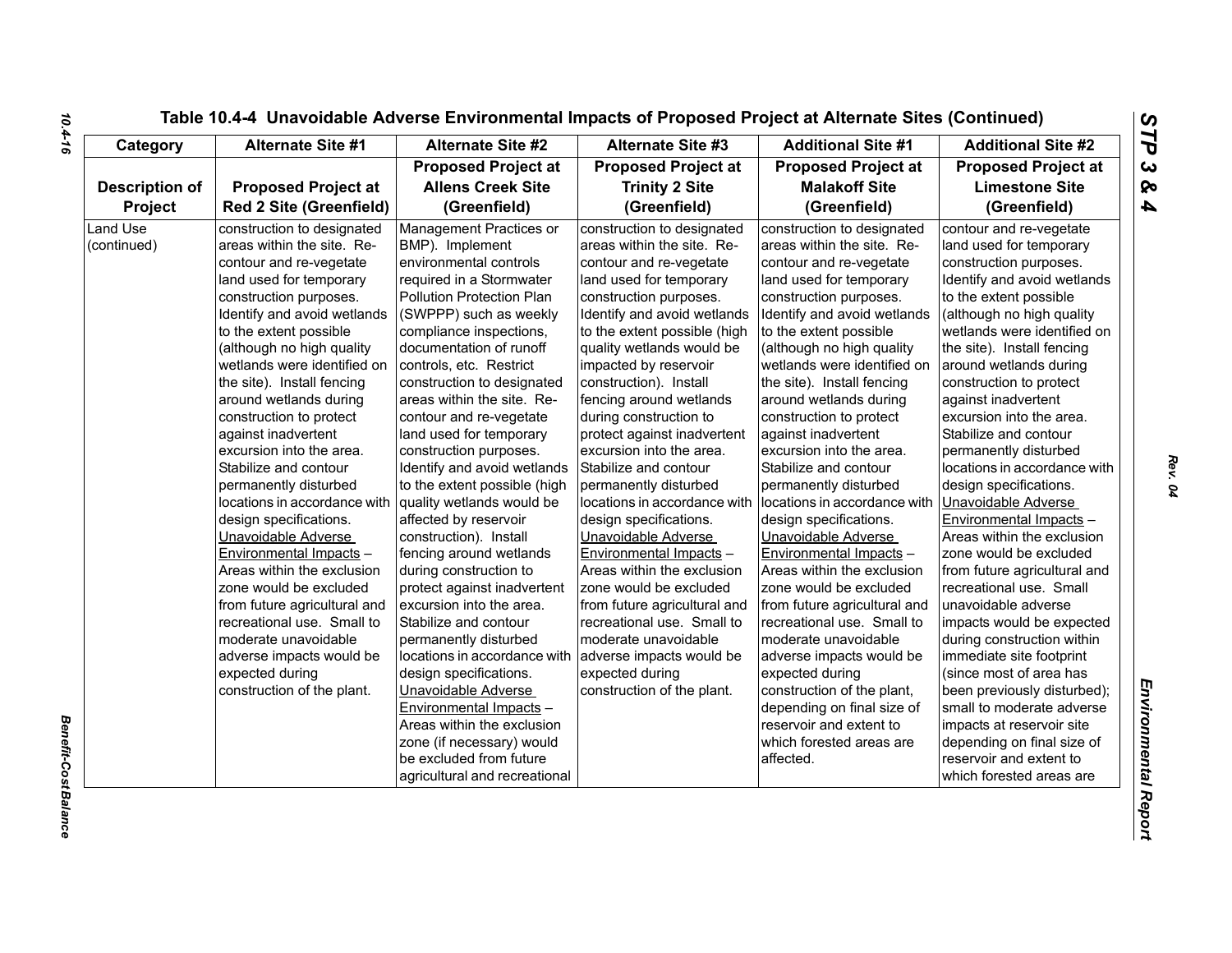| Category              | <b>Alternate Site #1</b>                                 | Alternate Site #2                                   | <b>Alternate Site #3</b>                                 | <b>Additional Site #1</b>                               | <b>Additional Site #2</b>                               |
|-----------------------|----------------------------------------------------------|-----------------------------------------------------|----------------------------------------------------------|---------------------------------------------------------|---------------------------------------------------------|
|                       |                                                          | <b>Proposed Project at</b>                          | <b>Proposed Project at</b>                               | <b>Proposed Project at</b>                              | <b>Proposed Project at</b>                              |
| <b>Description of</b> | <b>Proposed Project at</b>                               | <b>Allens Creek Site</b>                            | <b>Trinity 2 Site</b>                                    | <b>Malakoff Site</b>                                    | <b>Limestone Site</b>                                   |
| <b>Project</b>        | <b>Red 2 Site (Greenfield)</b>                           | (Greenfield)                                        | (Greenfield)                                             | (Greenfield)                                            | (Greenfield)                                            |
| Land Use              |                                                          | use. Moderate to large                              |                                                          |                                                         | affected.                                               |
| (continued)           |                                                          | unavoidable adverse                                 |                                                          |                                                         |                                                         |
|                       |                                                          | impacts would be expected                           |                                                          |                                                         |                                                         |
|                       |                                                          | during construction of the                          |                                                          |                                                         |                                                         |
|                       |                                                          | plant (considering                                  |                                                          |                                                         |                                                         |
|                       |                                                          | cumulative impacts from                             |                                                          |                                                         |                                                         |
|                       |                                                          | planned construction of                             |                                                          |                                                         |                                                         |
|                       |                                                          | water supply reservoir at                           |                                                          |                                                         |                                                         |
|                       |                                                          | same location).                                     |                                                          |                                                         |                                                         |
| Land Use              | Adverse Impact - Three                                   | Adverse Impact - Three                              | Adverse Impact - Three                                   | Adverse Impact - Three                                  | Adverse Impact - Three                                  |
| (Transmission)        | new 345-kilovolt                                         | new 345-kilovolt                                    | new 345-kilovolt                                         | new 345-kilovolt                                        | new 345-kilovolt                                        |
|                       | transmission lines would be                              | transmission lines would be                         | transmission lines would be                              | transmission lines would be                             | transmission lines would be                             |
|                       | required in a new 200-foot                               | required, each in a new                             | required in a new 200-foot                               | required, each in a new                                 | required in a new 200-foot                              |
|                       | wide corridor. Construction                              | 200-foot wide corridor.                             | wide corridor. Construction                              | 200-foot wide corridor.                                 | wide corridor. Construction                             |
|                       | of new transmission line                                 | Construction of new                                 | of new transmission line                                 | Construction of new                                     | of new transmission lines                               |
|                       | corridor (120 acres) would                               | transmission line corridors                         | corridor (120 acres) would                               | transmission line corridors                             | corridors (total of 24 acres)                           |
|                       | occur in an area consisting                              | $(2,060$ acres) would be                            | occur in area consisting                                 | (total of 970 acres) would                              | would be required.                                      |
|                       | primarily of pasture and                                 | required.                                           | primarily of open pasture                                | require new right-of-way,                               | Mitigation Measure - The                                |
|                       | crops.                                                   | Mitigation Measure - Where and woodland.            |                                                          | and would occur in an area                              | proposed site is                                        |
|                       | Mitigation Measure – Where possible select corridors     |                                                     | Mitigation Measure - Where                               | consisting primarily of                                 | approximately 1 mile east of                            |
|                       | possible select corridors                                | that follow existing rights-of-                     | possible select corridors                                | farmland and woodlands.                                 | the existing Limestone                                  |
|                       | that follow existing rights-of-<br>way. Avoid impacts to | way. Avoid impacts to<br>streams, ponds, reservoirs | that follow existing rights-of-<br>way. Avoid impacts to | Mitigation Measure - Where<br>possible select corridors | power plant where multiple<br>345 kV connections exist. |
|                       | streams, ponds, reservoirs                               | and wetlands. If required,                          | streams, ponds, reservoirs                               | that follow existing rights-of-                         | Once at the Limestone                                   |
|                       | and wetlands. If required,                               | conduct siting study that                           | and wetlands. If required,                               | way. Avoid impacts to                                   | plant, it is assumed that the                           |
|                       | conduct siting study that                                | takes into account                                  | conduct siting study that                                | streams, ponds, reservoirs                              | lines could parallel existing                           |
|                       | takes into account                                       | environmental impacts.                              | takes into account                                       | and wetlands. If required,                              | ROW (with potential need                                |
|                       | environmental impacts.                                   | Incorporate                                         | environmental impacts.                                   | conduct siting study that                               | for expansion). Minimal                                 |
|                       | Incorporate                                              | recommendations of federal                          | Incorporate                                              | takes into account                                      | impact given the short                                  |
|                       | recommendations of federal                               | and state agencies into                             | recommendations of federal                               | environmental impacts.                                  | distance between site and                               |
|                       | and state agencies into                                  | route selections. Site new                          | and state agencies into                                  | Incorporate                                             | transmission tie-in, and area                           |
|                       | route selection decisions.                               | corridors to avoid state or                         | route selection decisions.                               | recommendations of federal   has been previously        |                                                         |
|                       | Route new corridors to                                   | federal parks, and critical or                      | Route new corridors to                                   | and state agencies into                                 | disturbed. Additional siting                            |
|                       | avoid state or federal parks,                            | sensitive habitats or species                       | avoid state or federal parks,                            | route selection decisions.                              | study not expected to be                                |
|                       | and critical or sensitive                                | as much as possible.                                | and critical or sensitive                                | Route new corridors to                                  | required. Restrict                                      |

10.4-17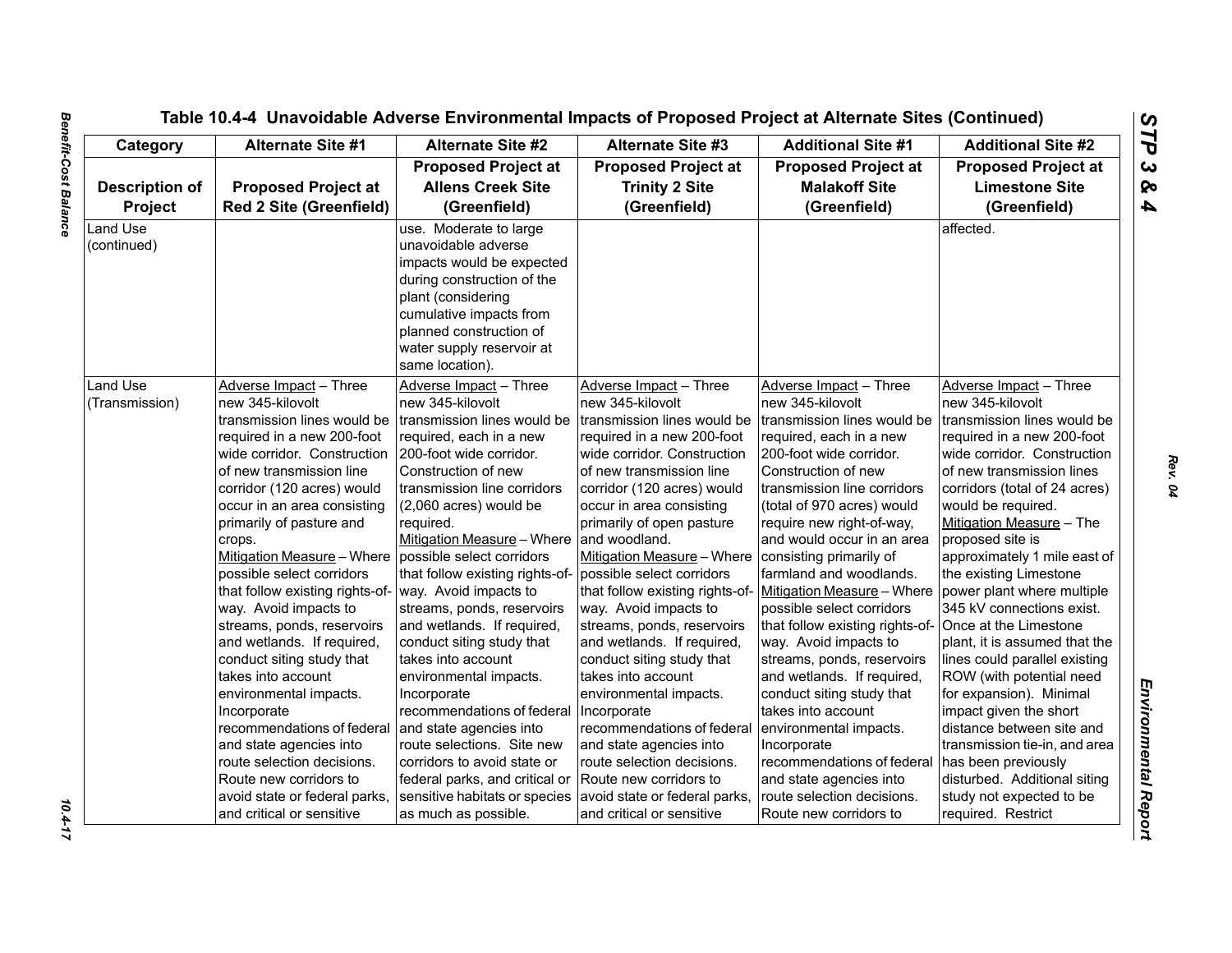| Table 10.4-4 Unavoidable Adverse Environmental Impacts of Proposed Project at Alternate Sites (Continued) |  |  |  |
|-----------------------------------------------------------------------------------------------------------|--|--|--|
|-----------------------------------------------------------------------------------------------------------|--|--|--|

| Category                                  | <b>Alternate Site #1</b>                                                                                                                                                                                                                                                                                                                                                                                                                                                                                                                                                                | <b>Alternate Site #2</b>                                                                                                                                                                                                                                                                                                                                                                                                                                                                                                                              | <b>Alternate Site #3</b>                                                                                                                                                                                                                                                                                                                                                                                                                                                                                                                                                                | <b>Additional Site #1</b>                                                                                                                                                                                                                                                                                                                                                                                                                                                                                                                                                                                                                                                                                                                                                       | <b>Additional Site #2</b>                                                                                                                                                                                                                                                                                                                                                                                                                                                                                                                                                                 |
|-------------------------------------------|-----------------------------------------------------------------------------------------------------------------------------------------------------------------------------------------------------------------------------------------------------------------------------------------------------------------------------------------------------------------------------------------------------------------------------------------------------------------------------------------------------------------------------------------------------------------------------------------|-------------------------------------------------------------------------------------------------------------------------------------------------------------------------------------------------------------------------------------------------------------------------------------------------------------------------------------------------------------------------------------------------------------------------------------------------------------------------------------------------------------------------------------------------------|-----------------------------------------------------------------------------------------------------------------------------------------------------------------------------------------------------------------------------------------------------------------------------------------------------------------------------------------------------------------------------------------------------------------------------------------------------------------------------------------------------------------------------------------------------------------------------------------|---------------------------------------------------------------------------------------------------------------------------------------------------------------------------------------------------------------------------------------------------------------------------------------------------------------------------------------------------------------------------------------------------------------------------------------------------------------------------------------------------------------------------------------------------------------------------------------------------------------------------------------------------------------------------------------------------------------------------------------------------------------------------------|-------------------------------------------------------------------------------------------------------------------------------------------------------------------------------------------------------------------------------------------------------------------------------------------------------------------------------------------------------------------------------------------------------------------------------------------------------------------------------------------------------------------------------------------------------------------------------------------|
|                                           |                                                                                                                                                                                                                                                                                                                                                                                                                                                                                                                                                                                         | <b>Proposed Project at</b>                                                                                                                                                                                                                                                                                                                                                                                                                                                                                                                            | <b>Proposed Project at</b>                                                                                                                                                                                                                                                                                                                                                                                                                                                                                                                                                              | <b>Proposed Project at</b>                                                                                                                                                                                                                                                                                                                                                                                                                                                                                                                                                                                                                                                                                                                                                      | <b>Proposed Project at</b>                                                                                                                                                                                                                                                                                                                                                                                                                                                                                                                                                                |
| <b>Description of</b>                     | <b>Proposed Project at</b>                                                                                                                                                                                                                                                                                                                                                                                                                                                                                                                                                              | <b>Allens Creek Site</b>                                                                                                                                                                                                                                                                                                                                                                                                                                                                                                                              | <b>Trinity 2 Site</b>                                                                                                                                                                                                                                                                                                                                                                                                                                                                                                                                                                   | <b>Malakoff Site</b>                                                                                                                                                                                                                                                                                                                                                                                                                                                                                                                                                                                                                                                                                                                                                            | <b>Limestone Site</b>                                                                                                                                                                                                                                                                                                                                                                                                                                                                                                                                                                     |
| Project                                   | <b>Red 2 Site (Greenfield)</b>                                                                                                                                                                                                                                                                                                                                                                                                                                                                                                                                                          | (Greenfield)                                                                                                                                                                                                                                                                                                                                                                                                                                                                                                                                          | (Greenfield)                                                                                                                                                                                                                                                                                                                                                                                                                                                                                                                                                                            | (Greenfield)                                                                                                                                                                                                                                                                                                                                                                                                                                                                                                                                                                                                                                                                                                                                                                    | (Greenfield)                                                                                                                                                                                                                                                                                                                                                                                                                                                                                                                                                                              |
| Land Use<br>(Transmission)<br>(continued) | habitats or species as much<br>as possible. Restrict<br>construction activities to<br>transmission corridors and<br>access roads. Before site<br>disturbance, conduct<br>archaeological and<br>ecological surveys and<br>determine site-specific<br>erosion control measures.<br>Comply with all applicable<br>laws, regulations, permits,<br>zoning requirements, good<br>engineering, environmental<br>management, and<br>construction practices.<br>Unavoidable Adverse<br>Environmental Impacts -<br>Small unavoidable adverse<br>impacts of new transmission<br>lines on land use. | <b>Restrict construction</b><br>activities to transmission<br>corridors and access roads.<br>Before site disturbance,<br>conduct archaeological and<br>ecological surveys and<br>determine site-specific<br>erosion control measures.<br>Comply with all applicable<br>laws, regulations, permits,<br>zoning requirements, good<br>engineering, environmental<br>management, and<br>construction practices.<br>Unavoidable Adverse<br>Environmental Impacts -<br>Moderate unavoidable<br>adverse impacts of new<br>transmission lines on land<br>use. | habitats or species as much<br>as possible. Restrict<br>construction activities to<br>transmission corridors and<br>access roads. Before site<br>disturbance, conduct<br>archaeological and<br>ecological surveys and<br>determine site-specific<br>erosion control measures.<br>Comply with all applicable<br>laws, regulations, permits,<br>zoning requirements, good<br>engineering, environmental<br>management, and<br>construction practices.<br>Unavoidable Adverse<br>Environmental Impacts -<br>Small unavoidable adverse<br>impacts of new transmission<br>lines on land use. | avoid state or federal parks,<br>and critical or sensitive<br>habitats or species as much access roads. Sensitive<br>as possible. Restrict<br>construction activities to<br>transmission corridors and<br>access roads. Before site<br>disturbance, conduct<br>archaeological and<br>ecological surveys and<br>determine site-specific<br>erosion control measures.<br>Comply with all applicable<br>laws, regulations, permits,<br>zoning requirements, good<br>engineering, environmental<br>management, and<br>construction practices.<br>Unavoidable Adverse<br>Environmental Impacts -<br>Moderate unavoidable<br>adverse impacts of new<br>transmission lines on land<br>use, based on assumption<br>that portion would be in<br>previously undisturbed<br>rights-of-way. | construction activities to<br>transmission corridors and<br>resources not expected to<br>be found within the<br>corridors; however, before<br>site disturbance, conduct<br>archaeological and<br>ecological surveys and<br>determine site-specific<br>erosion control measures.<br>Comply with all applicable<br>laws, regulations, permits,<br>zoning requirements, good<br>engineering, environmental<br>management, and<br>construction practices.<br>Unavoidable Adverse<br>Environmental Impacts -<br>Small unavoidable adverse<br>impacts of new transmission<br>lines on land use. |
| Land Use (Waste<br>Management)            | Mitigation Measure - Use waste minimization to reduce volume of debris.                                                                                                                                                                                                                                                                                                                                                                                                                                                                                                                 | The following description applies to all alternate/additional sites.<br>construction debris and would not be available for disposal of other wastes.                                                                                                                                                                                                                                                                                                                                                                                                  | Adverse Impact - Construction debris would be disposed in onsite and/or offsite landfills.<br>Unavoidable Adverse Environmental Impacts - Small unavoidable adverse impacts to land use. Landfill space would be consumed for disposal of                                                                                                                                                                                                                                                                                                                                               |                                                                                                                                                                                                                                                                                                                                                                                                                                                                                                                                                                                                                                                                                                                                                                                 |                                                                                                                                                                                                                                                                                                                                                                                                                                                                                                                                                                                           |

*Benefit-Cost Balance* 

**Benefit-Cost Balance**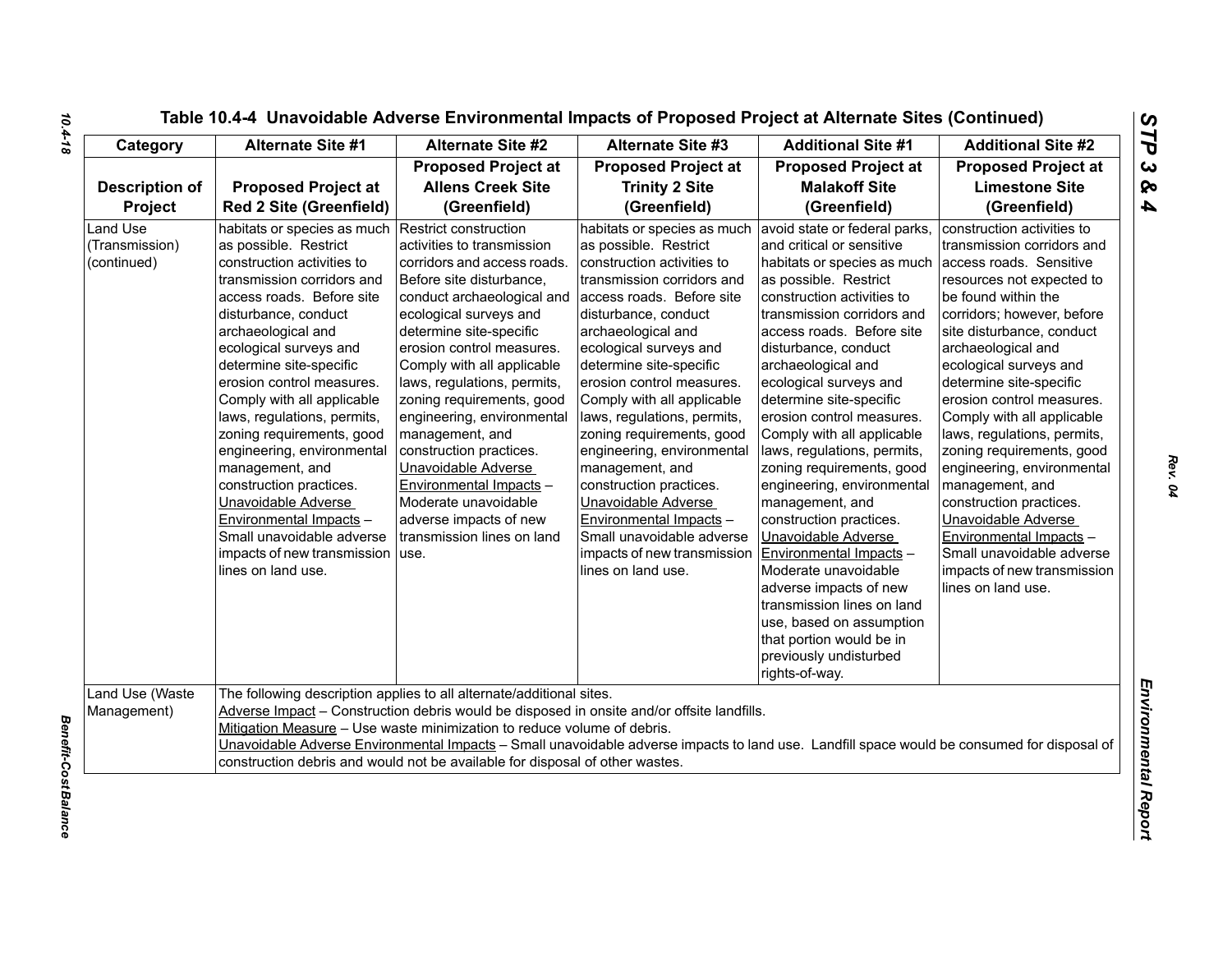| Category                                                              | <b>Alternate Site #1</b>                                                                                                                                                                                                                                                                                                                                                                                                                                                                       | <b>Alternate Site #2</b>   | <b>Alternate Site #3</b>   | <b>Additional Site #1</b>                                                                                                                                                                                                                                                                                                                                                                                                         | <b>Additional Site #2</b>  |
|-----------------------------------------------------------------------|------------------------------------------------------------------------------------------------------------------------------------------------------------------------------------------------------------------------------------------------------------------------------------------------------------------------------------------------------------------------------------------------------------------------------------------------------------------------------------------------|----------------------------|----------------------------|-----------------------------------------------------------------------------------------------------------------------------------------------------------------------------------------------------------------------------------------------------------------------------------------------------------------------------------------------------------------------------------------------------------------------------------|----------------------------|
|                                                                       |                                                                                                                                                                                                                                                                                                                                                                                                                                                                                                | <b>Proposed Project at</b> | <b>Proposed Project at</b> | <b>Proposed Project at</b>                                                                                                                                                                                                                                                                                                                                                                                                        | <b>Proposed Project at</b> |
| <b>Description of</b>                                                 | <b>Proposed Project at</b>                                                                                                                                                                                                                                                                                                                                                                                                                                                                     | <b>Allens Creek Site</b>   | <b>Trinity 2 Site</b>      | <b>Malakoff Site</b>                                                                                                                                                                                                                                                                                                                                                                                                              | <b>Limestone Site</b>      |
| <b>Project</b>                                                        | <b>Red 2 Site (Greenfield)</b>                                                                                                                                                                                                                                                                                                                                                                                                                                                                 | (Greenfield)               | (Greenfield)               | (Greenfield)                                                                                                                                                                                                                                                                                                                                                                                                                      | (Greenfield)               |
| Land Use (Cultural<br>Resources)<br>Hydrology and<br><b>Water Use</b> | The following description applies to all alternate/additional sites.<br>Adverse Impact - Potential to disturb buried historic, archaeological, or paleontological resources.<br>implement procedures that include actions to protect or recover cultural, historic, or paleontological resources.<br>unavoidable adverse impacts to cultural resources from construction.<br>The following description applies to all alternate/additional sites.                                              |                            |                            | Mitigation Measure - Consult State Historic Preservation Officer. Before site disturbance, conduct archaeological surveys. Develop and<br>Unavoidable Adverse Environmental Impacts - Potential for destruction of unanticipated historic, cultural, or paleontological resources. Small<br>Adverse Impact - Construction would require up to 4,200approximately 600 gpm (normalized) of groundwater for use during construction. |                            |
|                                                                       | as practical. No other measures or controls would be necessary.<br>Unavoidable Adverse Environmental Impacts - Small unavoidable adverse impacts.<br>Adverse Impact - Install excavation dewatering wells for use during construction.<br>Follow best management practices for erosion control.<br>Unavoidable Adverse Environmental Impacts - Small unavoidable adverse impacts.<br>Adverse Impact - Construction along river banks or stream banks could introduce sediments into waterways. |                            |                            | Mitigation Measure - Comply with applicable water rights requirements, laws, regulations, and permit requirements. Practice water conservation<br>Mitigation Measure - Install drainage system to divert dewatering runoff to settling basin before discharge through a permitted TPDES outfall.                                                                                                                                  |                            |
|                                                                       | the storm water general permit. Stabilize upslope areas and adjacent to shoreline construction sites with erosion control devices and after<br>construction, re-seed the areas.<br>Unavoidable Adverse Environmental Impacts - Small unavoidable adverse impacts.                                                                                                                                                                                                                              |                            |                            | Mitigation Measure - Develop and implement a construction Storm Water Pollution Prevention Plan (SWPPP); conduct monitoring as required by<br>Adverse Impact - Use of heavy equipment introduces the possibility of petroleum spills that could enter surface water.<br>Mitigation Measure - Use good maintenance practices to maintain equipment, and prevent spills and leaks. Prepare and implement Spill                      |                            |
|                                                                       | with spill containment.<br>Unavoidable Adverse Environmental Impacts - Small unavoidable adverse impacts.                                                                                                                                                                                                                                                                                                                                                                                      |                            |                            | Prevention Control and Countermeasures (SPCC) Plan for construction activities. Restrict activities using petroleum products that are equipped                                                                                                                                                                                                                                                                                    |                            |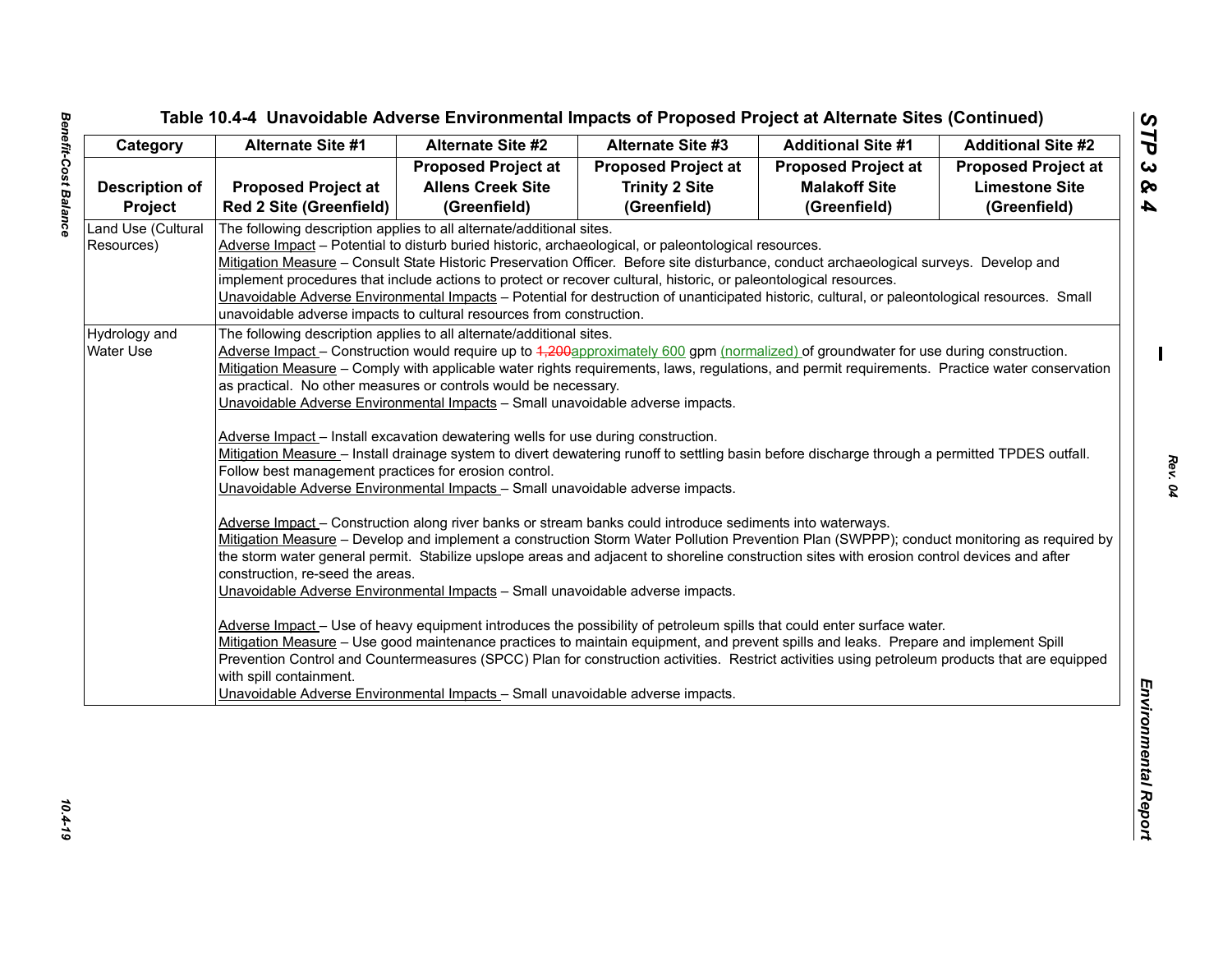| Category               | <b>Alternate Site #1</b>       | <b>Alternate Site #2</b>      | <b>Alternate Site #3</b>                          | <b>Additional Site #1</b>     | <b>Additional Site #2</b>     |
|------------------------|--------------------------------|-------------------------------|---------------------------------------------------|-------------------------------|-------------------------------|
|                        |                                | <b>Proposed Project at</b>    | <b>Proposed Project at</b>                        | <b>Proposed Project at</b>    | <b>Proposed Project at</b>    |
| <b>Description of</b>  | <b>Proposed Project at</b>     | <b>Allens Creek Site</b>      | <b>Trinity 2 Site</b>                             | <b>Malakoff Site</b>          | <b>Limestone Site</b>         |
| Project                | <b>Red 2 Site (Greenfield)</b> | (Greenfield)                  | (Greenfield)                                      | (Greenfield)                  | (Greenfield)                  |
| <b>Aquatic Ecology</b> | Adverse Impact - Reservoir     | Adverse Impact - Reservoir    | Adverse Impact - Reservoir                        | Adverse Impact - Reservoir    | Adverse Impact - Reservoir    |
|                        | construction would inundate    | construction would inundate   | construction would inundate                       | construction would inundate   | construction would inundate   |
|                        | the natural aquatic habitat    | the natural aquatic habitat   | the natural aquatic habitat                       | the natural aquatic habitat   | the natural aquatic habitat   |
|                        | along existing streams in      | along existing streams in     | along existing streams in                         | along existing streams in     | along existing streams in     |
|                        | the area (e.g., Bushy          | the area (e.g., Allens        | the area (e.g., Tehuacana                         | the area (Cedar Creek and     | the area (Red Hollow          |
|                        | Creek). Construction/          | Creek). Construction/         | Creek and Big Brown                               | Walnut Creek). Some high      | Channel and Lynn Creek).      |
|                        | dredging along the reservoir   | dredging along the reservoir  | Creek). Construction/                             | quality wetlands are in the   | Some high quality wetlands    |
|                        | shoreline, including an        | shoreline, including an       | dredging along the reservoir                      | site area.                    | along Lynn Creek are in the   |
|                        | intake structure, would        | intake structure, would       | shoreline, including an                           | Construction/dredging along   | potential reservoir area.     |
|                        | cause the loss of some         | cause the loss of some        | intake structure, would                           | the reservoir shoreline,      | Construction/dredging along   |
|                        | organisms, and temporary       | organisms, and temporary      | cause the loss of some                            | including an intake           | the reservoir shoreline,      |
|                        | degradation of habitat.        | degradation of habitat.       | organisms, and temporary                          | structure, would cause the    | including an intake           |
|                        | However, no Federally listed   | There are no Federally        | degradation of habitat.                           | loss of some organisms and    | structure, would cause the    |
|                        | aquatic species are found in   | listed aquatic species in     | However, no Federally listed                      | temporary degradation of      | loss of some organisms,       |
|                        | Fannin County/Red River.       | Austin County; however, a     | aquatic species are found in habitat. However, no |                               | and temporary degradation     |
|                        | Transmission line and rail     | candidate species             | <b>Freestone County/Trinity</b>                   | Federally listed aquatic      | of habitat. However, no       |
|                        | construction could require     | (sharpnose shiner) has        | River. Transmission line                          | species are found in          | Federally listed aquatic      |
|                        | crossing of waterbodies or     | potential to occur in the     | and rail construction could                       | Henderson County.             | species are found in          |
|                        | erection of towers within      | Brazos River. Transmission    | require crossing of                               | Transmission line and rail    | Freestone County/Trinity      |
|                        | waterbodies and would          | line and rail construction    | waterbodies or erection of                        | construction could require    | River. Construction of water  |
|                        | cause the loss of some         | could require crossing of     | towers within waterbodies                         | crossing of waterbodies or    | intake line could require     |
|                        | organisms and temporary        | waterbodies or erection of    | and would cause the loss of                       | erection of towers within     | crossing of waterbodies and   |
|                        | degradation of habitat.        | towers within waterbodies     | some organisms and                                | waterbodies and would         | would cause temporary         |
|                        | Mitigation Measure - Install   | and would cause the loss of   | temporary degradation of                          | cause the loss of some        | degradation of habitat.       |
|                        | cofferdam and store            | some organisms and            | habitat.                                          | organisms and temporary       | Mitigation Measure - Install  |
|                        | excavated sediment and         | temporary degradation of      | Mitigation Measure - Install                      | degradation of habitat.       | cofferdam and store           |
|                        | soils in spoils area designed  | habitat.                      | cofferdam and store                               | Mitigation Measure - Install  | excavated sediment and        |
|                        | to prevent loading in          | Mitigation Measure - Install  | excavated sediment and                            | cofferdam and store           | soils in spoils area designed |
|                        | wetlands and watercourses;     | cofferdam and store           | soils in spoils area designed                     | excavated sediment and        | to prevent loading in         |
|                        | use storm water retention      | excavated sediment and        | to prevent loading in                             | soils in spoils area designed | wetlands and watercourses;    |
|                        | basins as needed; re-seed      | soils in spoils area designed | wetlands and watercourses;                        | to prevent loading in         | use storm water retention     |
|                        | spoils area after              | to prevent loading in         | use storm water retention                         | wetlands and watercourses;    | basins as needed; re-seed     |
|                        | construction. Develop and      | wetlands and watercourses;    | basins as needed; re-seed                         | use storm water retention     | spoils area after             |
|                        | implement a construction       | use storm water retention     | spoils area after                                 | basins as needed; re-seed     | construction. Develop and     |

*Benefit-Cost Balance* 

**Benefit-Cost Balance**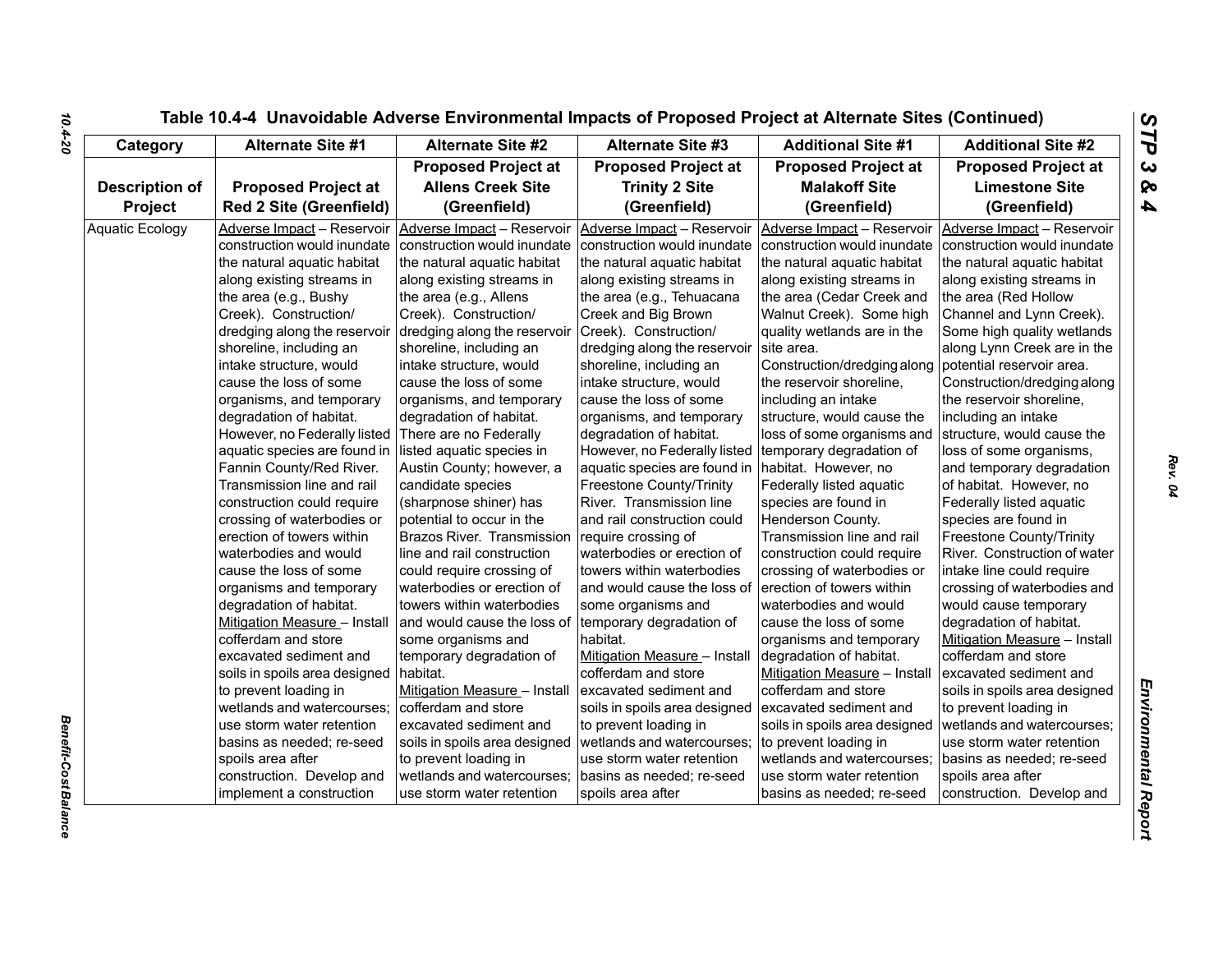| Category               | <b>Alternate Site #1</b>       | <b>Alternate Site #2</b>      | <b>Alternate Site #3</b>      | <b>Additional Site #1</b>     | <b>Additional Site #2</b>      |
|------------------------|--------------------------------|-------------------------------|-------------------------------|-------------------------------|--------------------------------|
|                        |                                | <b>Proposed Project at</b>    | <b>Proposed Project at</b>    | <b>Proposed Project at</b>    | <b>Proposed Project at</b>     |
| <b>Description of</b>  | <b>Proposed Project at</b>     | <b>Allens Creek Site</b>      | <b>Trinity 2 Site</b>         | <b>Malakoff Site</b>          | <b>Limestone Site</b>          |
| Project                | <b>Red 2 Site (Greenfield)</b> | (Greenfield)                  | (Greenfield)                  | (Greenfield)                  | (Greenfield)                   |
| <b>Aquatic Ecology</b> | SWPPP; conduct                 | basins as needed; re-seed     | construction. Develop and     | spoils area after             | implement a construction       |
| (continued)            | monitoring as required by      | spoils area after             | implement a construction      | construction. Develop and     | SWPPP; conduct                 |
|                        | the storm water general        | construction. Develop and     | SWPPP; conduct                | implement a construction      | monitoring as required by      |
|                        | permit. Stabilize upslope      | implement a construction      | monitoring as required by     | SWPPP; conduct                | the storm water general        |
|                        | areas and adjacent to          | SWPPP; conduct                | the storm water general       | monitoring as required by     | permit. Stabilize upslope      |
|                        | shoreline construction sites   | monitoring as required by     | permit. Stabilize upslope     | the storm water general       | areas and adjacent to          |
|                        | with erosion control devices   | the storm water general       | areas and adjacent to         | permit. Stabilize upslope     | shoreline construction sites   |
|                        | and after construction, re-    | permit. Stabilize upslope     | shoreline construction sites  | areas and adjacent to         | with erosion control devices   |
|                        | seed the areas.                | areas and adjacent to         | with erosion control devices  | shoreline construction sites  | and after construction, re-    |
|                        | Avoid wetlands and water       | shoreline construction sites  | and after construction, re-   | with erosion control devices  | seed the areas.                |
|                        | bodies and sensitive areas     | with erosion control devices  | seed the areas.               | and after construction, re-   | Avoid wetlands and water       |
|                        | when possible; plan            | and after construction, re-   | Avoid wetlands and water      | seed the areas.               | bodies and sensitive areas     |
|                        | transmission routes to         | seed the areas.               | bodies and sensitive areas    | Avoid wetlands and water      | when possible; plan water      |
|                        | minimize impacts to            | Avoid wetlands and water      | when possible; plan           | bodies and sensitive areas    | intake pipeline routes to      |
|                        | wetlands and water bodies      | bodies and sensitive areas    | transmission routes to        | when possible; plan           | minimize impacts to            |
|                        | that must be crossed: use      | when possible; plan           | minimize impacts to           | transmission routes to        | wetlands and water bodies      |
|                        | equipment specifically         | transmission routes to        | wetlands and water bodies     | minimize impacts to           | that must be crossed: use      |
|                        | designed for work around       | minimize impacts to           | that must be crossed; use     | wetlands and water bodies     | equipment specifically         |
|                        | wetlands and streams,          | wetlands and water bodies     | equipment specifically        | that must be crossed; use     | designed for work around       |
|                        | install erosion controls, and  | that must be crossed; use     | designed for work around      | equipment specifically        | wetlands and streams,          |
|                        | implement best                 | equipment specifically        | wetlands and streams.         | designed for work around      | install erosion controls, and  |
|                        | management practices to        | designed for work around      | install erosion controls, and | wetlands and streams,         | implement best                 |
|                        | minimize impacts to aquatic    | wetlands and streams,         | implement best                | install erosion controls, and | management practices to        |
|                        | systems. Before                | install erosion controls, and | management practices to       | implement best                | minimize impacts to aquatic    |
|                        | transmission line              | implement best                | minimize impacts to aquatic   | management practices to       | systems. Before water          |
|                        | construction, conduct          | management practices to       | systems. Before               | minimize impacts to aquatic   | intake line construction,      |
|                        | ecological surveys and         | minimize impacts to aquatic   | transmission line             | systems. Before               | conduct ecological surveys     |
|                        | determine site-specific        | systems. Before               | construction, conduct         | transmission line             | and determine site-specific    |
|                        | erosion control measures.      | transmission line             | ecological surveys and        | construction, conduct         | erosion control measures.      |
|                        | If there is potential for      | construction, conduct         | determine site-specific       | ecological surveys and        | If there is potential for      |
|                        | construction of a new          | ecological surveys and        | erosion control measures.     | determine site-specific       | construction of new pipeline   |
|                        | transmission line to degrade   | determine site-specific       | If there is potential for     | erosion control measures.     | to degrade habitat of a listed |
|                        | habitat of a listed aquatic    | erosion control measures.     | construction of a new         | If there is potential for     | aquatic species, work          |
|                        | species, work closely with     | If there is potential for     | transmission line to degrade  | construction of a new         | closely with the state         |
|                        | the state agency to develop    | construction of a new         | habitat of a listed aguatic   | transmission line to degrade  | agency to develop a            |

 $10.4 - 21$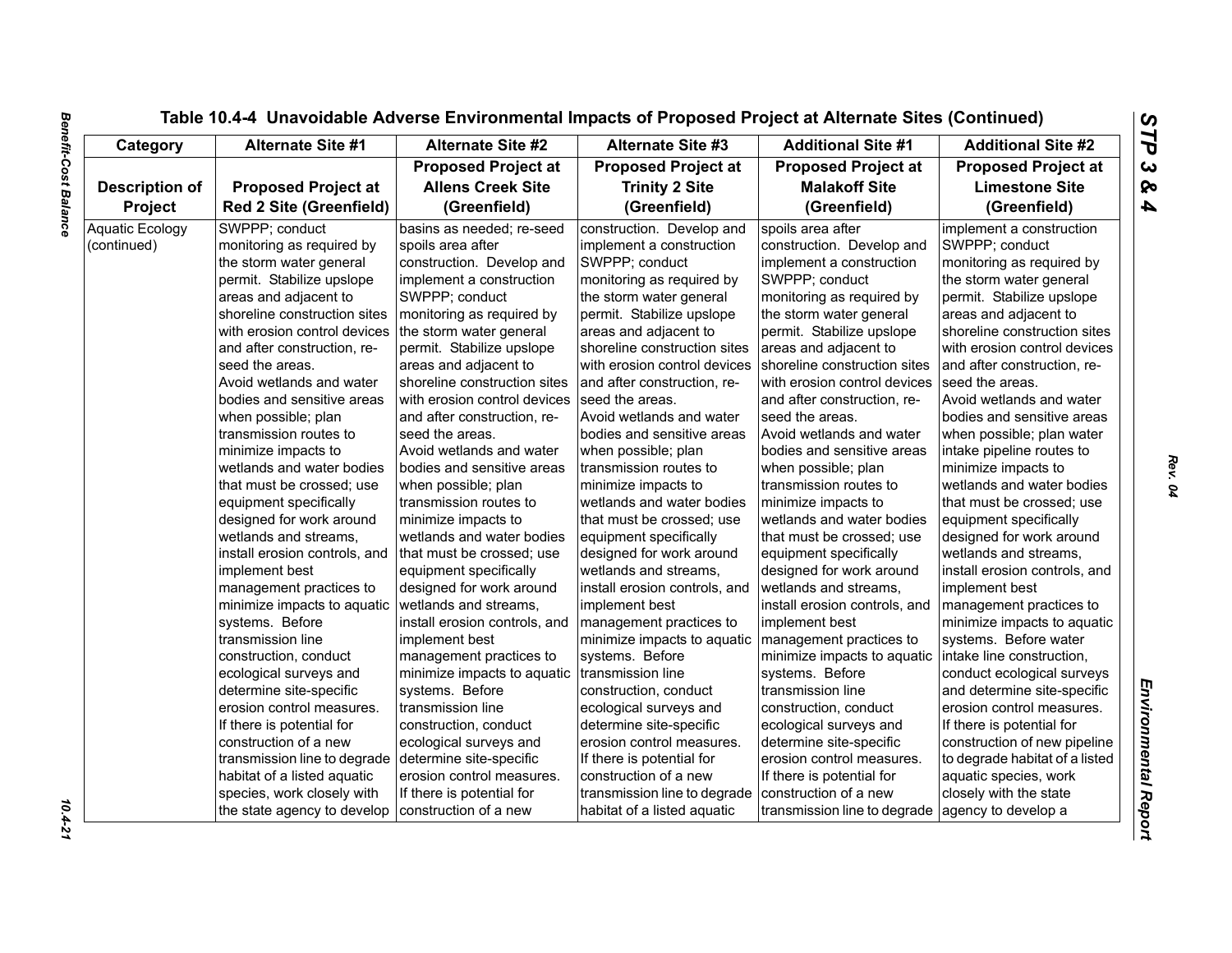| Category                              | <b>Alternate Site #1</b>                                                                                                                                                                                                                                                                                                                                                                                                                                   | <b>Alternate Site #2</b>                                                                                                                                                                                                                                                                                                                                                                                                                       | <b>Alternate Site #3</b>                                                                                                                                                                                                                                                                                                                                                                                                                                     | <b>Additional Site #1</b>                                                                                                                                                                                                                                                                                                                                                                                                                                     | <b>Additional Site #2</b>                                                                                                                                                                                                                                                                                                                                                                                                                       |
|---------------------------------------|------------------------------------------------------------------------------------------------------------------------------------------------------------------------------------------------------------------------------------------------------------------------------------------------------------------------------------------------------------------------------------------------------------------------------------------------------------|------------------------------------------------------------------------------------------------------------------------------------------------------------------------------------------------------------------------------------------------------------------------------------------------------------------------------------------------------------------------------------------------------------------------------------------------|--------------------------------------------------------------------------------------------------------------------------------------------------------------------------------------------------------------------------------------------------------------------------------------------------------------------------------------------------------------------------------------------------------------------------------------------------------------|---------------------------------------------------------------------------------------------------------------------------------------------------------------------------------------------------------------------------------------------------------------------------------------------------------------------------------------------------------------------------------------------------------------------------------------------------------------|-------------------------------------------------------------------------------------------------------------------------------------------------------------------------------------------------------------------------------------------------------------------------------------------------------------------------------------------------------------------------------------------------------------------------------------------------|
| <b>Description of</b><br>Project      | <b>Proposed Project at</b><br><b>Red 2 Site (Greenfield)</b>                                                                                                                                                                                                                                                                                                                                                                                               | <b>Proposed Project at</b><br><b>Allens Creek Site</b><br>(Greenfield)                                                                                                                                                                                                                                                                                                                                                                         | <b>Proposed Project at</b><br><b>Trinity 2 Site</b><br>(Greenfield)                                                                                                                                                                                                                                                                                                                                                                                          | <b>Proposed Project at</b><br><b>Malakoff Site</b><br>(Greenfield)                                                                                                                                                                                                                                                                                                                                                                                            | <b>Proposed Project at</b><br><b>Limestone Site</b><br>(Greenfield)                                                                                                                                                                                                                                                                                                                                                                             |
| <b>Aquatic Ecology</b><br>(continued) | a construction schedule and transmission line to degrade<br>construction techniques that   habitat of a listed aquatic<br>are protective of the habitat species, work closely with<br>and species in question.<br>Unavoidable Adverse<br>Environmental Impacts -<br>Moderate unavoidable<br>adverse impacts.                                                                                                                                               | the state agency to develop<br>a construction schedule and<br>construction techniques that<br>are protective of the habitat<br>and species in question.<br>Unavoidable Adverse<br>Environmental Impacts -<br>Large unavoidable adverse<br>impacts (considering<br>cumulative impacts of larger<br>reservoir compared to other<br>sites; and potentially more<br>waterbody crossings due to<br>longer transmission line<br>length).             | species, work closely with<br>the state agency to develop<br>a construction schedule and the state agency to develop<br>construction techniques that a construction schedule and<br>are protective of the habitat<br>and species in question.<br>Unavoidable Adverse<br>Environmental Impacts -<br>Moderate unavoidable<br>adverse impacts.                                                                                                                  | habitat of a listed aquatic<br>species, work closely with<br>construction techniques that<br>are protective of the habitat<br>and species in question.<br>Unavoidable Adverse<br>Environmental Impacts -<br>Moderate unavoidable<br>adverse impacts at the<br>reservoir location; small<br>unavoidable adverse<br>impacts at power plant site.                                                                                                                | construction schedule and<br>construction techniques that<br>are protective of the habitat<br>and species in question.<br>Unavoidable Adverse<br>Environmental Impacts -<br>Moderate unavoidable<br>adverse impacts at the<br>reservoir location; small<br>unavoidable adverse<br>impacts at power plant site.                                                                                                                                  |
| <b>Terrestrial Ecology</b>            | Adverse Impact - Habitat<br>loss, and potential impacts<br>to threatened or<br>endangered animals at the<br>site or in the vicinity.<br><b>Construction activities</b><br>would result in a permanent<br>loss of 2,000 acres of<br>habitat, including the<br>proposed reservoir.<br>Displacement of animals<br>from the construction site,<br>loss of less mobile<br>individual animals, and the<br>potential degradation of<br>wetlands could also occur. | Adverse Impact - Habitat<br>loss, and potential impacts<br>to threatened or<br>endangered animals at the<br>site or in the vicinity.<br>Construction activities<br>would result in a permanent<br>loss of up to 9,800<br>cumulative acres of habitat,<br>including the proposed<br>reservoir(s) (to support the<br>plant and provide public<br>water supply).<br>Displacement of animals<br>from the construction site,<br>loss of less mobile | Adverse Impact - Habitat<br>loss, and potential impacts<br>to threatened or<br>endangered plants or<br>animals at the site or in the<br>vicinity. Construction<br>activities would result in a<br>permanent loss of 2,000<br>acres of habitat, including<br>the proposed reservoir.<br>There would also be a<br>potential loss of over 300<br>acres of high quality habitat<br>at reservoir site. Moderate<br>to large (permanent)<br>impacts to habitat and | Adverse Impact - Habitat<br>loss, and potential impacts<br>to threatened or<br>endangered animals at the<br>site or in the vicinity.<br><b>Construction activities</b><br>would result in a permanent<br>loss of up to 2,600 acres of<br>habitat, including the<br>proposed reservoir.<br>Displacement of animals<br>from the construction site,<br>loss of less mobile<br>individual animals, and the<br>potential degradation of<br>forested lands and high | Adverse Impact - Habitat<br>loss, and potential impacts<br>to threatened or<br>endangered plants or<br>animals at the site or in the<br>vicinity. Construction<br>activities would result in<br>permanent loss of up to<br>3,500 acres of habitat,<br>including the proposed<br>reservoir. Displacement of<br>animals from the<br>construction site, loss of<br>less mobile individual<br>animals, and the potential<br>degradation of forested |

*Rev. 04*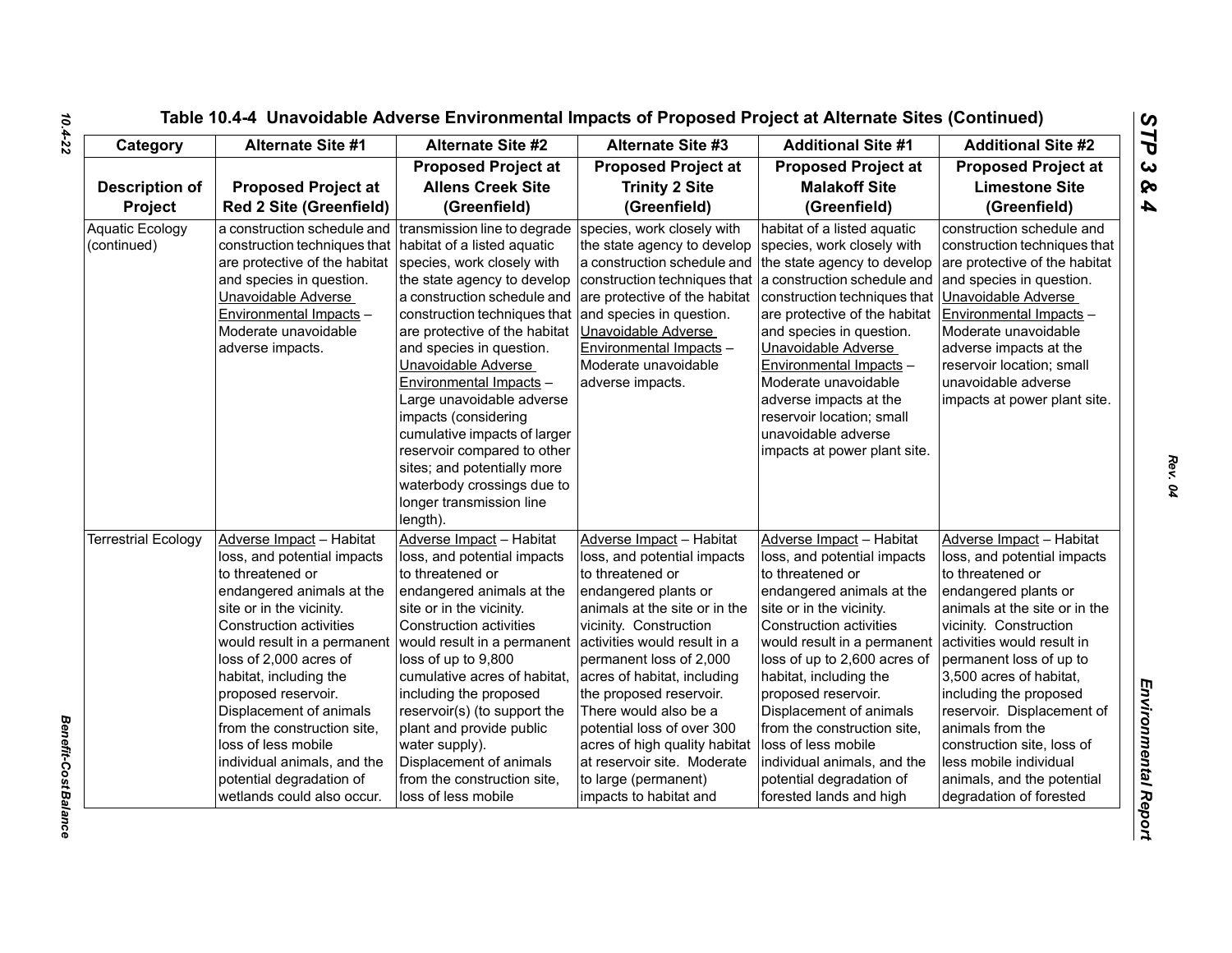| Category                   | Alternate Site #1                                        | <b>Alternate Site #2</b>     | <b>Alternate Site #3</b>      | <b>Additional Site #1</b>      | <b>Additional Site #2</b>     |
|----------------------------|----------------------------------------------------------|------------------------------|-------------------------------|--------------------------------|-------------------------------|
|                            |                                                          | <b>Proposed Project at</b>   | <b>Proposed Project at</b>    | <b>Proposed Project at</b>     | <b>Proposed Project at</b>    |
| <b>Description of</b>      | <b>Proposed Project at</b>                               | <b>Allens Creek Site</b>     | <b>Trinity 2 Site</b>         | <b>Malakoff Site</b>           | <b>Limestone Site</b>         |
| <b>Project</b>             | <b>Red 2 Site (Greenfield)</b>                           | (Greenfield)                 | (Greenfield)                  | (Greenfield)                   | (Greenfield)                  |
| <b>Terrestrial Ecology</b> | Mitigation Measures - Land   individual animals, and the |                              | wildlife at reservoir site    | quality wetlands could also    | lands and high quality        |
| (continued)                | clearing would be                                        | potential degradation of     | given potential for impacting | occur.                         | wetlands could also occur.    |
|                            | conducted according to                                   | wetlands could also occur.   | high quality habitat during   | Mitigation Measures - Land     | Mitigation Measures - Land    |
|                            | federal and state                                        | Mitigation Measures - Land   | the construction phase of     | clearing would be              | clearing would be             |
|                            | regulations and permits,                                 | clearing would be            | the project. Displacement     | conducted according to         | conducted according to        |
|                            | zoning requirements, good                                | conducted according to       | of animals from the           | federal and state              | federal and state             |
|                            | construction practices, and                              | federal and state            | construction site, loss of    | regulations and permits,       | regulations and permits,      |
|                            | established best                                         | regulations and permits,     | less mobile individual        | zoning requirements, good      | zoning requirements, good     |
|                            | management practices.                                    | zoning requirements, good    | animals, and the potential    | construction practices, and    | construction practices, and   |
|                            | Schedule equipment                                       | construction practices, and  | degradation of wetlands       | established best               | established best              |
|                            | maintenance procedures to                                | established best             | could also occur.             | management practices.          | management practices.         |
|                            | minimize emission and                                    | management practices.        | Mitigation Measures - Land    | Schedule equipment             | Schedule equipment            |
|                            | spills. Minimize fugitive                                | Schedule equipment           | clearing would be             | maintenance procedures to      | maintenance procedures to     |
|                            | dust by watering. Delineate                              | maintenance procedures to    | conducted according to        | minimize emission and          | minimize emission and         |
|                            | wetlands and determine                                   | minimize emission and        | federal and state             | spills. Minimize fugitive      | spills. Minimize fugitive     |
|                            | impacts and mitigation prior                             | spills. Minimize fugitive    | regulations and permits,      | dust by watering. Delineate    | dust by watering. Delineate   |
|                            | to beginning construction                                | dust by watering. Delineate  | zoning requirements, good     | wetlands and determine         | wetlands and determine        |
|                            | activities (no high quality                              | wetlands and determine       | construction practices, and   | impacts and mitigation prior   | impacts and mitigation prior  |
|                            | wetlands identified).                                    | impacts and mitigation prior | established best              | to beginning construction      | to beginning construction     |
|                            | Restrict construction to                                 | to beginning construction    | management practices.         | activities (no high quality    | activities (no high quality   |
|                            | designated areas.                                        | activities (no high quality  | Schedule equipment            | wetlands identified).          | wetlands identified).         |
|                            | Unavoidable Adverse                                      | wetlands identified).        | maintenance procedures to     | Restrict construction to       | Restrict construction to      |
|                            | Environmental Impacts -                                  | Restrict construction to     | minimize emission and         | designated areas.              | designated areas.             |
|                            | Small temporary impact to                                | designated areas.            | spills. Minimize fugitive     | Unavoidable Adverse            | Unavoidable Adverse           |
|                            | habitat and wildlife at                                  | Unavoidable Adverse          | dust by watering. Delineate   | Environmental Impacts -        | Environmental Impacts -       |
|                            | immediate plant site during                              | Environmental Impacts -      | wetlands and determine        | Small temporary impact to      | Small temporary impact to     |
|                            | the construction phase of                                | Small temporary impact to    | impacts and mitigation prior  | habitat and wildlife at        | habitat and wildlife at       |
|                            | the project. Moderate                                    | habitat and wildlife at      | to beginning construction     | immediate plant site during    | immediate plant site during   |
|                            | (permanent) impacts to                                   | immediate plant site during  | activities (no high quality   | the construction phase of      | the construction phase of     |
|                            | habitat and wildlife at                                  | the construction phase of    | wetlands identified).         | the project. Large             | the project. Moderate to      |
|                            | reservoir site.                                          | the project. Large           | Restrict construction to      | (permanent) impacts to         |                               |
|                            |                                                          |                              |                               |                                | large (permanent) impacts     |
|                            |                                                          | (permanent) impacts to       | designated areas.             | habitat and wildlife at        | to habitat and wildlife at    |
|                            |                                                          | habitat and wildlife at      | Unavoidable Adverse           | reservoir site given potential | reservoir site. Potential for |
|                            |                                                          | reservoir site. Moderate to  | Environmental Impacts -       | to impact high quality         | more forested areas to be     |
|                            |                                                          | large impacts along          | Small temporary impact to     | habitat in Cedar               | disturbed than at Malakoff,   |

10.4-23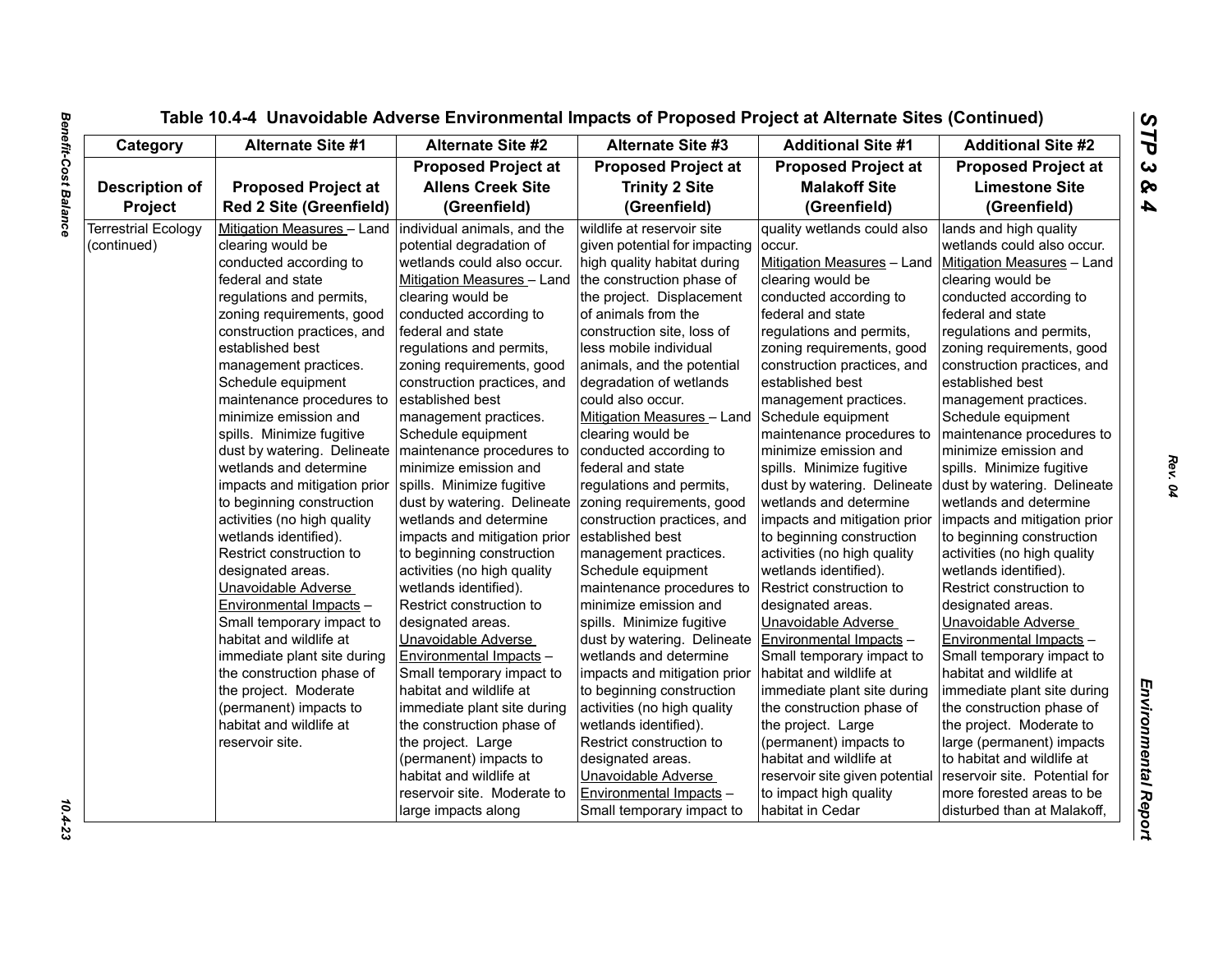| Socioeconomic | <u>Adverse Impa</u><br>Construction-<br>population inf<br>into the regior<br>increase the o<br>housing, add<br>enrollment an<br>need for publi<br><b>Mitigation Me</b><br>Project-relate<br>would increas<br>An increased<br>local services<br>classroom sp<br>would be offs<br>increased pro<br>sales/use tax<br>generated by<br>construction p<br>counties and<br>use to add sta<br>equipment, ar |
|---------------|-----------------------------------------------------------------------------------------------------------------------------------------------------------------------------------------------------------------------------------------------------------------------------------------------------------------------------------------------------------------------------------------------------|

| Category                                  | <b>Alternate Site #1</b>                                                                                                                                                                                                                                                                                                                                                                                                                                                                                                                                                                                    | <b>Alternate Site #2</b>                                                                                                                                                                                                                                                                                                                                                                                                                                                                                                                                                                                    | <b>Alternate Site #3</b>                                                                                                                                                                                                                                                                                                                                                                                                                                                                                                                                                                                    | <b>Additional Site #1</b>                                                                                                                                                                                                                                                                                                                                                                                                                                                                                                                                                                                   | <b>Additional Site #2</b>                                                                                                                                                                                                                                                                                                                                                                                                                                                                                                                                                                                   |
|-------------------------------------------|-------------------------------------------------------------------------------------------------------------------------------------------------------------------------------------------------------------------------------------------------------------------------------------------------------------------------------------------------------------------------------------------------------------------------------------------------------------------------------------------------------------------------------------------------------------------------------------------------------------|-------------------------------------------------------------------------------------------------------------------------------------------------------------------------------------------------------------------------------------------------------------------------------------------------------------------------------------------------------------------------------------------------------------------------------------------------------------------------------------------------------------------------------------------------------------------------------------------------------------|-------------------------------------------------------------------------------------------------------------------------------------------------------------------------------------------------------------------------------------------------------------------------------------------------------------------------------------------------------------------------------------------------------------------------------------------------------------------------------------------------------------------------------------------------------------------------------------------------------------|-------------------------------------------------------------------------------------------------------------------------------------------------------------------------------------------------------------------------------------------------------------------------------------------------------------------------------------------------------------------------------------------------------------------------------------------------------------------------------------------------------------------------------------------------------------------------------------------------------------|-------------------------------------------------------------------------------------------------------------------------------------------------------------------------------------------------------------------------------------------------------------------------------------------------------------------------------------------------------------------------------------------------------------------------------------------------------------------------------------------------------------------------------------------------------------------------------------------------------------|
|                                           |                                                                                                                                                                                                                                                                                                                                                                                                                                                                                                                                                                                                             | <b>Proposed Project at</b>                                                                                                                                                                                                                                                                                                                                                                                                                                                                                                                                                                                  | <b>Proposed Project at</b>                                                                                                                                                                                                                                                                                                                                                                                                                                                                                                                                                                                  | <b>Proposed Project at</b>                                                                                                                                                                                                                                                                                                                                                                                                                                                                                                                                                                                  | <b>Proposed Project at</b>                                                                                                                                                                                                                                                                                                                                                                                                                                                                                                                                                                                  |
| <b>Description of</b>                     | <b>Proposed Project at</b>                                                                                                                                                                                                                                                                                                                                                                                                                                                                                                                                                                                  | <b>Allens Creek Site</b>                                                                                                                                                                                                                                                                                                                                                                                                                                                                                                                                                                                    | <b>Trinity 2 Site</b>                                                                                                                                                                                                                                                                                                                                                                                                                                                                                                                                                                                       | <b>Malakoff Site</b>                                                                                                                                                                                                                                                                                                                                                                                                                                                                                                                                                                                        | <b>Limestone Site</b>                                                                                                                                                                                                                                                                                                                                                                                                                                                                                                                                                                                       |
| Project                                   | <b>Red 2 Site (Greenfield)</b>                                                                                                                                                                                                                                                                                                                                                                                                                                                                                                                                                                              | (Greenfield)                                                                                                                                                                                                                                                                                                                                                                                                                                                                                                                                                                                                | (Greenfield)                                                                                                                                                                                                                                                                                                                                                                                                                                                                                                                                                                                                | (Greenfield)                                                                                                                                                                                                                                                                                                                                                                                                                                                                                                                                                                                                | (Greenfield)                                                                                                                                                                                                                                                                                                                                                                                                                                                                                                                                                                                                |
| <b>Terrestrial Ecology</b><br>(continued) |                                                                                                                                                                                                                                                                                                                                                                                                                                                                                                                                                                                                             | transmission depending on<br>percentage of right-of-way<br>that is undisturbed.                                                                                                                                                                                                                                                                                                                                                                                                                                                                                                                             | habitat and wildlife at<br>immediate plant site during<br>the construction phase of<br>the project. Moderate to<br>large (permanent) impacts<br>to habitat and wildlife at<br>reservoir site. Small<br>impacts are expected at the<br>plant site; and moderate to<br>large impacts at the<br>reservoir site, because of<br>high quality habitat.                                                                                                                                                                                                                                                            | Creek/Walnut Creek area,<br>and potential for protected<br>species to be present; small<br>impact in area of facility<br>footprint; and large impact<br>from transmission lines<br>assuming a significant<br>portion of the 970 acres<br>would be in previously<br>undisturbed rights-of-way.                                                                                                                                                                                                                                                                                                               | but much of site area has<br>been previously disturbed<br>(industrial area that includes<br>lignite mine) with good<br>existing infrastructure (i.e.,<br>minimal to no acreage<br>required for rail.<br>transmission and access<br>road).                                                                                                                                                                                                                                                                                                                                                                   |
| Socioeconomic                             | Adverse Impact-<br>Construction-related<br>population influx of 9,616<br>into the region would<br>increase the demand for<br>housing, add to school<br>enrollment and increase the<br>need for public services.<br>Mitigation Measure -<br>Project-related employment<br>would increase gradually.<br>An increased demand for<br>local services and more<br>classroom space/teachers<br>would be offset by<br>increased property and<br>sales/use tax revenues<br>generated by the<br>construction project, which<br>counties and cities could<br>use to add staff, facilities,<br>equipment, and services. | Adverse Impact-<br>Construction-related<br>population influx of 9,616<br>into the region would<br>increase the demand for<br>housing, add to school<br>enrollment and increase the<br>need for public services.<br>Mitigation Measure -<br>Project-related employment<br>would increase gradually.<br>An increased demand for<br>local services and more<br>classroom space/teachers<br>would be offset by<br>increased property and<br>sales/use tax revenues<br>generated by the<br>construction project, which<br>counties and cities could<br>use to add staff, facilities,<br>equipment, and services. | Adverse Impact-<br>Construction-related<br>population influx of 9,616<br>into the region would<br>increase the demand for<br>housing, add to school<br>enrollment and increase the<br>need for public services.<br>Mitigation Measure -<br>Project-related employment<br>would increase gradually.<br>An increased demand for<br>local services and more<br>classroom space/teachers<br>would be offset by<br>increased property and<br>sales/use tax revenues<br>generated by the<br>construction project, which<br>counties and cities could<br>use to add staff, facilities,<br>equipment, and services. | Adverse Impact-<br>Construction-related<br>population influx of 9,616<br>into the region would<br>increase the demand for<br>housing, add to school<br>enrollment and increase the<br>need for public services.<br>Mitigation Measure -<br>Project-related employment<br>would increase gradually.<br>An increased demand for<br>local services and more<br>classroom space/teachers<br>would be offset by<br>increased property and<br>sales/use tax revenues<br>generated by the<br>construction project, which<br>counties and cities could<br>use to add staff, facilities,<br>equipment, and services. | Adverse Impact-<br>Construction-related<br>population influx of 9,616<br>into the region would<br>increase the demand for<br>housing, add to school<br>enrollment and increase the<br>need for public services.<br>Mitigation Measure -<br>Project-related employment<br>would increase gradually.<br>An increased demand for<br>local services and more<br>classroom space/teachers<br>would be offset by<br>increased property and<br>sales/use tax revenues<br>generated by the<br>construction project, which<br>counties and cities could<br>use to add staff, facilities,<br>equipment, and services. |

*10.4-24*

*Benefit-Cost Balance* 

Benefit-Cost Balance

*Rev. 04*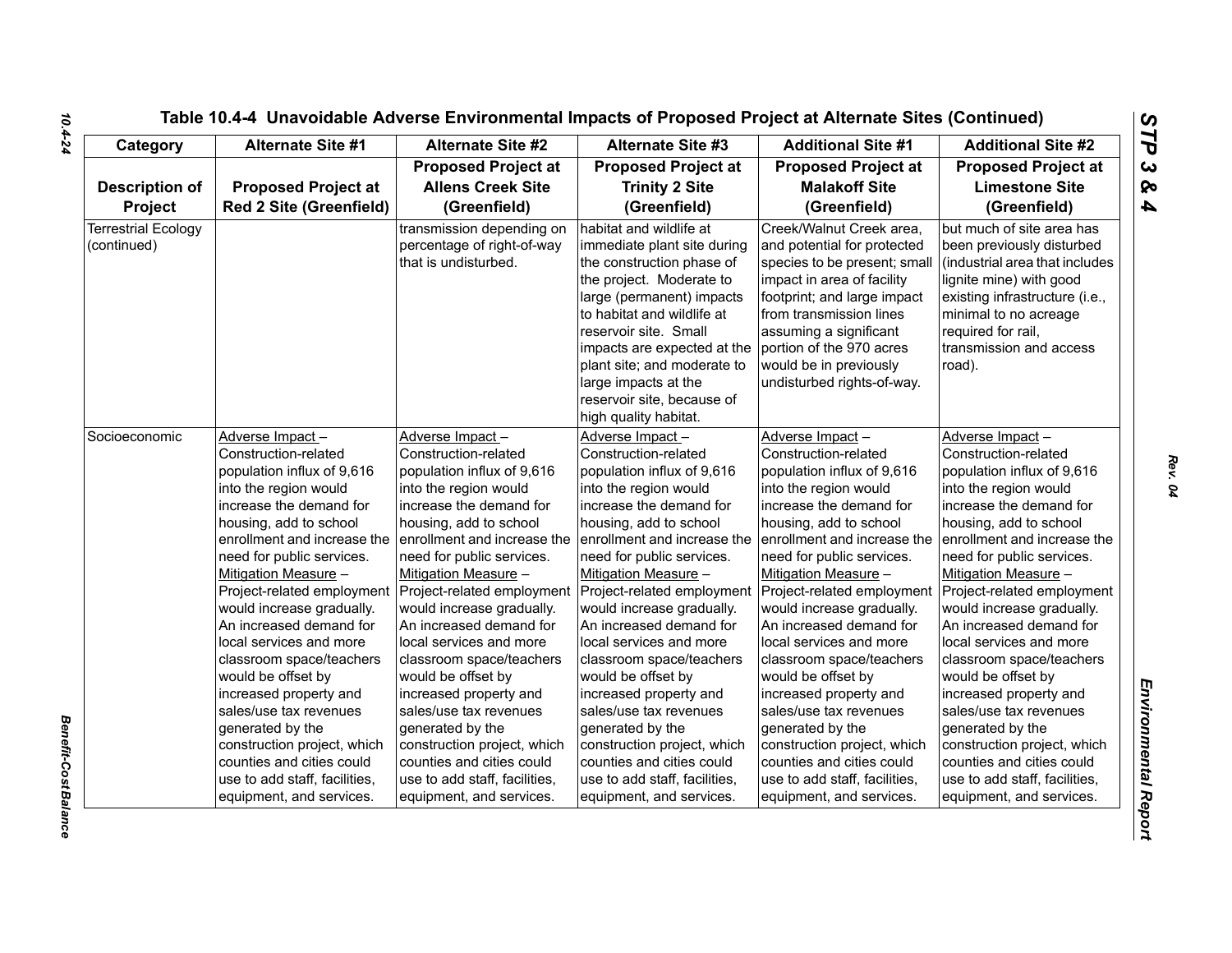|                       |                                |                               | Table 10.4-4 Unavoidable Adverse Environmental Impacts of Proposed Project at Alternate Sites (Continued) |                               |                               |  |
|-----------------------|--------------------------------|-------------------------------|-----------------------------------------------------------------------------------------------------------|-------------------------------|-------------------------------|--|
| Category              | Alternate Site #1              | <b>Alternate Site #2</b>      | <b>Alternate Site #3</b>                                                                                  | <b>Additional Site #1</b>     | <b>Additional Site #2</b>     |  |
|                       |                                | <b>Proposed Project at</b>    | <b>Proposed Project at</b>                                                                                | <b>Proposed Project at</b>    | <b>Proposed Project at</b>    |  |
| <b>Description of</b> | <b>Proposed Project at</b>     | <b>Allens Creek Site</b>      | <b>Trinity 2 Site</b>                                                                                     | <b>Malakoff Site</b>          | <b>Limestone Site</b>         |  |
| Project               | <b>Red 2 Site (Greenfield)</b> | (Greenfield)                  | (Greenfield)                                                                                              | (Greenfield)                  | (Greenfield)                  |  |
| Socioeconomic         | Discuss construction plans     | Discuss construction plans    | Discuss construction plans                                                                                | Discuss construction plans    | Discuss construction plans    |  |
| (continued)           | and anticipated influx of      | and anticipated influx of     | and anticipated influx of                                                                                 | and anticipated influx of     | and anticipated influx of     |  |
|                       | workers with community         | workers with community        | workers with community                                                                                    | workers with community        | workers with community        |  |
|                       | leaders. Builders and          | leaders. Builders and         | leaders. Builders and                                                                                     | leaders. Builders and         | leaders. Builders and         |  |
|                       | developers would meet the      | developers would meet the     | developers would meet the                                                                                 | developers would meet the     | developers would meet the     |  |
|                       | demand for additional          | demand for additional         | demand for additional                                                                                     | demand for additional         | demand for additional         |  |
|                       | housing. Because the           | housing. Because the          | housing. Because the                                                                                      | housing. Because the          | housing. Because the          |  |
|                       | project has a long lead time,  | project has a long lead time, | project has a long lead time,                                                                             | project has a long lead time, | project has a long lead time, |  |
|                       | it is likely that if the       | it is likely that if the      | it is likely that if the                                                                                  | it is likely that if the      | it is likely that if the      |  |
|                       | community anticipates the      | community anticipates the     | community anticipates the                                                                                 | community anticipates the     | community anticipates the     |  |
|                       | increase in population,        | increase in population,       | increase in population,                                                                                   | increase in population,       | increase in population,       |  |
|                       | adequate affordable            | adequate affordable           | adequate affordable                                                                                       | adequate affordable           | adequate affordable           |  |
|                       | housing, classroom space,      | housing, classroom space,     | housing, classroom space,                                                                                 | housing, classroom space,     | housing, classroom space,     |  |
|                       | and public services would      | and public services would     | and public services would                                                                                 | and public services would     | and public services would     |  |
|                       | be available.                  | be available.                 | be available.                                                                                             | be available.                 | be available.                 |  |
|                       | Unavoidable Adverse            | Unavoidable Adverse           | Unavoidable Adverse                                                                                       | Unavoidable Adverse           | Unavoidable Adverse           |  |
|                       | Environmental Impacts -        | Environmental Impacts -       | Environmental Impacts -                                                                                   | Environmental Impacts -       | Environmental Impacts -       |  |
|                       | Large impacts to host          | Large impacts to host         | Large impacts to host                                                                                     | Moderate impacts to host      | Large impacts to host         |  |
|                       | county if majority of in-      | county if majority of in-     | county if majority of in-                                                                                 | county if majority of in-     | county if majority of in-     |  |
|                       | migrating population resides   | migrating population resides  | migrating population resides                                                                              | migrating population resides  | migrating population resides  |  |
|                       | there. Small to moderate       | there. Small impacts to two-  | there. Small to moderate                                                                                  | there. Small impacts on       | there. Large impacts to       |  |
|                       | impacts on two-county area,    | county area and region        | impacts on two-county area.                                                                               | two-county area, given        | two-county area, since area   |  |
|                       | given proximity to Sherman-    | given site's proximity to     | Small impacts to region.                                                                                  | proximity to Dallas           | is very rural; small impacts  |  |
|                       | Denison metropolitan area      | large metropolitan area of    |                                                                                                           | metropolitan area; Ellis      | to the region. Note that      |  |
|                       | in adjacent Grayson County.    | Houston and the ability of    | Adverse Impact-Increased                                                                                  | County includes southern      | impacts could be alleviated   |  |
|                       | Small impacts to region.       | Houston to easily absorb a    | traffic on local roads,                                                                                   | suburbs of Dallas and can     | to a certain extent if the    |  |
|                       |                                | population influx.            | especially combined with                                                                                  | readily absorb a population   | construction workforce        |  |
|                       | Adverse Impact - Increased     |                               | workers commuting to                                                                                      | influx.                       | supporting the planned Unit   |  |
|                       | traffic on local roads.        | Adverse Impact - Increased    | nearby Big Brown coal plant                                                                               |                               | 3 expansion at the            |  |
|                       | Mitigation Measure -           | traffic on local roads.       | and lignite mining operation.                                                                             | Adverse Impact - Increased    | Limestone coal plant          |  |
|                       | Develop construction           | Mitigation Measure -          | Mitigation Measure -                                                                                      | traffic on local roads.       | (estimated at 1,000 workers   |  |
|                       | management traffic plan        | Develop construction          | Develop construction                                                                                      | Mitigation Measure -          | who would already be living   |  |
|                       | prior to the start of          | management traffic plan       | management traffic plan                                                                                   | Develop construction          | in the area) would be         |  |
|                       | construction. Add turn         | prior to the start of         | prior to the start of                                                                                     | management traffic plan       | available to support          |  |
|                       | lanes at construction          | construction. Add turn        | construction. Add turn                                                                                    | prior to the start of         | construction of the new       |  |
|                       | entrance and possible          | lanes at construction         | lanes at construction                                                                                     | construction. Add turn        |                               |  |

 $\frac{10.4 - 25}{10.4 - 25}$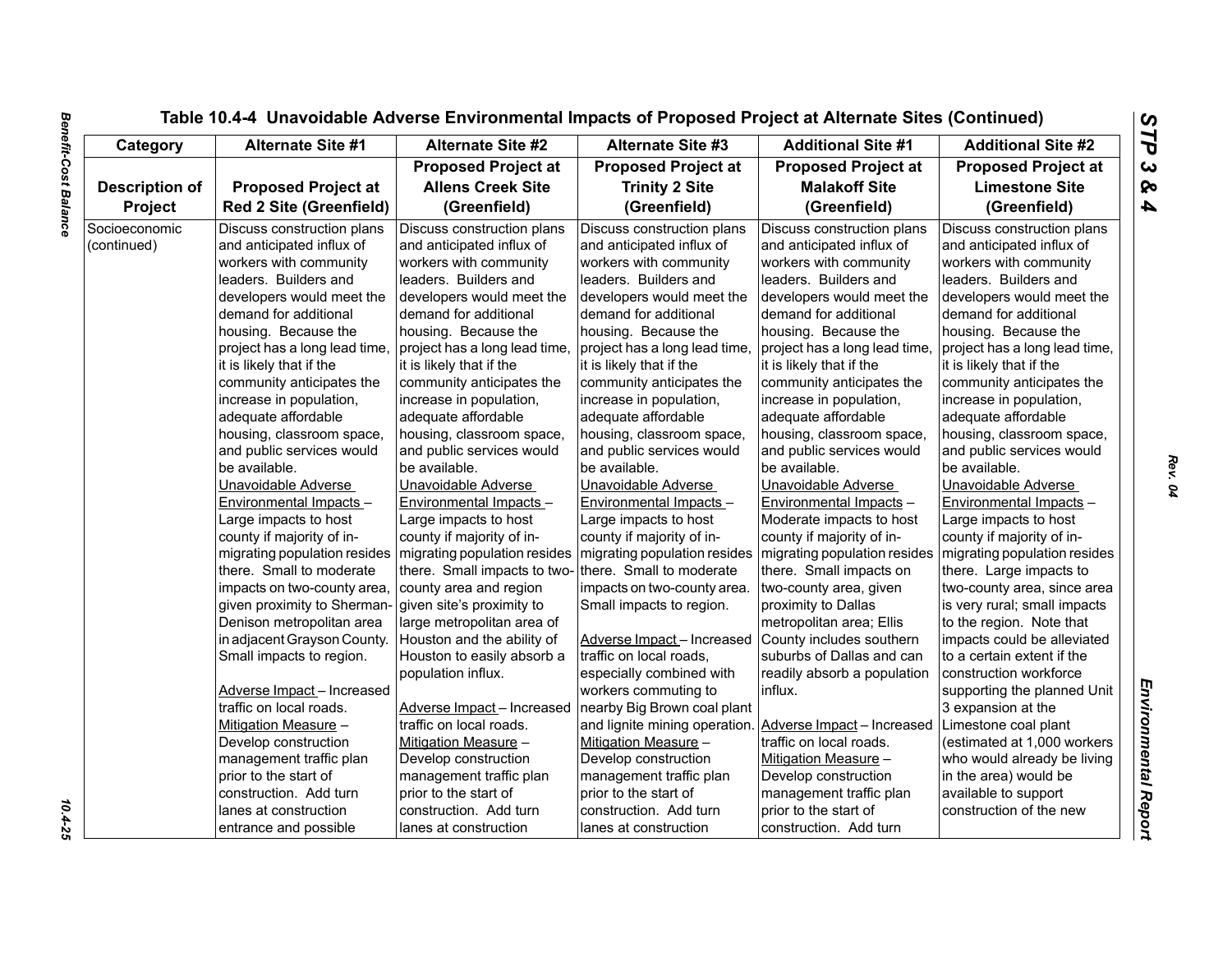| Category                     | <b>Alternate Site #1</b>                                                                                                                                                                                                                                                                                                                                                                                                                                                                                                                         | <b>Alternate Site #2</b>                                                                                                                                                                                                                                                                                                                                                                                                                                                                                                                                                  | <b>Alternate Site #3</b>                                                                                                                                                                                                                                                                                                                                                                                                                                                                                                                                                                             | <b>Additional Site #1</b>                                                                                                                                                                                                                                                                                                                                                                                                                                                                                                                                                                                                                                                                                                                                                                                                        | <b>Additional Site #2</b>                                                                                                                                                                                                                                                                                                                                                                                                                                                                                                                                                                                                                                                                                                                                                                                                                                                                                                                   |
|------------------------------|--------------------------------------------------------------------------------------------------------------------------------------------------------------------------------------------------------------------------------------------------------------------------------------------------------------------------------------------------------------------------------------------------------------------------------------------------------------------------------------------------------------------------------------------------|---------------------------------------------------------------------------------------------------------------------------------------------------------------------------------------------------------------------------------------------------------------------------------------------------------------------------------------------------------------------------------------------------------------------------------------------------------------------------------------------------------------------------------------------------------------------------|------------------------------------------------------------------------------------------------------------------------------------------------------------------------------------------------------------------------------------------------------------------------------------------------------------------------------------------------------------------------------------------------------------------------------------------------------------------------------------------------------------------------------------------------------------------------------------------------------|----------------------------------------------------------------------------------------------------------------------------------------------------------------------------------------------------------------------------------------------------------------------------------------------------------------------------------------------------------------------------------------------------------------------------------------------------------------------------------------------------------------------------------------------------------------------------------------------------------------------------------------------------------------------------------------------------------------------------------------------------------------------------------------------------------------------------------|---------------------------------------------------------------------------------------------------------------------------------------------------------------------------------------------------------------------------------------------------------------------------------------------------------------------------------------------------------------------------------------------------------------------------------------------------------------------------------------------------------------------------------------------------------------------------------------------------------------------------------------------------------------------------------------------------------------------------------------------------------------------------------------------------------------------------------------------------------------------------------------------------------------------------------------------|
|                              |                                                                                                                                                                                                                                                                                                                                                                                                                                                                                                                                                  | <b>Proposed Project at</b>                                                                                                                                                                                                                                                                                                                                                                                                                                                                                                                                                | <b>Proposed Project at</b>                                                                                                                                                                                                                                                                                                                                                                                                                                                                                                                                                                           | <b>Proposed Project at</b>                                                                                                                                                                                                                                                                                                                                                                                                                                                                                                                                                                                                                                                                                                                                                                                                       | <b>Proposed Project at</b>                                                                                                                                                                                                                                                                                                                                                                                                                                                                                                                                                                                                                                                                                                                                                                                                                                                                                                                  |
| <b>Description of</b>        | <b>Proposed Project at</b>                                                                                                                                                                                                                                                                                                                                                                                                                                                                                                                       | <b>Allens Creek Site</b>                                                                                                                                                                                                                                                                                                                                                                                                                                                                                                                                                  | <b>Trinity 2 Site</b>                                                                                                                                                                                                                                                                                                                                                                                                                                                                                                                                                                                | <b>Malakoff Site</b>                                                                                                                                                                                                                                                                                                                                                                                                                                                                                                                                                                                                                                                                                                                                                                                                             | <b>Limestone Site</b>                                                                                                                                                                                                                                                                                                                                                                                                                                                                                                                                                                                                                                                                                                                                                                                                                                                                                                                       |
| <b>Project</b>               | <b>Red 2 Site (Greenfield)</b>                                                                                                                                                                                                                                                                                                                                                                                                                                                                                                                   | (Greenfield)                                                                                                                                                                                                                                                                                                                                                                                                                                                                                                                                                              | (Greenfield)                                                                                                                                                                                                                                                                                                                                                                                                                                                                                                                                                                                         | (Greenfield)                                                                                                                                                                                                                                                                                                                                                                                                                                                                                                                                                                                                                                                                                                                                                                                                                     | (Greenfield)                                                                                                                                                                                                                                                                                                                                                                                                                                                                                                                                                                                                                                                                                                                                                                                                                                                                                                                                |
| Socioeconomic<br>(continued) | second entrance. Install<br>traffic-control lighting and<br>directional signage. Post<br>signs near construction<br>entrances and exists to<br>make the public aware of<br>potentially high construction<br>traffic areas. Encourage<br>carpooling, offer shuttle<br>service to workers to and<br>from site, and stagger shifts<br>to avoid traditional<br>congestion time periods.<br>Unavoidable Adverse<br>Environmental Impacts -<br>Small to moderate adverse<br>impacts during construction<br>due to increased traffic on<br>local roads. | entrance and possible<br>second entrance. Install<br>traffic-control lighting and<br>directional signage. Post<br>signs near construction<br>entrances and exists to<br>make the public aware of<br>potentially high construction<br>traffic areas. Encourage<br>carpooling, offer shuttle<br>service to workers to and<br>from site, and stagger shifts<br>to avoid traditional<br>congestion time periods.<br>Unavoidable Adverse<br>Environmental Impacts -<br>Small to moderate adverse<br>impacts during construction<br>due to increased traffic on<br>local roads. | entrance and possible<br>second entrance. Install<br>traffic-control lighting and<br>directional signage. Post<br>signs near construction<br>entrances and exists to<br>make the public aware of<br>potentially high construction   make the public aware of<br>traffic areas. Encourage<br>carpooling, offer shuttle<br>service to workers to and<br>from site, and stagger shifts<br>to avoid traditional<br>congestion time periods.<br>Unavoidable Adverse<br>Environmental Impacts -<br>Small to moderate adverse<br>impacts during construction<br>due to increased traffic on<br>local roads. | lanes at construction<br>entrance and possible<br>second entrance. Install<br>traffic-control lighting and<br>directional signage. Post<br>signs near construction<br>entrances and exists to<br>potentially high construction<br>traffic areas. Encourage<br>carpooling, offer shuttle<br>service to workers to and<br>from site, and stagger shifts<br>to avoid traditional<br>congestion time periods.<br>Unavoidable Adverse<br>Environmental Impacts -<br>Moderate to large adverse<br>impacts during construction<br>due to increased traffic on<br>local roads which also<br>appear to support area<br>recreation. Primary site<br>access would be SH-31<br>which is also part of the<br>Texas Lakes Heritage Trails<br>System, and also provides<br>access to Cedar Creek and<br><b>Richland Chambers</b><br>Reservoirs. | nuclear facility; this would<br>depend on final scheduling<br>for the two construction<br>projects.<br>Adverse Impact - Increased<br>traffic on local roads,<br>especially combined with<br>workers commuting to<br>nearby Limestone plant<br>(including new Unit 3 which<br>is assumed to be<br>constructed well before<br>peak construction for<br>nuclear plant).<br>Mitigation Measure -<br>Develop construction<br>management traffic plan<br>prior to the start of<br>construction. Add turn<br>lanes at construction<br>entrance and possible<br>second entrance. Install<br>traffic-control lighting and<br>directional signage. Post<br>signs near construction<br>entrances and exists to<br>make the public aware of<br>potentially high construction<br>traffic areas. Encourage<br>carpooling, offer shuttle<br>service to workers to and<br>from site, and stagger shifts<br>to avoid traditional<br>congestion time periods. |

*Benefit-Cost Balance* 

**Benefit-Cost Balance** 

*Rev. 04*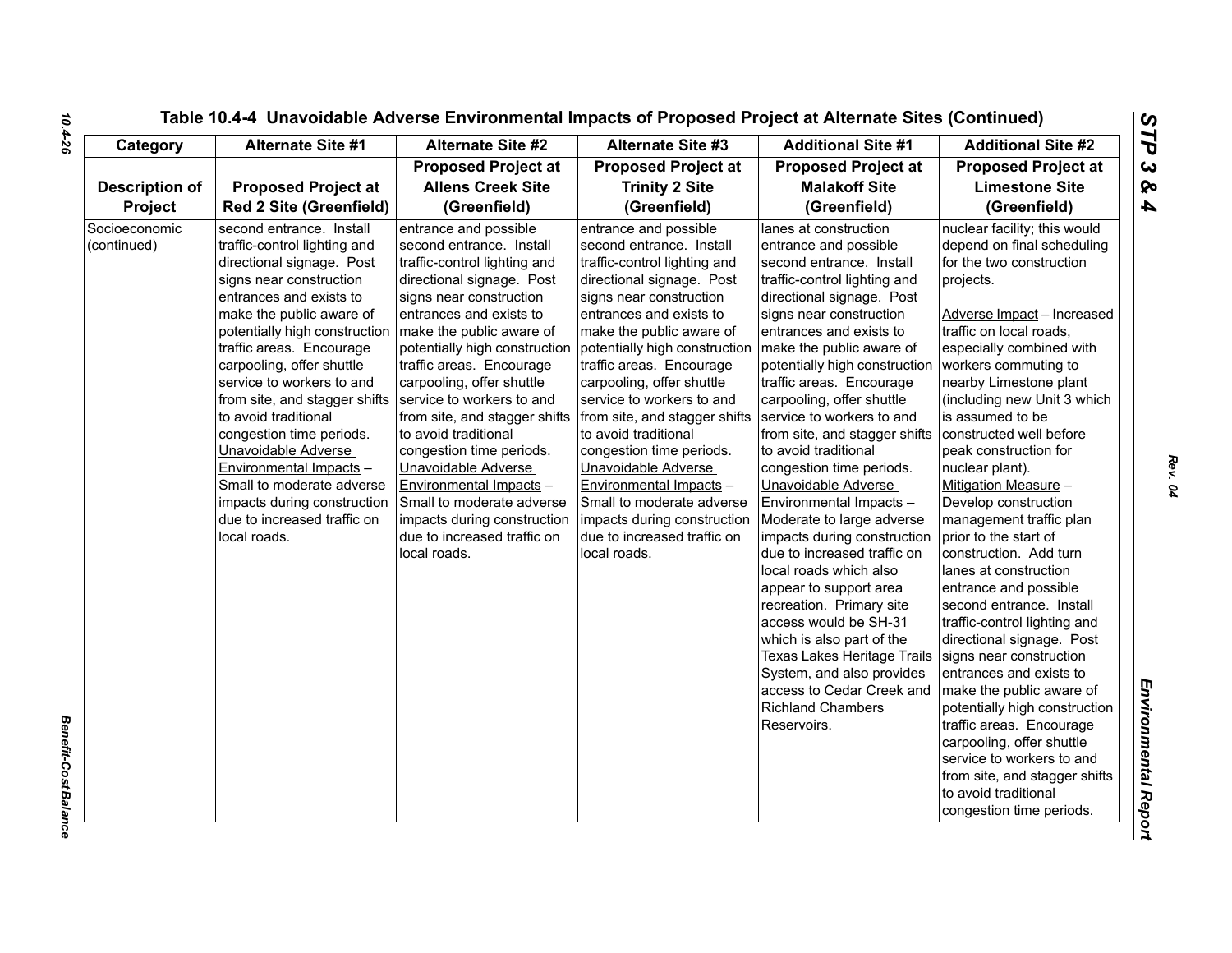|                       | Alternate Site #1                                                                                                                                  | <b>Alternate Site #2</b><br><b>Proposed Project at</b>                                                                                     | <b>Alternate Site #3</b>                                                                                           | <b>Additional Site #1</b>  | <b>Additional Site #2</b><br><b>Proposed Project at</b> |  |  |  |
|-----------------------|----------------------------------------------------------------------------------------------------------------------------------------------------|--------------------------------------------------------------------------------------------------------------------------------------------|--------------------------------------------------------------------------------------------------------------------|----------------------------|---------------------------------------------------------|--|--|--|
|                       |                                                                                                                                                    |                                                                                                                                            | <b>Proposed Project at</b>                                                                                         | <b>Proposed Project at</b> |                                                         |  |  |  |
| <b>Description of</b> | <b>Proposed Project at</b>                                                                                                                         | <b>Allens Creek Site</b>                                                                                                                   | <b>Trinity 2 Site</b>                                                                                              | <b>Malakoff Site</b>       | <b>Limestone Site</b>                                   |  |  |  |
| Project               | <b>Red 2 Site (Greenfield)</b>                                                                                                                     | (Greenfield)                                                                                                                               | (Greenfield)                                                                                                       | (Greenfield)               | (Greenfield)                                            |  |  |  |
| Socioeconomic         |                                                                                                                                                    |                                                                                                                                            |                                                                                                                    |                            | Unavoidable Adverse                                     |  |  |  |
| (continued)           |                                                                                                                                                    |                                                                                                                                            |                                                                                                                    |                            | Environmental Impacts -                                 |  |  |  |
|                       |                                                                                                                                                    |                                                                                                                                            |                                                                                                                    |                            | Large unavoidable adverse                               |  |  |  |
|                       |                                                                                                                                                    |                                                                                                                                            |                                                                                                                    |                            | impacts during construction                             |  |  |  |
|                       |                                                                                                                                                    |                                                                                                                                            |                                                                                                                    |                            | due to increased traffic on                             |  |  |  |
|                       |                                                                                                                                                    |                                                                                                                                            |                                                                                                                    |                            | local roads.                                            |  |  |  |
| Environmental         | The following description applies to all alternate/additional sites.                                                                               |                                                                                                                                            |                                                                                                                    |                            |                                                         |  |  |  |
| Justice               | Adverse Impact - No disproportionately high or adverse impact on minority or low-income populations from construction of the proposed new units    |                                                                                                                                            |                                                                                                                    |                            |                                                         |  |  |  |
|                       | have been identified.                                                                                                                              |                                                                                                                                            |                                                                                                                    |                            |                                                         |  |  |  |
|                       | Mitigation Measure - None required.                                                                                                                |                                                                                                                                            |                                                                                                                    |                            |                                                         |  |  |  |
|                       |                                                                                                                                                    | Unavoidable Adverse Environmental Impacts - Small unavoidable adverse impacts.                                                             |                                                                                                                    |                            |                                                         |  |  |  |
| Physical and          | The following description applies to all alternate/additional sites.                                                                               |                                                                                                                                            |                                                                                                                    |                            |                                                         |  |  |  |
| Non-Radiological      | Adverse Impact – Temporary and localized noise, fugitive dust, and exhaust emissions during construction.                                          |                                                                                                                                            |                                                                                                                    |                            |                                                         |  |  |  |
|                       | Mitigation Measure - Train and appropriately protect construction workers to reduce the risk of potential exposure to noise, dust and exhaust      |                                                                                                                                            |                                                                                                                    |                            |                                                         |  |  |  |
|                       | emissions. Make public announcements or prior notification of atypically loud construction activities. Regularly inspect and maintain equipment to |                                                                                                                                            |                                                                                                                    |                            |                                                         |  |  |  |
|                       | include exhaust and noise aspects. Operate equipment in accordance with federal, state and local emission requirements. Phase construction to      |                                                                                                                                            |                                                                                                                    |                            |                                                         |  |  |  |
|                       | minimize daily emissions. Restrict noise-related activities to daylight hours. Restrict delivery times to daylight hours. Develop and implement a  |                                                                                                                                            |                                                                                                                    |                            |                                                         |  |  |  |
|                       | dust control plan that includes mitigation measures such as watering unpaved roads, stabilizing construction roads, phasing grading activities and |                                                                                                                                            |                                                                                                                    |                            |                                                         |  |  |  |
|                       | ceasing them during high winds, etc.                                                                                                               |                                                                                                                                            |                                                                                                                    |                            |                                                         |  |  |  |
|                       |                                                                                                                                                    | Unavoidable Adverse Environmental Impacts - Small temporary and localized noise, fugitive dust, and exhaust emissions during construction. |                                                                                                                    |                            |                                                         |  |  |  |
|                       |                                                                                                                                                    |                                                                                                                                            |                                                                                                                    |                            |                                                         |  |  |  |
|                       | Adverse Impact - Construction workers could experience occupational illnesses, injuries, or death.                                                 |                                                                                                                                            |                                                                                                                    |                            |                                                         |  |  |  |
|                       | Mitigation Measure - Train contractors on safety requirements. Require construction contractors and subcontractors to develop and implement        |                                                                                                                                            |                                                                                                                    |                            |                                                         |  |  |  |
|                       | safety procedures. Provide onsite services for emergency first aid; conduct regular health and safety monitoring.                                  |                                                                                                                                            |                                                                                                                    |                            |                                                         |  |  |  |
|                       |                                                                                                                                                    |                                                                                                                                            | Unavoidable Adverse Environmental Impacts - Small, temporary impacts during the construction phase of the project. |                            |                                                         |  |  |  |
| Radiological          | The following description applies to all alternate/additional sites.                                                                               |                                                                                                                                            |                                                                                                                    |                            |                                                         |  |  |  |
|                       | Adverse Impact - None.                                                                                                                             |                                                                                                                                            |                                                                                                                    |                            |                                                         |  |  |  |
|                       | Mitigation Measure - No mitigation required.                                                                                                       |                                                                                                                                            |                                                                                                                    |                            |                                                         |  |  |  |
|                       |                                                                                                                                                    | Unavoidable Adverse Environmental Impacts - No unavoidable adverse impacts.                                                                |                                                                                                                    |                            |                                                         |  |  |  |
|                       |                                                                                                                                                    |                                                                                                                                            |                                                                                                                    |                            |                                                         |  |  |  |
|                       |                                                                                                                                                    |                                                                                                                                            |                                                                                                                    |                            |                                                         |  |  |  |
|                       |                                                                                                                                                    |                                                                                                                                            |                                                                                                                    |                            |                                                         |  |  |  |
|                       |                                                                                                                                                    |                                                                                                                                            |                                                                                                                    |                            |                                                         |  |  |  |
|                       |                                                                                                                                                    |                                                                                                                                            |                                                                                                                    |                            |                                                         |  |  |  |
|                       |                                                                                                                                                    |                                                                                                                                            |                                                                                                                    |                            |                                                         |  |  |  |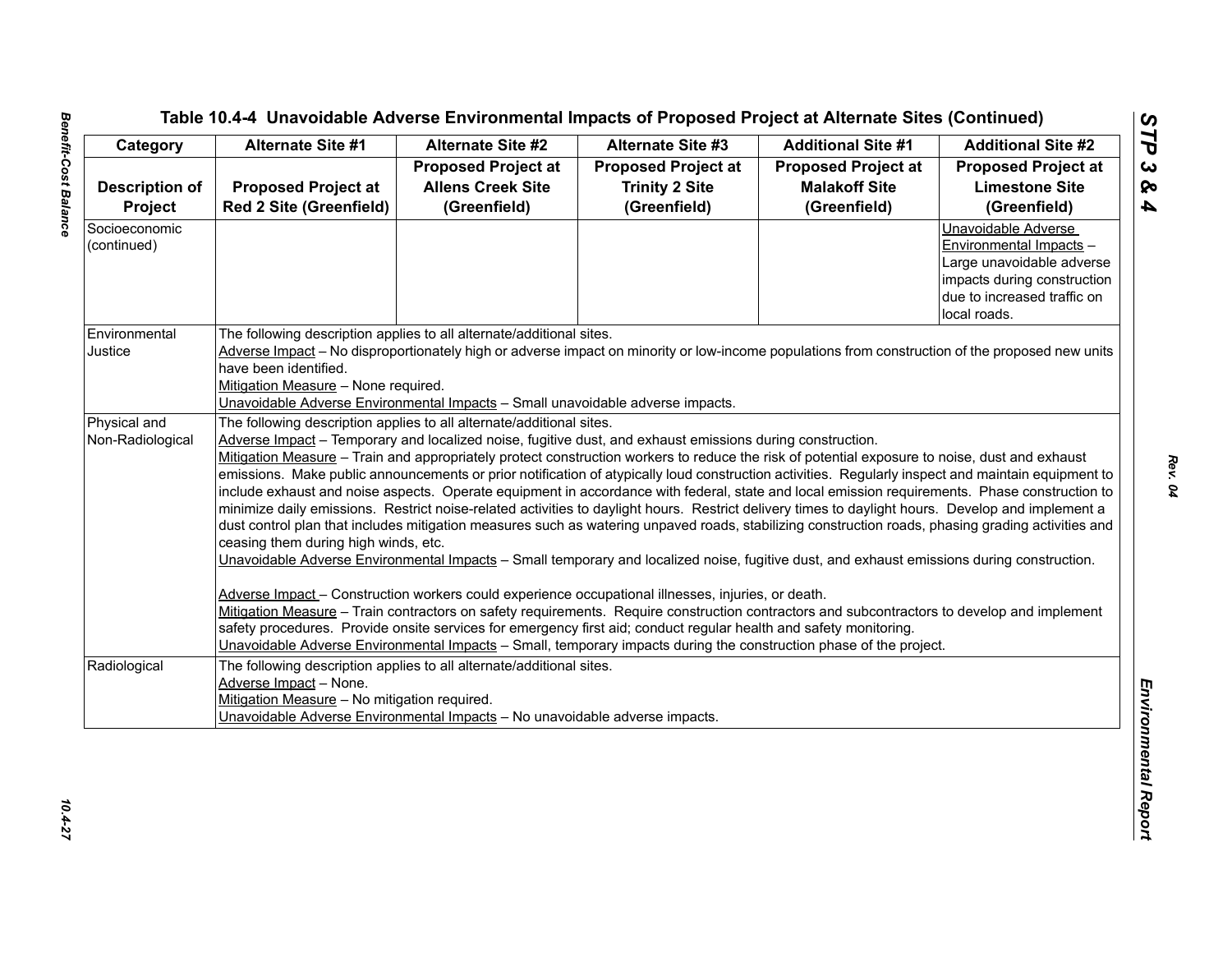| Category        | <b>Alternate Site #1</b>                                                                                                                         | Alternate Site #2<br><b>Proposed Project at</b>                      | <b>Alternate Site #3</b>                                                                                  | <b>Additional Site #1</b>                                                                                                                      | <b>Additional Site #2</b><br><b>Proposed Project at</b> |  |  |  |
|-----------------|--------------------------------------------------------------------------------------------------------------------------------------------------|----------------------------------------------------------------------|-----------------------------------------------------------------------------------------------------------|------------------------------------------------------------------------------------------------------------------------------------------------|---------------------------------------------------------|--|--|--|
|                 |                                                                                                                                                  |                                                                      | <b>Proposed Project at</b>                                                                                | <b>Proposed Project at</b>                                                                                                                     |                                                         |  |  |  |
| Description of  | <b>Proposed Project at</b>                                                                                                                       | <b>Allens Creek Site</b>                                             | <b>Trinity 2 Site</b>                                                                                     | <b>Malakoff Site</b>                                                                                                                           | <b>Limestone Site</b>                                   |  |  |  |
| Project         | <b>Red 2 Site (Greenfield)</b>                                                                                                                   | (Greenfield)                                                         | (Greenfield)                                                                                              | (Greenfield)                                                                                                                                   | (Greenfield)                                            |  |  |  |
| Atmospheric and |                                                                                                                                                  | The following description applies to all alternate/additional sites. |                                                                                                           |                                                                                                                                                |                                                         |  |  |  |
| Meteorological  |                                                                                                                                                  |                                                                      | Adverse Impact - Temporary and localized noise, fugitive dust, and exhaust emissions during construction. |                                                                                                                                                |                                                         |  |  |  |
|                 |                                                                                                                                                  |                                                                      |                                                                                                           | Mitigation Measures - Regularly inspect and maintain equipment. Phase construction to minimize daily emissions. Develop and implement a dust   |                                                         |  |  |  |
|                 |                                                                                                                                                  |                                                                      |                                                                                                           | control plan that includes mitigation measures such as watering unpaved roads, stabilizing construction roads, phasing grading activities, and |                                                         |  |  |  |
|                 | suspending grading/earthmoving during high winds and extreme air pollution events, covering truck loads and debris stockpiles, reducing material |                                                                      |                                                                                                           |                                                                                                                                                |                                                         |  |  |  |
|                 | handling, limiting vehicle speed, re-vegetating medians and slopes, visually inspecting emission control equipment, etc.                         |                                                                      |                                                                                                           |                                                                                                                                                |                                                         |  |  |  |
|                 |                                                                                                                                                  |                                                                      |                                                                                                           | Unavoidable Adverse Environmental Impacts - Small, temporary impacts from localized noise, fugitive dust, and exhaust emissions during         |                                                         |  |  |  |
|                 | construction.                                                                                                                                    |                                                                      |                                                                                                           |                                                                                                                                                |                                                         |  |  |  |
|                 |                                                                                                                                                  |                                                                      | <b>Operations-Related</b>                                                                                 |                                                                                                                                                |                                                         |  |  |  |
| Land Use        | Adverse Impact - Land                                                                                                                            | Adverse Impact - Land                                                | Adverse Impact - Land                                                                                     | Adverse Impact - Land                                                                                                                          | Adverse Impact - Land                                   |  |  |  |
|                 | occupied by plant facility                                                                                                                       | occupied by plant facility                                           | occupied by plant facility                                                                                | occupied by plant facility                                                                                                                     | occupied by plant facility                              |  |  |  |
|                 | and associated reservoir                                                                                                                         | and associated reservoir(s)                                          | and associated reservoir                                                                                  | and associated reservoir                                                                                                                       | and associated reservoir                                |  |  |  |
|                 | would be permanently                                                                                                                             | would be permanently                                                 | would be permanently                                                                                      | would be permanently                                                                                                                           | would be permanently                                    |  |  |  |
|                 | dedicated to the plant until                                                                                                                     | dedicated until                                                      | dedicated to the plant until                                                                              | dedicated to the plant until                                                                                                                   | dedicated to the plant until                            |  |  |  |
|                 | decommissioning.                                                                                                                                 | decommissioning.                                                     | decommissioning.                                                                                          | decommissioning.                                                                                                                               | decommissioning.                                        |  |  |  |
|                 | Operation and maintenance                                                                                                                        | Operation and maintenance                                            |                                                                                                           | Operation and maintenance   Operation and maintenance                                                                                          | Operation and maintenance                               |  |  |  |
|                 | of transmission line and                                                                                                                         | of transmission line and                                             | of transmission line and                                                                                  | of transmission line and                                                                                                                       | of transmission line and                                |  |  |  |
|                 | corridors would restrict land                                                                                                                    | corridors would restrict land                                        | corridors would restrict land                                                                             | corridors would restrict land                                                                                                                  | corridors would restrict land                           |  |  |  |
|                 | use within the transmission<br>rights-of-way, but                                                                                                | use within the transmission<br>rights-of-way, but                    | use within the transmission<br>rights-of-way, but                                                         | use within the transmission                                                                                                                    | use within the transmission<br>rights-of-way, but       |  |  |  |
|                 | transmission operation                                                                                                                           | transmission operation                                               | transmission operation                                                                                    | rights-of-way, but<br>transmission operation                                                                                                   | transmission operation                                  |  |  |  |
|                 | would be potentially                                                                                                                             | would be potentially                                                 | would be potentially                                                                                      | would be potentially                                                                                                                           | would be potentially                                    |  |  |  |
|                 | compatible with cultivation,                                                                                                                     | compatible with cultivation,                                         | compatible with cultivation,                                                                              | compatible with cultivation,                                                                                                                   | compatible with cultivation,                            |  |  |  |
|                 | grazing and hunting but                                                                                                                          | grazing and hunting but                                              | grazing and hunting but                                                                                   | grazing and hunting but                                                                                                                        | grazing and hunting but                                 |  |  |  |
|                 | preclude residential and                                                                                                                         | preclude residential and                                             | preclude residential and                                                                                  | preclude residential and                                                                                                                       | preclude residential and                                |  |  |  |
|                 | industrial use.                                                                                                                                  | industrial use.                                                      | industrial use.                                                                                           | industrial use.                                                                                                                                | industrial use.                                         |  |  |  |
|                 | Mitigation Measure - No                                                                                                                          | Mitigation Measure - No                                              | Mitigation Measure - No                                                                                   | Mitigation Measure - No                                                                                                                        | Mitigation Measure - No                                 |  |  |  |
|                 | mitigation would be required                                                                                                                     | mitigation would be required                                         | mitigation would be required                                                                              | mitigation would be required                                                                                                                   | mitigation would be required                            |  |  |  |
|                 | for continued land use post                                                                                                                      | for continued land use post                                          | for continued land use post                                                                               | for continued land use post                                                                                                                    | for continued land use post                             |  |  |  |
|                 | construction.                                                                                                                                    | construction.                                                        | construction.                                                                                             | construction.                                                                                                                                  | construction.                                           |  |  |  |
|                 | Unavoidable Adverse                                                                                                                              | Unavoidable Adverse                                                  | Unavoidable Adverse                                                                                       | Unavoidable Adverse                                                                                                                            | Unavoidable Adverse                                     |  |  |  |
|                 | Environmental Impact-                                                                                                                            | Environmental Impact -                                               | Environmental Impact -                                                                                    | Environmental Impact-                                                                                                                          | Environmental Impact -                                  |  |  |  |
|                 | Small impacts: land will not                                                                                                                     | Small impacts: land will not                                         | Small impacts: land will not                                                                              | Small impacts: land will not                                                                                                                   | Small impacts: land will not                            |  |  |  |
|                 | be                                                                                                                                               | be available until                                                   | be available until                                                                                        | be available until                                                                                                                             | be available until                                      |  |  |  |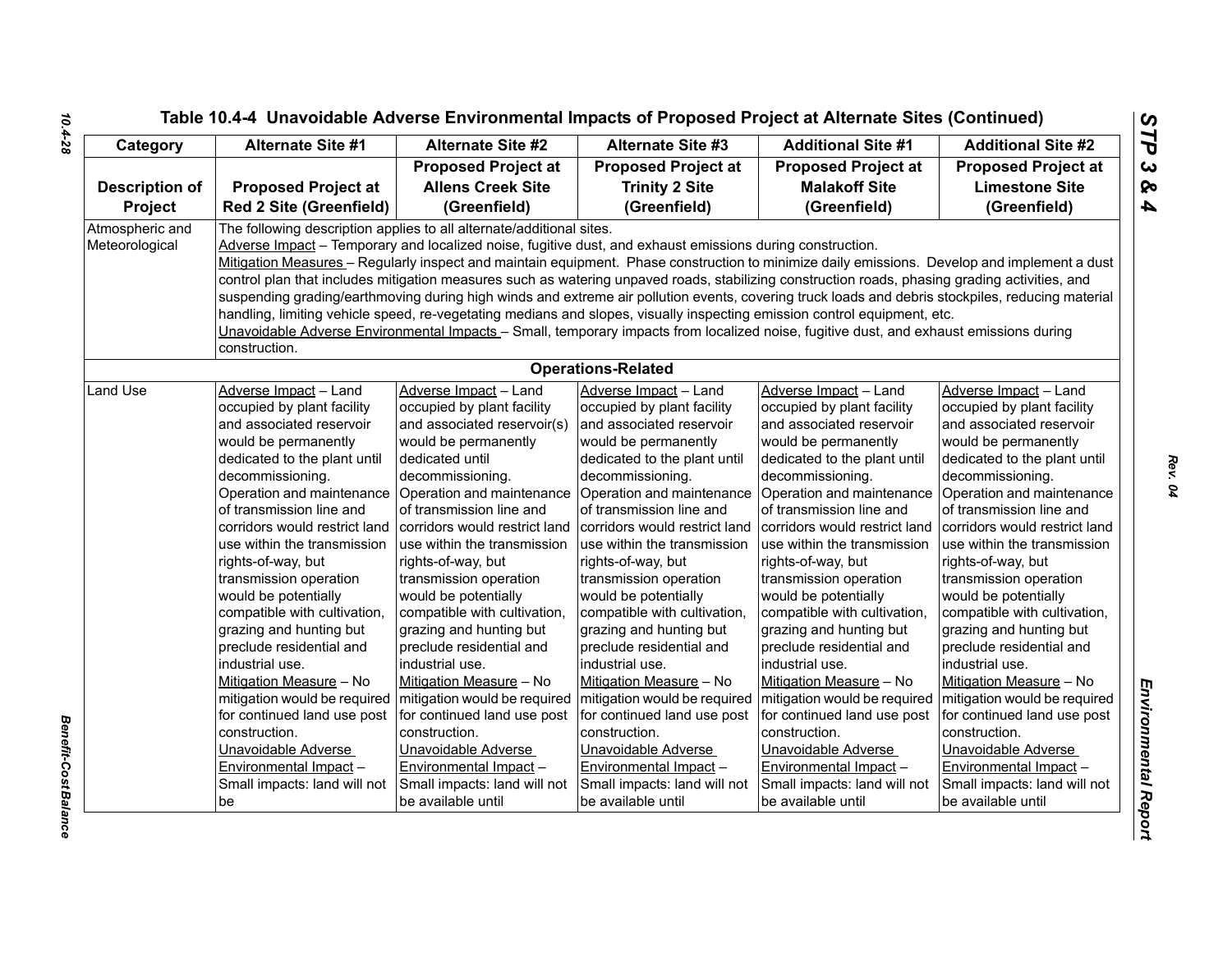| <b>Proposed Project at</b><br><b>Red 2 Site (Greenfield)</b><br>available until<br>decommissioning of the<br>plant. | <b>Proposed Project at</b><br><b>Allens Creek Site</b><br>(Greenfield)<br>decommissioning of the<br>plant. | <b>Proposed Project at</b><br><b>Trinity 2 Site</b><br>(Greenfield)<br>decommissioning of the                                                | <b>Proposed Project at</b><br><b>Malakoff Site</b><br>(Greenfield)<br>decommissioning of the                                                                                                                                                                                                                                                                                                   | <b>Proposed Project at</b><br><b>Limestone Site</b><br>(Greenfield)<br>decommissioning of the                                                                                                                                                                                                                                                                                                                                                                                                                                                                                                                                                                                                                                                                                                                                                                                                                                                                                                                                                                                                                                                                                                                                                                                                                                                                                                                                                                                                                                                                                                                                                                                                                                                                                                                                                                                                                   |  |  |
|---------------------------------------------------------------------------------------------------------------------|------------------------------------------------------------------------------------------------------------|----------------------------------------------------------------------------------------------------------------------------------------------|------------------------------------------------------------------------------------------------------------------------------------------------------------------------------------------------------------------------------------------------------------------------------------------------------------------------------------------------------------------------------------------------|-----------------------------------------------------------------------------------------------------------------------------------------------------------------------------------------------------------------------------------------------------------------------------------------------------------------------------------------------------------------------------------------------------------------------------------------------------------------------------------------------------------------------------------------------------------------------------------------------------------------------------------------------------------------------------------------------------------------------------------------------------------------------------------------------------------------------------------------------------------------------------------------------------------------------------------------------------------------------------------------------------------------------------------------------------------------------------------------------------------------------------------------------------------------------------------------------------------------------------------------------------------------------------------------------------------------------------------------------------------------------------------------------------------------------------------------------------------------------------------------------------------------------------------------------------------------------------------------------------------------------------------------------------------------------------------------------------------------------------------------------------------------------------------------------------------------------------------------------------------------------------------------------------------------|--|--|
|                                                                                                                     |                                                                                                            |                                                                                                                                              |                                                                                                                                                                                                                                                                                                                                                                                                |                                                                                                                                                                                                                                                                                                                                                                                                                                                                                                                                                                                                                                                                                                                                                                                                                                                                                                                                                                                                                                                                                                                                                                                                                                                                                                                                                                                                                                                                                                                                                                                                                                                                                                                                                                                                                                                                                                                 |  |  |
|                                                                                                                     |                                                                                                            |                                                                                                                                              |                                                                                                                                                                                                                                                                                                                                                                                                |                                                                                                                                                                                                                                                                                                                                                                                                                                                                                                                                                                                                                                                                                                                                                                                                                                                                                                                                                                                                                                                                                                                                                                                                                                                                                                                                                                                                                                                                                                                                                                                                                                                                                                                                                                                                                                                                                                                 |  |  |
|                                                                                                                     |                                                                                                            |                                                                                                                                              |                                                                                                                                                                                                                                                                                                                                                                                                |                                                                                                                                                                                                                                                                                                                                                                                                                                                                                                                                                                                                                                                                                                                                                                                                                                                                                                                                                                                                                                                                                                                                                                                                                                                                                                                                                                                                                                                                                                                                                                                                                                                                                                                                                                                                                                                                                                                 |  |  |
|                                                                                                                     |                                                                                                            |                                                                                                                                              |                                                                                                                                                                                                                                                                                                                                                                                                |                                                                                                                                                                                                                                                                                                                                                                                                                                                                                                                                                                                                                                                                                                                                                                                                                                                                                                                                                                                                                                                                                                                                                                                                                                                                                                                                                                                                                                                                                                                                                                                                                                                                                                                                                                                                                                                                                                                 |  |  |
|                                                                                                                     |                                                                                                            | plant.                                                                                                                                       | plant.                                                                                                                                                                                                                                                                                                                                                                                         | plant.                                                                                                                                                                                                                                                                                                                                                                                                                                                                                                                                                                                                                                                                                                                                                                                                                                                                                                                                                                                                                                                                                                                                                                                                                                                                                                                                                                                                                                                                                                                                                                                                                                                                                                                                                                                                                                                                                                          |  |  |
|                                                                                                                     |                                                                                                            |                                                                                                                                              |                                                                                                                                                                                                                                                                                                                                                                                                |                                                                                                                                                                                                                                                                                                                                                                                                                                                                                                                                                                                                                                                                                                                                                                                                                                                                                                                                                                                                                                                                                                                                                                                                                                                                                                                                                                                                                                                                                                                                                                                                                                                                                                                                                                                                                                                                                                                 |  |  |
|                                                                                                                     | The following description applies to all alternate/additional sites.                                       |                                                                                                                                              |                                                                                                                                                                                                                                                                                                                                                                                                |                                                                                                                                                                                                                                                                                                                                                                                                                                                                                                                                                                                                                                                                                                                                                                                                                                                                                                                                                                                                                                                                                                                                                                                                                                                                                                                                                                                                                                                                                                                                                                                                                                                                                                                                                                                                                                                                                                                 |  |  |
|                                                                                                                     |                                                                                                            | Adverse Impact - Operating the new units would generate radioactive and non-radioactive wastes that are required to be disposed in permitted |                                                                                                                                                                                                                                                                                                                                                                                                |                                                                                                                                                                                                                                                                                                                                                                                                                                                                                                                                                                                                                                                                                                                                                                                                                                                                                                                                                                                                                                                                                                                                                                                                                                                                                                                                                                                                                                                                                                                                                                                                                                                                                                                                                                                                                                                                                                                 |  |  |
|                                                                                                                     |                                                                                                            |                                                                                                                                              |                                                                                                                                                                                                                                                                                                                                                                                                |                                                                                                                                                                                                                                                                                                                                                                                                                                                                                                                                                                                                                                                                                                                                                                                                                                                                                                                                                                                                                                                                                                                                                                                                                                                                                                                                                                                                                                                                                                                                                                                                                                                                                                                                                                                                                                                                                                                 |  |  |
|                                                                                                                     |                                                                                                            |                                                                                                                                              |                                                                                                                                                                                                                                                                                                                                                                                                |                                                                                                                                                                                                                                                                                                                                                                                                                                                                                                                                                                                                                                                                                                                                                                                                                                                                                                                                                                                                                                                                                                                                                                                                                                                                                                                                                                                                                                                                                                                                                                                                                                                                                                                                                                                                                                                                                                                 |  |  |
|                                                                                                                     |                                                                                                            |                                                                                                                                              |                                                                                                                                                                                                                                                                                                                                                                                                |                                                                                                                                                                                                                                                                                                                                                                                                                                                                                                                                                                                                                                                                                                                                                                                                                                                                                                                                                                                                                                                                                                                                                                                                                                                                                                                                                                                                                                                                                                                                                                                                                                                                                                                                                                                                                                                                                                                 |  |  |
|                                                                                                                     |                                                                                                            |                                                                                                                                              |                                                                                                                                                                                                                                                                                                                                                                                                |                                                                                                                                                                                                                                                                                                                                                                                                                                                                                                                                                                                                                                                                                                                                                                                                                                                                                                                                                                                                                                                                                                                                                                                                                                                                                                                                                                                                                                                                                                                                                                                                                                                                                                                                                                                                                                                                                                                 |  |  |
|                                                                                                                     |                                                                                                            |                                                                                                                                              |                                                                                                                                                                                                                                                                                                                                                                                                |                                                                                                                                                                                                                                                                                                                                                                                                                                                                                                                                                                                                                                                                                                                                                                                                                                                                                                                                                                                                                                                                                                                                                                                                                                                                                                                                                                                                                                                                                                                                                                                                                                                                                                                                                                                                                                                                                                                 |  |  |
|                                                                                                                     |                                                                                                            |                                                                                                                                              |                                                                                                                                                                                                                                                                                                                                                                                                |                                                                                                                                                                                                                                                                                                                                                                                                                                                                                                                                                                                                                                                                                                                                                                                                                                                                                                                                                                                                                                                                                                                                                                                                                                                                                                                                                                                                                                                                                                                                                                                                                                                                                                                                                                                                                                                                                                                 |  |  |
|                                                                                                                     |                                                                                                            |                                                                                                                                              |                                                                                                                                                                                                                                                                                                                                                                                                |                                                                                                                                                                                                                                                                                                                                                                                                                                                                                                                                                                                                                                                                                                                                                                                                                                                                                                                                                                                                                                                                                                                                                                                                                                                                                                                                                                                                                                                                                                                                                                                                                                                                                                                                                                                                                                                                                                                 |  |  |
|                                                                                                                     |                                                                                                            |                                                                                                                                              |                                                                                                                                                                                                                                                                                                                                                                                                |                                                                                                                                                                                                                                                                                                                                                                                                                                                                                                                                                                                                                                                                                                                                                                                                                                                                                                                                                                                                                                                                                                                                                                                                                                                                                                                                                                                                                                                                                                                                                                                                                                                                                                                                                                                                                                                                                                                 |  |  |
|                                                                                                                     |                                                                                                            |                                                                                                                                              |                                                                                                                                                                                                                                                                                                                                                                                                |                                                                                                                                                                                                                                                                                                                                                                                                                                                                                                                                                                                                                                                                                                                                                                                                                                                                                                                                                                                                                                                                                                                                                                                                                                                                                                                                                                                                                                                                                                                                                                                                                                                                                                                                                                                                                                                                                                                 |  |  |
|                                                                                                                     |                                                                                                            |                                                                                                                                              |                                                                                                                                                                                                                                                                                                                                                                                                |                                                                                                                                                                                                                                                                                                                                                                                                                                                                                                                                                                                                                                                                                                                                                                                                                                                                                                                                                                                                                                                                                                                                                                                                                                                                                                                                                                                                                                                                                                                                                                                                                                                                                                                                                                                                                                                                                                                 |  |  |
|                                                                                                                     |                                                                                                            |                                                                                                                                              |                                                                                                                                                                                                                                                                                                                                                                                                |                                                                                                                                                                                                                                                                                                                                                                                                                                                                                                                                                                                                                                                                                                                                                                                                                                                                                                                                                                                                                                                                                                                                                                                                                                                                                                                                                                                                                                                                                                                                                                                                                                                                                                                                                                                                                                                                                                                 |  |  |
|                                                                                                                     |                                                                                                            |                                                                                                                                              |                                                                                                                                                                                                                                                                                                                                                                                                |                                                                                                                                                                                                                                                                                                                                                                                                                                                                                                                                                                                                                                                                                                                                                                                                                                                                                                                                                                                                                                                                                                                                                                                                                                                                                                                                                                                                                                                                                                                                                                                                                                                                                                                                                                                                                                                                                                                 |  |  |
|                                                                                                                     |                                                                                                            |                                                                                                                                              |                                                                                                                                                                                                                                                                                                                                                                                                |                                                                                                                                                                                                                                                                                                                                                                                                                                                                                                                                                                                                                                                                                                                                                                                                                                                                                                                                                                                                                                                                                                                                                                                                                                                                                                                                                                                                                                                                                                                                                                                                                                                                                                                                                                                                                                                                                                                 |  |  |
|                                                                                                                     |                                                                                                            |                                                                                                                                              |                                                                                                                                                                                                                                                                                                                                                                                                |                                                                                                                                                                                                                                                                                                                                                                                                                                                                                                                                                                                                                                                                                                                                                                                                                                                                                                                                                                                                                                                                                                                                                                                                                                                                                                                                                                                                                                                                                                                                                                                                                                                                                                                                                                                                                                                                                                                 |  |  |
|                                                                                                                     |                                                                                                            |                                                                                                                                              |                                                                                                                                                                                                                                                                                                                                                                                                |                                                                                                                                                                                                                                                                                                                                                                                                                                                                                                                                                                                                                                                                                                                                                                                                                                                                                                                                                                                                                                                                                                                                                                                                                                                                                                                                                                                                                                                                                                                                                                                                                                                                                                                                                                                                                                                                                                                 |  |  |
|                                                                                                                     |                                                                                                            |                                                                                                                                              |                                                                                                                                                                                                                                                                                                                                                                                                |                                                                                                                                                                                                                                                                                                                                                                                                                                                                                                                                                                                                                                                                                                                                                                                                                                                                                                                                                                                                                                                                                                                                                                                                                                                                                                                                                                                                                                                                                                                                                                                                                                                                                                                                                                                                                                                                                                                 |  |  |
|                                                                                                                     |                                                                                                            |                                                                                                                                              |                                                                                                                                                                                                                                                                                                                                                                                                |                                                                                                                                                                                                                                                                                                                                                                                                                                                                                                                                                                                                                                                                                                                                                                                                                                                                                                                                                                                                                                                                                                                                                                                                                                                                                                                                                                                                                                                                                                                                                                                                                                                                                                                                                                                                                                                                                                                 |  |  |
|                                                                                                                     |                                                                                                            |                                                                                                                                              |                                                                                                                                                                                                                                                                                                                                                                                                |                                                                                                                                                                                                                                                                                                                                                                                                                                                                                                                                                                                                                                                                                                                                                                                                                                                                                                                                                                                                                                                                                                                                                                                                                                                                                                                                                                                                                                                                                                                                                                                                                                                                                                                                                                                                                                                                                                                 |  |  |
|                                                                                                                     |                                                                                                            |                                                                                                                                              |                                                                                                                                                                                                                                                                                                                                                                                                |                                                                                                                                                                                                                                                                                                                                                                                                                                                                                                                                                                                                                                                                                                                                                                                                                                                                                                                                                                                                                                                                                                                                                                                                                                                                                                                                                                                                                                                                                                                                                                                                                                                                                                                                                                                                                                                                                                                 |  |  |
| TPDES permit.                                                                                                       |                                                                                                            |                                                                                                                                              |                                                                                                                                                                                                                                                                                                                                                                                                |                                                                                                                                                                                                                                                                                                                                                                                                                                                                                                                                                                                                                                                                                                                                                                                                                                                                                                                                                                                                                                                                                                                                                                                                                                                                                                                                                                                                                                                                                                                                                                                                                                                                                                                                                                                                                                                                                                                 |  |  |
|                                                                                                                     |                                                                                                            |                                                                                                                                              |                                                                                                                                                                                                                                                                                                                                                                                                |                                                                                                                                                                                                                                                                                                                                                                                                                                                                                                                                                                                                                                                                                                                                                                                                                                                                                                                                                                                                                                                                                                                                                                                                                                                                                                                                                                                                                                                                                                                                                                                                                                                                                                                                                                                                                                                                                                                 |  |  |
|                                                                                                                     |                                                                                                            | through the blowdown discharge.                                                                                                              | disposal facilities and would not be available for other uses.<br>The following description applies to all alternate/additional sites.<br>water source to replace water lost to evaporation, drift, seepage, and blowdown.<br>Unavoidable Adverse Environmental Impacts - Small unavoidable adverse impacts.<br>Unavoidable Adverse Environmental Impacts - Small unavoidable adverse impacts. | disposal facilities or permitted landfills. Generation of spent fuel will require disposal in accordance with federal requirements.<br>Mitigation Measure - Implement waste minimization program. Disposal area(s) would be permitted waste disposal facility(ies) with a land use<br>designated for such activities. Temporary spent fuel storage facilities would be operated under appropriate regulations and guidelines until such<br>time a NRC licensed high-level waste disposal facility is constructed. At that time, the storage facility area could be restored for other uses.<br>Unavoidable Adverse Environmental Impacts - Small unavoidable impacts. Some land would be dedicated to permitted landfills or licensed<br>Adverse Impact - The site is assumed to require construction of a cooling water reservoir. Makeup water would be withdrawn from the cooling<br>Mitigation Measure - Comply with surface water rights and water withdrawal requirements and restrictions. Design and operate intake structures<br>based on best available technology. Monitor hydrological impacts as required by water permit(s).<br>Adverse Impact - Operations would result in discharge of small amounts of chemicals to Texas waters. Water would be added back to the river<br>Mitigation Measure - All discharges would comply with TPDES permit and applicable water quality standards. Prepare and implement a SWPPP<br>to avoid/minimize releases of contaminated storm water. Prepare and implement a SPCC plan to prevent/minimize contamination from spills.<br>Adverse Impact - Operations may result in a small thermal plume discharged to Texas waters.<br>Mitigation Measure - The differences between plume temperature and ambient water temperature would be maintained within limits set in the<br>Unavoidable Adverse Environmental Impacts - Small unavoidable adverse impacts. |  |  |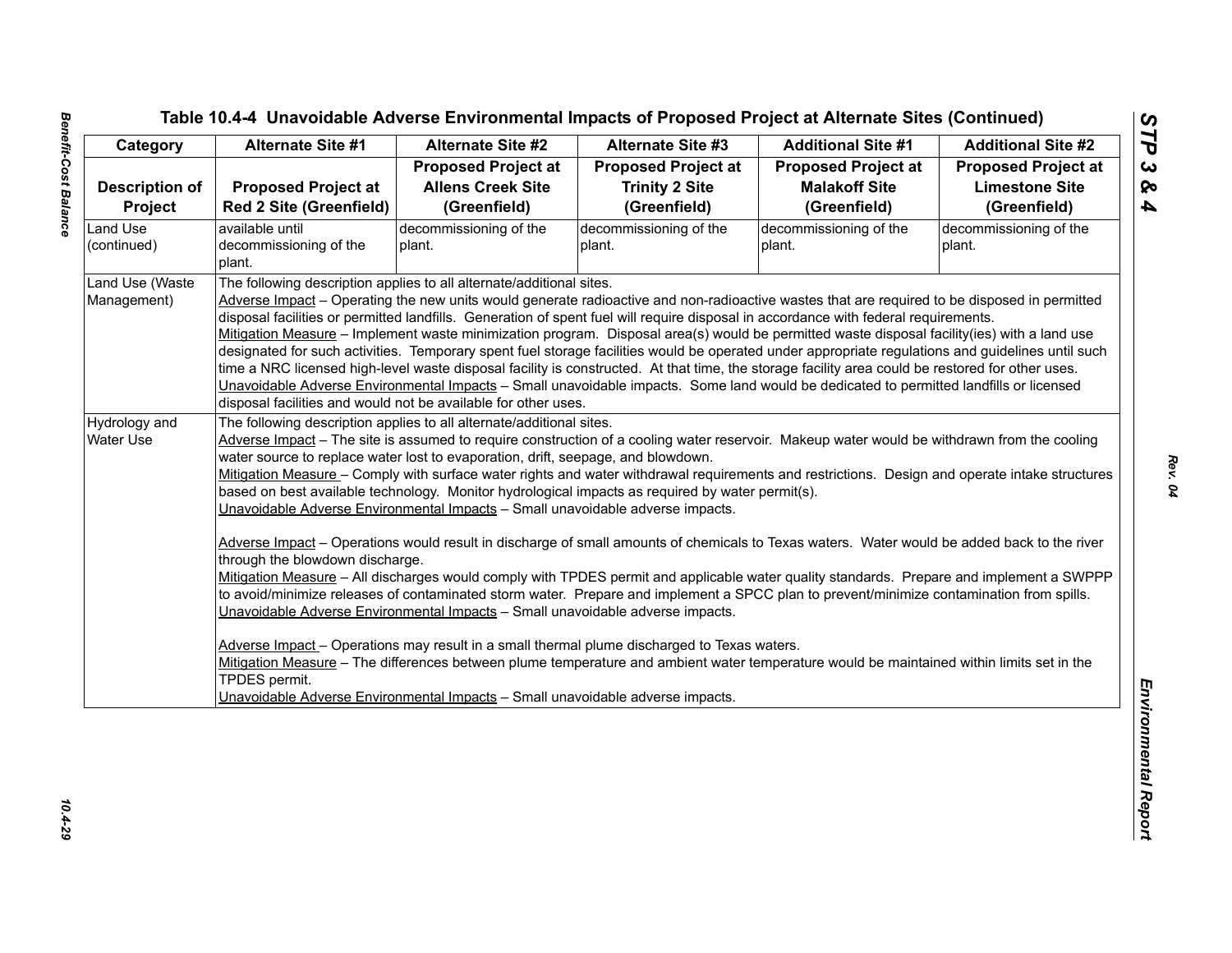# *STP 3 & 4* Tenetial Case of University Contribution and the Case of Proposed Project at Alternation Since 2<br>
Case of Alternation Since 2<br>
Case of Alternation Since 2<br>
Case of Alternation Since 2<br>
Case of Alternation Since 2<br>
Concerns

*Benefit-Cost Balance* 

Benefit-Cost Balance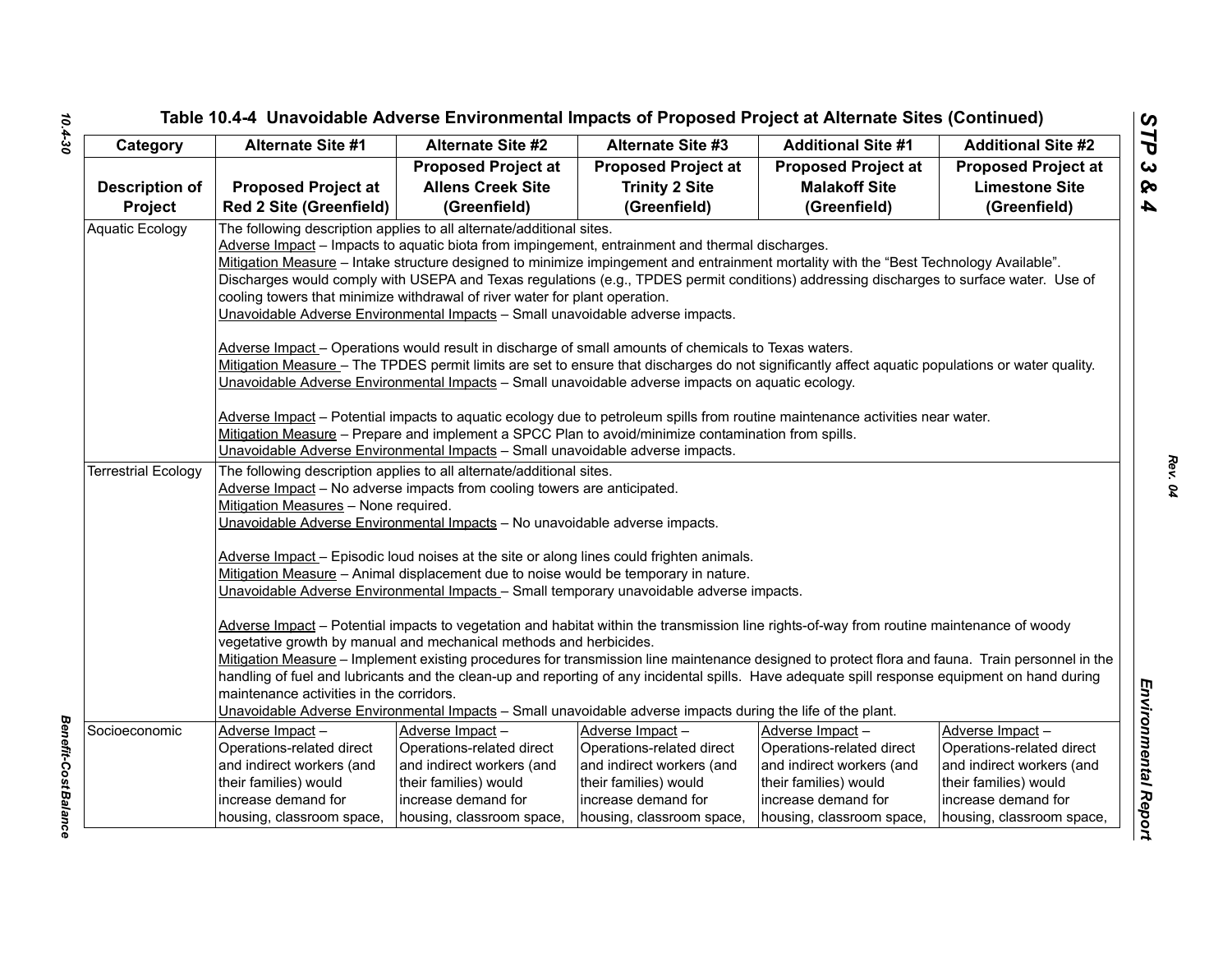| Category              | <b>Alternate Site #1</b>       | <b>Alternate Site #2</b>                                                                      | <b>Alternate Site #3</b>      | <b>Additional Site #1</b>     | <b>Additional Site #2</b>     |
|-----------------------|--------------------------------|-----------------------------------------------------------------------------------------------|-------------------------------|-------------------------------|-------------------------------|
|                       |                                | <b>Proposed Project at</b>                                                                    | <b>Proposed Project at</b>    | <b>Proposed Project at</b>    | <b>Proposed Project at</b>    |
| <b>Description of</b> | <b>Proposed Project at</b>     | <b>Allens Creek Site</b>                                                                      | <b>Trinity 2 Site</b>         | <b>Malakoff Site</b>          | <b>Limestone Site</b>         |
| Project               | <b>Red 2 Site (Greenfield)</b> | (Greenfield)                                                                                  | (Greenfield)                  | (Greenfield)                  | (Greenfield)                  |
| Socioeconomic         | and public services within     | and public services within                                                                    | and public services within    | and public services within    | and public services within    |
| (continued)           | Fannin and Grayson             | Austin and Fort Bend                                                                          | Freestone and Henderson       | Henderson and Ellis           | <b>Henderson and Ellis</b>    |
|                       | Counties and the ROI over      | Counties and the ROI over                                                                     | Counties and the ROI over     | Counties and the ROI over     | Counties and the ROI over     |
|                       | pre-construction conditions,   | pre-construction conditions,                                                                  | pre-construction conditions,  | pre-construction conditions,  | pre-construction conditions,  |
|                       | but much less than the         | but much less than the                                                                        | but much less than the        | but much less than the        | but much less than the        |
|                       | construction-related           | construction-related                                                                          | construction-related          | construction-related          | construction-related          |
|                       | population.                    | population.                                                                                   | population.                   | population.                   | population.                   |
|                       | Mitigation Measure -           | Mitigation Measure -                                                                          | Mitigation Measure -          | Mitigation Measure -          | Mitigation Measure -          |
|                       | Discuss anticipated influx of  | Discuss anticipated influx of                                                                 | Discuss anticipated influx of | Discuss anticipated influx of | Discuss anticipated influx of |
|                       | workers and schedule with      | workers and schedule with                                                                     | workers and schedule with     | workers and schedule with     | workers and schedule with     |
|                       | community leaders,             | community leaders,                                                                            | community leaders,            | community leaders,            | community leaders,            |
|                       | allowing local and regional    | allowing local and regional                                                                   | allowing local and regional   | allowing local and regional   | allowing local and regional   |
|                       | officials the opportunity to   | officials the opportunity to                                                                  | officials the opportunity to  | officials the opportunity to  | officials the opportunity to  |
|                       | plan for the influx. Builders  | plan for the influx. Builders                                                                 | plan for the influx. Builders | plan for the influx. Builders | plan for the influx. Builders |
|                       | and developers would meet      | and developers would meet                                                                     | and developers would meet     | and developers would meet     | and developers would meet     |
|                       | the demand for additional      | the demand for additional                                                                     | the demand for additional     | the demand for additional     | the demand for additional     |
|                       | housing. Increased tax         | housing. Increased tax                                                                        | housing. Increased tax        | housing. Increased tax        | housing. Increased tax        |
|                       | revenues as a result of the    | revenues as a result of the                                                                   | revenues as a result of the   | revenues as a result of the   | revenues as a result of the   |
|                       | project would fund             | project would fund                                                                            | project would fund            | project would fund            | project would fund            |
|                       | additional school resources,   | additional school resources,                                                                  | additional school resources,  | additional school resources,  | additional school resources,  |
|                       | and could be used to           | and could be used to                                                                          | and could be used to          | and could be used to          | and could be used to          |
|                       | purchase additional            | purchase additional                                                                           | purchase additional           | purchase additional           | purchase additional           |
|                       |                                | facilities/equipment and hire   facilities/equipment and hire   facilities/equipment and hire |                               | facilities/equipment and hire | facilities/equipment and hire |
|                       | train additional public        | train additional public                                                                       | train additional public       | train additional public       | train additional public       |
|                       | service staff if necessary.    | service staff if necessary.                                                                   | service staff if necessary.   | service staff if necessary.   | service staff if necessary.   |
|                       | Because the project has a      | Because the project has a                                                                     | Because the project has a     | Because the project has a     | Because the project has a     |
|                       | long lead time, it is likely   | long lead time, it is likely                                                                  | long lead time, it is likely  | long lead time, it is likely  | long lead time, it is likely  |
|                       | that if the community          | that if the community                                                                         | that if the community         | that if the community         | that if the community         |
|                       | anticipates the increase in    | anticipates the increase in                                                                   | anticipates the increase in   | anticipates the increase in   | anticipates the increase in   |
|                       | population, adequate           | population, adequate                                                                          | population, adequate          | population, adequate          | population, adequate          |
|                       | affordable housing,            | affordable housing,                                                                           | affordable housing,           | affordable housing,           | affordable housing,           |
|                       | classroom space, and           | classroom space, and                                                                          | classroom space, and          | classroom space, and          | classroom space, and          |
|                       | public services would be       | public services would be                                                                      | public services would be      | public services would be      | public services would be      |
|                       | available.                     | available.                                                                                    | available.                    | available.                    | available.                    |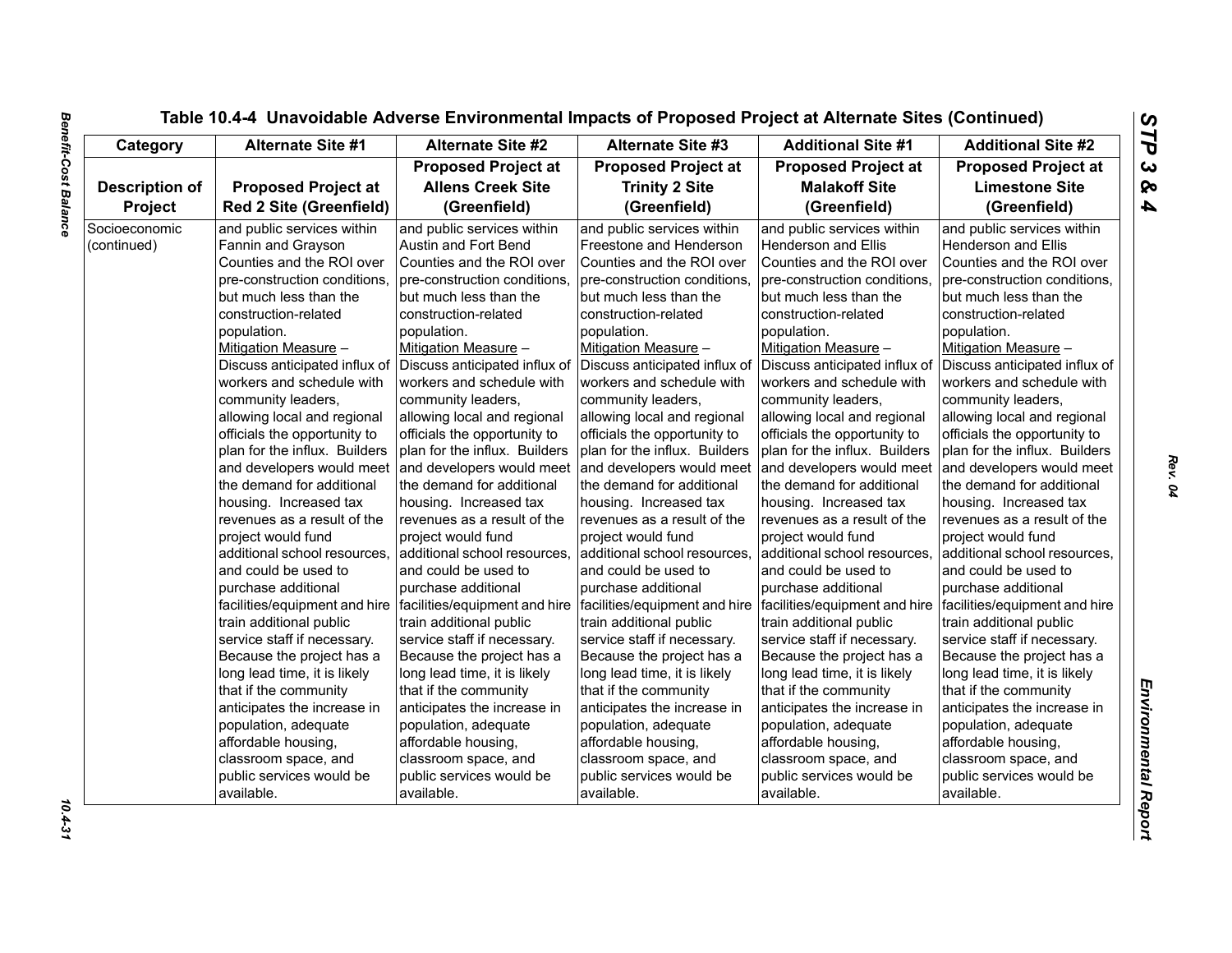| Category              | <b>Alternate Site #1</b>           | <b>Alternate Site #2</b>                                  | <b>Alternate Site #3</b>      | <b>Additional Site #1</b>      | <b>Additional Site #2</b>          |
|-----------------------|------------------------------------|-----------------------------------------------------------|-------------------------------|--------------------------------|------------------------------------|
|                       |                                    | <b>Proposed Project at</b>                                | <b>Proposed Project at</b>    | <b>Proposed Project at</b>     | <b>Proposed Project at</b>         |
| <b>Description of</b> | <b>Proposed Project at</b>         | <b>Allens Creek Site</b>                                  | <b>Trinity 2 Site</b>         | <b>Malakoff Site</b>           | <b>Limestone Site</b>              |
| Project               | <b>Red 2 Site (Greenfield)</b>     | (Greenfield)                                              | (Greenfield)                  | (Greenfield)                   | (Greenfield)                       |
| Socioeconomic         | Unavoidable Adverse                | Unavoidable Adverse                                       | Unavoidable Adverse           | Unavoidable Adverse            | Unavoidable Adverse                |
| (continued)           | Environmental Impacts -            | Environmental Impacts -                                   | Environmental Impacts -       | Environmental Impacts -        | Environmental Impacts -            |
|                       | Small to moderate                  | Small unavoidable adverse                                 | Small to moderate             | Small unavoidable adverse      | Small to moderate                  |
|                       | unavoidable adverse                | impacts given proximity to                                | unavoidable adverse           | impacts given site proximity   | unavoidable adverse                |
|                       | impacts.                           | metropolitan area of                                      | impacts.                      | to Dallas suburbs, which is    | impacts, given site's rural        |
|                       |                                    | Houston, which is expected                                |                               | expected to readily absorb     | location.                          |
|                       | <b>Adverse Impact - Operation</b>  | to readily absorb population   Adverse Impact - Operation |                               | population influx.             |                                    |
|                       | of two units would increase        | influx.                                                   | of two units would increase   |                                | Adverse Impact - Operation         |
|                       | the traffic on local roads         |                                                           | the traffic on local roads    | Adverse Impact - Operation     | of two units would increase        |
|                       | during shift change. Valley        | Adverse Impact - Operation                                | during shift change,          | of two units would increase    | the traffic on local roads         |
|                       | power plant is located             | of two units would increase                               | especially if they coincided  | the traffic on local roads     | during shift change,               |
|                       | adjacent to the site,              | the traffic on local roads                                | with operating shifts of      | during shift change; Trinidad  | especially given site's close      |
|                       | although its workforce is          | during shift change.                                      | workers at nearby Big         | power plant is nearby          | proximity to the existing          |
|                       | expected to be significantly       | Outages at the site would                                 | Brown plant and lignite       | although its workforce is      | Limestone coal plant and           |
|                       | smaller given type of plant.       | increase traffic even further. mining operations. Outages |                               | expected to be significantly   | lignite mining operations.         |
|                       | Outages at the site would          | Mitigation Measure -                                      | at the site would increase    | smaller given type of plant.   | Outages at the site would          |
|                       | increase traffic even further.     | Consider staggering outage                                | traffic even further.         | Outages at the site would      | increase traffic even further.     |
|                       | Mitigation Measure -               | shifts to reduce plant-                                   | Mitigation Measure -          | increase traffic even further. | Mitigation Measure -               |
|                       | Consider staggering outage         | associated traffic on local                               | Encourage                     | Mitigation Measure -           | Consider staggering outage         |
|                       | shifts to reduce plant-            | roads during shift changes;                               | carpooling/vanpooling, offer  | Consider staggering outage     | shifts to reduce plant-            |
|                       | associated traffic on local        | vanpooling and travel                                     | shuttle service to workers to | shifts to reduce plant-        | associated traffic on local        |
|                       | roads during shift changes;        | reduction incentives                                      | and from site, and travel     | associated traffic on local    | roads during shift changes;        |
|                       | vanpooling and travel              | (currently in use at STP                                  | reduction incentives          | roads during shift changes;    | vanpooling and travel              |
|                       | reduction incentives               | Units 1 & 2).                                             | (currently in use at STP      | vanpooling and travel          | reduction incentives               |
|                       | (currently in use at STP           | Unavoidable Adverse                                       | Units 1 & 2). Consider        | reduction incentives           | (currently in use at STP           |
|                       | Units 1 & 2).                      | Environmental Impacts -                                   | staggering outage shifts to   | (currently in use at STP       | Units 1 & 2).                      |
|                       | Unavoidable Adverse                | Small unavoidable adverse                                 | reduce plant-associated       | Units 1 & 2).                  | Unavoidable Adverse                |
|                       | Environmental Impacts -            | impacts.                                                  | traffic on local roads during | Unavoidable Adverse            | Environmental Impacts -            |
|                       | Small unavoidable adverse          |                                                           | shift changes.                | Environmental Impacts -        | Small to moderate                  |
|                       | impacts.                           | Adverse Impact-Additional                                 | Unavoidable Adverse           | Small to moderate              | unavoidable adverse                |
|                       |                                    | cooling towers may impact                                 | Environmental Impacts -       | unavoidable adverse            | impacts.                           |
|                       | <b>Adverse Impact - Additional</b> | existing viewscape.                                       | Small unavoidable adverse     | impacts.                       |                                    |
|                       | cooling towers may impact          | Mitigation Measure - During   impacts.                    |                               |                                | <b>Adverse Impact - Additional</b> |
|                       | existing viewscape.                | plant layout, attempt to                                  |                               | Adverse Impact - Additional    | cooling towers may impact          |
|                       | Mitigation Measure - During        | locate towers in an area                                  | Adverse Impact - Additional   | cooling towers may impact      | existing viewscape.                |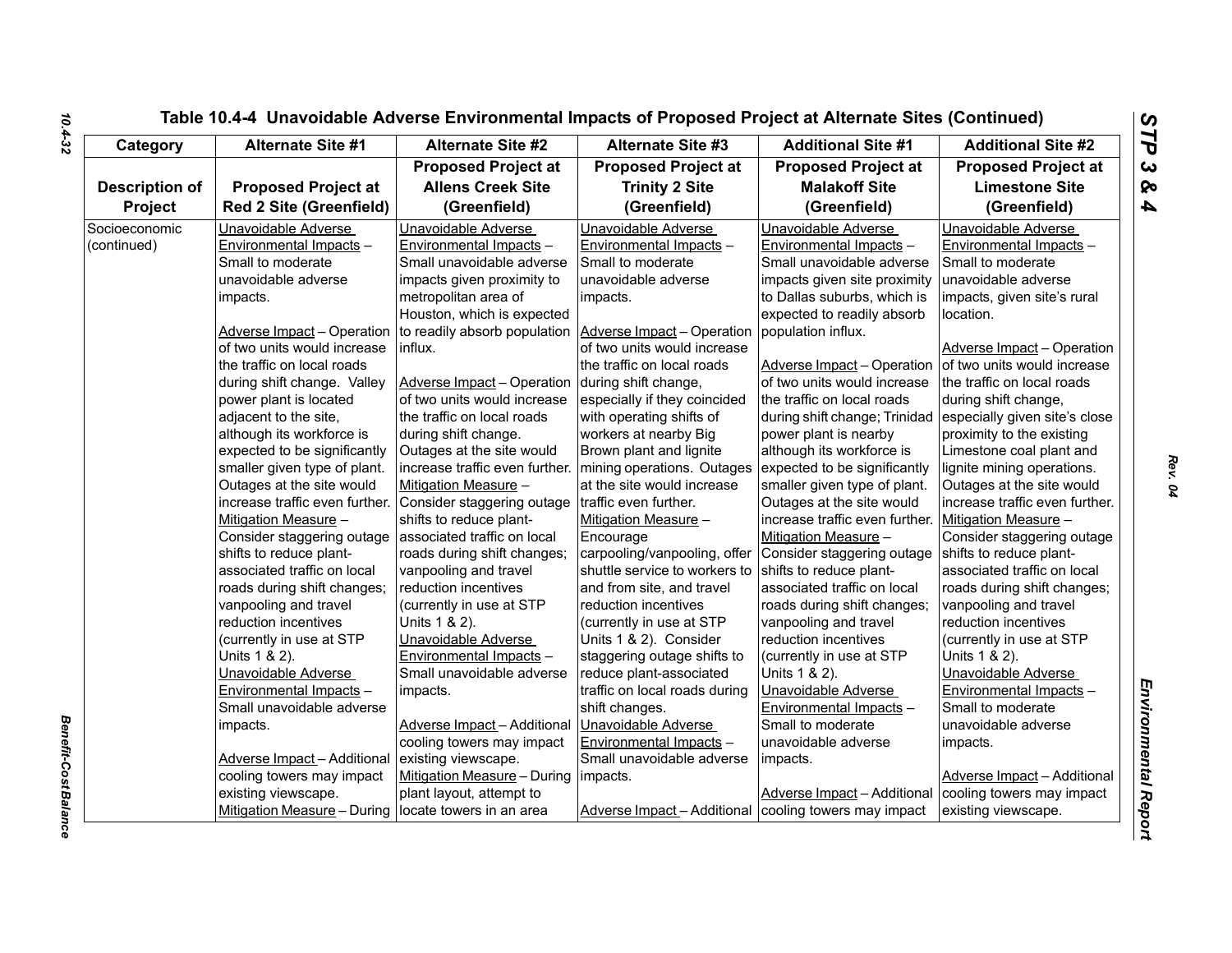| Category              | <b>Alternate Site #1</b>       | Alternate Site #2           | <b>Alternate Site #3</b>      | <b>Additional Site #1</b>   | <b>Additional Site #2</b>     |
|-----------------------|--------------------------------|-----------------------------|-------------------------------|-----------------------------|-------------------------------|
|                       |                                | <b>Proposed Project at</b>  | <b>Proposed Project at</b>    | <b>Proposed Project at</b>  | <b>Proposed Project at</b>    |
| <b>Description of</b> | <b>Proposed Project at</b>     | <b>Allens Creek Site</b>    | <b>Trinity 2 Site</b>         | <b>Malakoff Site</b>        | <b>Limestone Site</b>         |
| Project               | <b>Red 2 Site (Greenfield)</b> | (Greenfield)                | (Greenfield)                  | (Greenfield)                | (Greenfield)                  |
| Socioeconomic         | plant layout, attempt to       | isolated from area view     | cooling towers may impact     | existing viewscape,         | Mitigation Measure - During   |
| (continued)           | locate towers in an area       | points to maximum extent    | existing viewscape.           | especially given heavy      | plant layout, attempt to      |
|                       | isolated from area view        | possible.                   | Mitigation Measure - During   | recreational use in the     | locate towers in an area      |
|                       | points to maximum extent       | Unavoidable Adverse         | plant layout, attempt to      | general area.               | isolated from area view       |
|                       | possible.                      | Environmental Impacts -     | locate towers in an area      | Mitigation Measure - During | points to maximum extent      |
|                       | Unavoidable Adverse            | Small to moderate           | isolated from area view       | plant layout, attempt to    | possible.                     |
|                       | Environmental Impacts -        | unavoidable adverse         | points to maximum extent      | locate towers in an area    | Unavoidable Adverse           |
|                       | Small to moderate              | impacts.                    | possible.                     | isolated from area view     | Environmental Impacts -       |
|                       | unavoidable adverse            |                             | Unavoidable Adverse           | points to maximum extent    | Site is located in an         |
|                       | impacts.                       | Adverse Impact-             | Environmental Impacts -       | possible.                   | industrialized area. Small    |
|                       |                                | Consumption of fossil fuels | Small to moderate             | Unavoidable Adverse         | unavoidable adverse           |
|                       | Adverse Impact-                | during the fuel-cycle       | unavoidable adverse           | Environmental Impacts -     | impacts.                      |
|                       | Consumption of fossil fuels    | process would be small      | impacts.                      | Small to moderate           |                               |
|                       | during the fuel-cycle          | relative to the power       | Adverse Impact-               | unavoidable adverse         | Adverse Impact-               |
|                       | process would be small         | production.                 | Consumption of fossil fuels   | impacts.                    | Consumption of fossil fuels   |
|                       | relative to the power          | Mitigation Measure - No     | during the fuel-cycle         |                             | during the fuel-cycle         |
|                       | production.                    | mitigation needed.          | process would be small        | Adverse Impact-             | process would be small        |
|                       | Mitigation Measure - No        | Unavoidable Adverse         | relative to the power         | Consumption of fossil fuels | relative to the power         |
|                       | mitigation needed.             | Environmental Impacts -     | production.                   | during the fuel-cycle       | production.                   |
|                       | Unavoidable Adverse            | Small unavoidable adverse   | Mitigation Measure - No       | process would be small      | Mitigation Measure - No       |
|                       | Environmental Impacts -        | impacts.                    | mitigation needed.            | relative to the power       | mitigation needed.            |
|                       | Small unavoidable adverse      |                             | Unavoidable Adverse           | production.                 | Unavoidable Adverse           |
|                       | impacts.                       |                             | Environmental Impacts -       | Mitigation Measure - No     | Environmental Impacts -       |
|                       |                                |                             | Small unavoidable adverse     | mitigation needed.          | Small unavoidable adverse     |
|                       |                                |                             | impacts.                      | Unavoidable Adverse         | impacts.                      |
|                       |                                |                             |                               | Environmental Impacts -     |                               |
|                       |                                |                             | Adverse Impact - Site is in   | Small unavoidable adverse   | Adverse Impact - Site is in   |
|                       |                                |                             | an area of historic and       | impacts.                    | an area of historic and       |
|                       |                                |                             | potential mineral             |                             | potential mineral             |
|                       |                                |                             | development (evidence of      | Adverse Impact - Site is in | development (evidence of      |
|                       |                                |                             | oil and gas drilling and      | an area of historic and     | oil and gas drilling and      |
|                       |                                |                             | lignite mining operation      | potential mineral           | lignite mining operation      |
|                       |                                |                             | nearby). Purchase of          | development (evidence of    | nearby). Purchase of          |
|                       |                                |                             | mineral rights to develop     | oil and gas drilling and    | mineral rights to develop     |
|                       |                                |                             | site for nuclear would result | lignite mining operation    | site for nuclear would result |

 $10.4 - 33$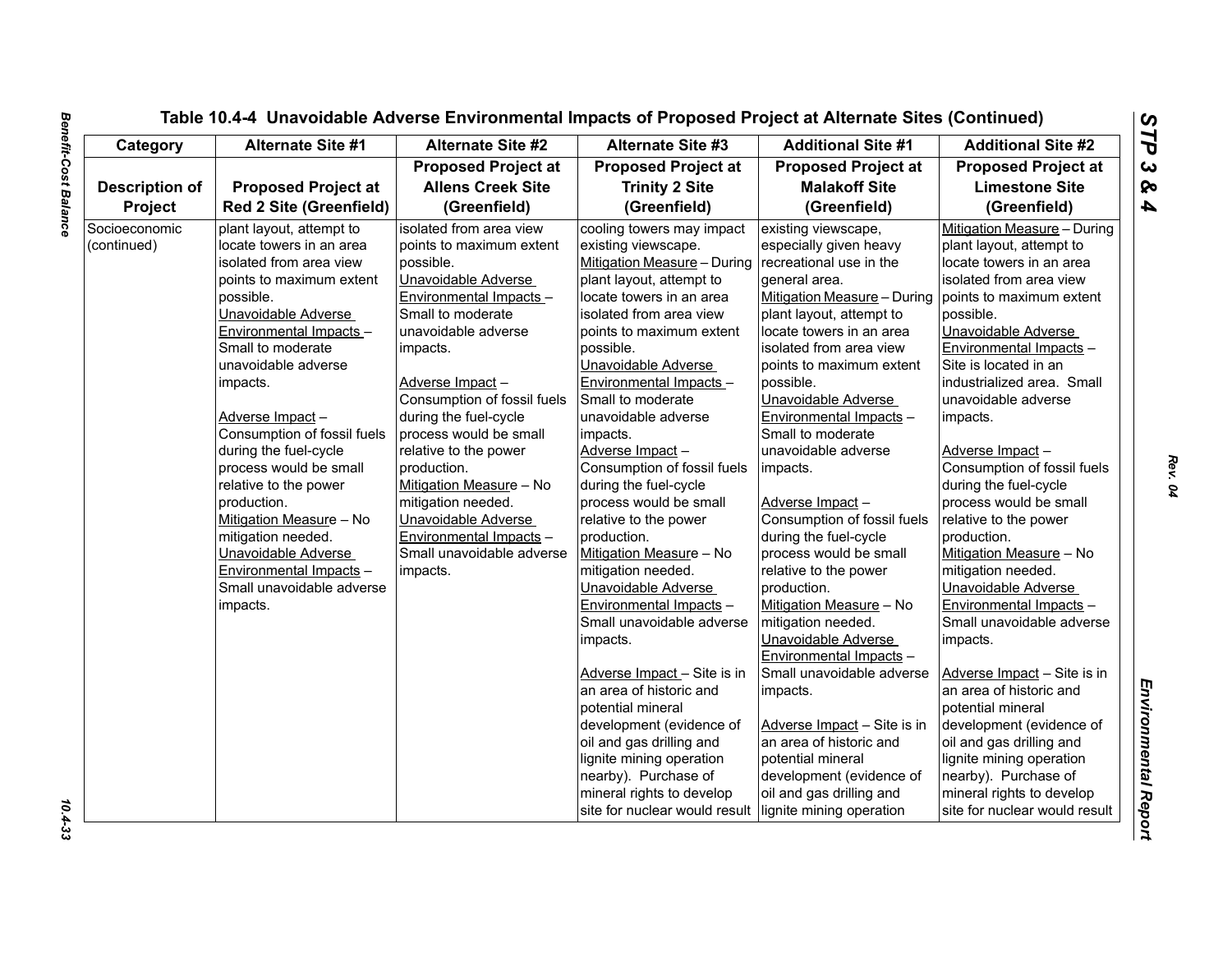| Category                         | <b>Alternate Site #1</b>                                                                                                                                                                                                                                                                                                                                                             | <b>Alternate Site #2</b>                                               | <b>Alternate Site #3</b>                                                                                                                                                                                                                                                                                                                                                                                                                                                                                                                                                                                                       | <b>Additional Site #1</b>                                                                                                                                                                                                                                                                                                                                                                                                                                                                                                                                                                                                                                                      | <b>Additional Site #2</b>                                                                                                                                                                                                                                                                                                                                                                                                                                                                                                                                                                                                               |  |
|----------------------------------|--------------------------------------------------------------------------------------------------------------------------------------------------------------------------------------------------------------------------------------------------------------------------------------------------------------------------------------------------------------------------------------|------------------------------------------------------------------------|--------------------------------------------------------------------------------------------------------------------------------------------------------------------------------------------------------------------------------------------------------------------------------------------------------------------------------------------------------------------------------------------------------------------------------------------------------------------------------------------------------------------------------------------------------------------------------------------------------------------------------|--------------------------------------------------------------------------------------------------------------------------------------------------------------------------------------------------------------------------------------------------------------------------------------------------------------------------------------------------------------------------------------------------------------------------------------------------------------------------------------------------------------------------------------------------------------------------------------------------------------------------------------------------------------------------------|-----------------------------------------------------------------------------------------------------------------------------------------------------------------------------------------------------------------------------------------------------------------------------------------------------------------------------------------------------------------------------------------------------------------------------------------------------------------------------------------------------------------------------------------------------------------------------------------------------------------------------------------|--|
| <b>Description of</b><br>Project | <b>Proposed Project at</b><br><b>Red 2 Site (Greenfield)</b>                                                                                                                                                                                                                                                                                                                         | <b>Proposed Project at</b><br><b>Allens Creek Site</b><br>(Greenfield) | <b>Proposed Project at</b><br><b>Trinity 2 Site</b><br>(Greenfield)                                                                                                                                                                                                                                                                                                                                                                                                                                                                                                                                                            | <b>Proposed Project at</b><br><b>Malakoff Site</b><br>(Greenfield)                                                                                                                                                                                                                                                                                                                                                                                                                                                                                                                                                                                                             | <b>Proposed Project at</b><br><b>Limestone Site</b><br>(Greenfield)                                                                                                                                                                                                                                                                                                                                                                                                                                                                                                                                                                     |  |
| Socioeconomic<br>(continued)     |                                                                                                                                                                                                                                                                                                                                                                                      |                                                                        | in displacement or loss of<br>active oil/gas wells; lost<br>potential to expand lignite<br>mining operations (if<br>needed for nearby Big<br>Brown coal plant); and<br>potential loss of oil and gas<br>exploration jobs.<br>Mitigation Measure -<br>Sufficient lead time for<br>current mineral rights<br>owners will allow them to<br>plan for loss of mineral<br>rights; workers could<br>presumably find<br>construction work at new<br>nuclear plant.<br>Unavoidable Adverse<br>Environmental Impacts -<br>Small unavoidable impact,<br>including loss of access to<br>potentially valuable<br>minerals (coal, oil, gas). | nearby). Purchase of<br>mineral rights to develop<br>site for nuclear would result<br>in displacement or loss of<br>active oil/gas wells (or<br>possible reopening of<br>historic lignite mine at<br>Malakoff); and potential loss<br>of oil and gas exploration<br>jobs.<br>Mitigation Measure -<br>Sufficient lead time for<br>current mineral rights<br>owners will allow them to<br>plan for loss of mineral<br>rights; workers could<br>presumably find<br>construction work at new<br>nuclear plant.<br>Unavoidable Adverse<br>Environmental Impacts -<br>Small unavoidable impact,<br>including loss of access to<br>potentially valuable<br>minerals (coal, oil, gas). | in displacement or loss of<br>active oil/gas wells; or<br>prevent potential plans to<br>expand existing lignite<br>mining operations (if<br>needed for Limestone<br>plant); and potential loss of<br>oil and gas exploration jobs.<br>Mitigation Measure -<br>Sufficient lead time for<br>current mineral rights<br>owners will allow them to<br>plan for loss of mineral<br>rights; workers could<br>presumably find<br>construction work at new<br>nuclear plant.<br>Unavoidable Adverse<br>Environmental Impacts -<br>Small unavoidable impact,<br>including loss of access to<br>potentially valuable<br>minerals (coal, oil, gas). |  |
| Environmental<br>Justice         | The following description applies to all alternate/additional sites.<br>Adverse Impact - No disproportionately high or adverse impacts on minority or low-income populations resulting from operation of the proposed<br>new units have been identified.<br>Mitigation Measure - No mitigation needed.<br>Unavoidable Adverse Environmental Impact - No unavoidable adverse impacts. |                                                                        |                                                                                                                                                                                                                                                                                                                                                                                                                                                                                                                                                                                                                                |                                                                                                                                                                                                                                                                                                                                                                                                                                                                                                                                                                                                                                                                                |                                                                                                                                                                                                                                                                                                                                                                                                                                                                                                                                                                                                                                         |  |

*Rev. 04*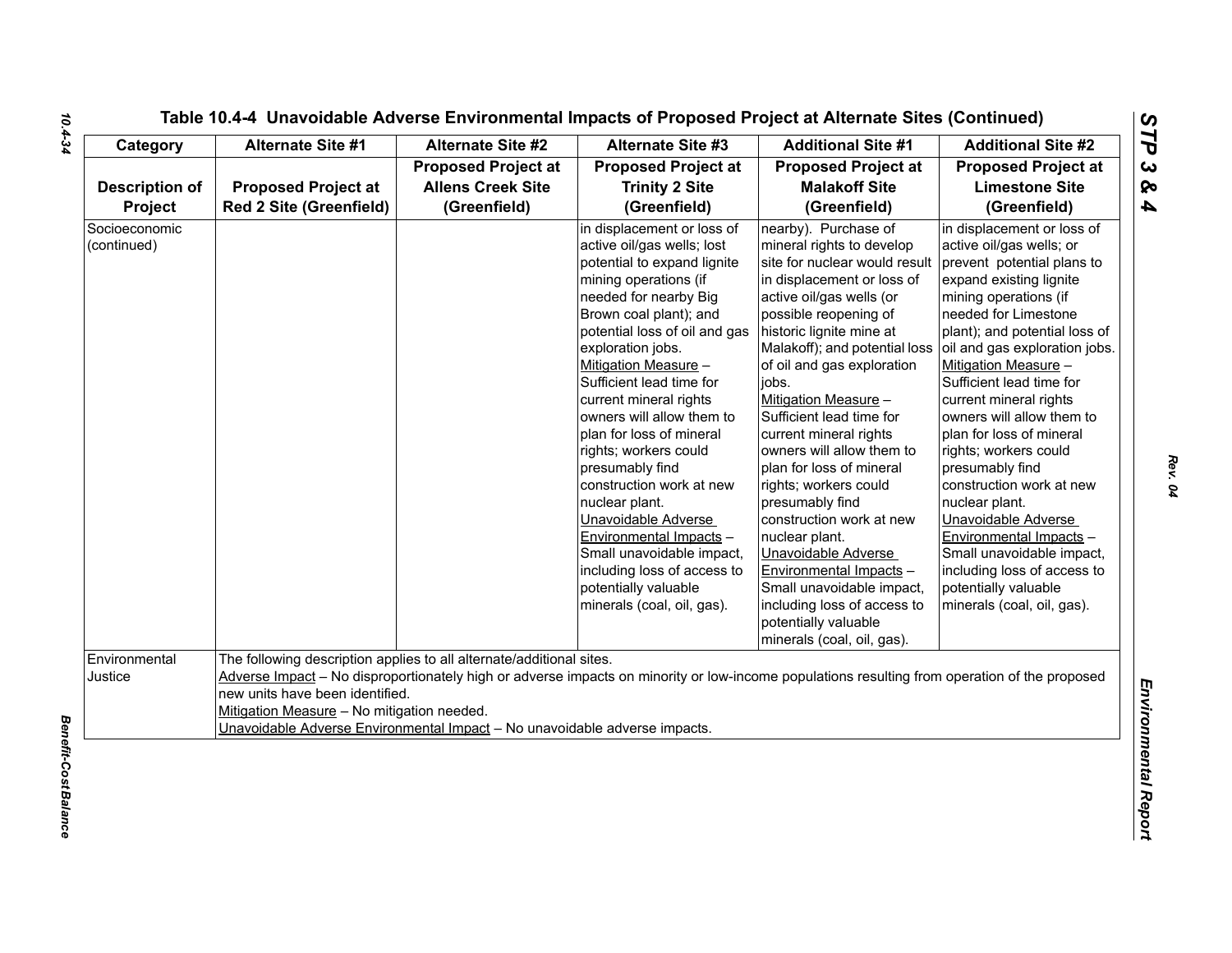| Category              | <b>Alternate Site #1</b>       | <b>Alternate Site #2</b>      | <b>Alternate Site #3</b>      | <b>Additional Site #1</b>     | <b>Additional Site #2</b>     |
|-----------------------|--------------------------------|-------------------------------|-------------------------------|-------------------------------|-------------------------------|
|                       |                                | <b>Proposed Project at</b>    | <b>Proposed Project at</b>    | <b>Proposed Project at</b>    | <b>Proposed Project at</b>    |
| <b>Description of</b> | <b>Proposed Project at</b>     | <b>Allens Creek Site</b>      | <b>Trinity 2 Site</b>         | <b>Malakoff Site</b>          | <b>Limestone Site</b>         |
| Project               | <b>Red 2 Site (Greenfield)</b> | (Greenfield)                  | (Greenfield)                  | (Greenfield)                  | (Greenfield)                  |
| Physical and          | Adverse Impact - Potential     | Adverse Impact - Potential    | Adverse Impact - Potential    | Adverse Impact - Potential    | Adverse Impact - Potential    |
| Non-Radiological      | for occupational injuries and  | for occupational injuries and | for occupational injuries and | for occupational injuries and | for occupational injuries and |
|                       | illnesses.                     | illnesses.                    | illnesses.                    | illnesses.                    | illnesses.                    |
|                       | Mitigation Measure -           | Mitigation Measure -          | Mitigation Measure -          | Mitigation Measure -          | Mitigation Measure -          |
|                       | Implement industrial safety    | Implement industrial safety   | Implement industrial safety   | Implement industrial safety   | Implement industrial safety   |
|                       | program.                       | program.                      | program.                      | program.                      | program.                      |
|                       | Unavoidable Adverse            | Unavoidable Adverse           | Unavoidable Adverse           | Unavoidable Adverse           | Unavoidable Adverse           |
|                       | Environmental Impacts -        | Environmental Impacts -       | Environmental Impacts -       | Environmental Impacts -       | Environmental Impacts -       |
|                       | Small unavoidable adverse      | Small unavoidable adverse     | Small to moderate             | Small unavoidable adverse     | Small unavoidable adverse     |
|                       | impacts.                       | impacts.                      | unavoidable adverse           | impacts.                      | impacts.                      |
|                       |                                |                               | impacts, depending on         |                               |                               |
|                       | Adverse Impact - The           | Adverse Impact - The          | mineral reserves found        | Adverse Impact - The          | Adverse Impact - The          |
|                       | plants emit low noise.         | plants emit low noise.        | beneath the site.             | plants emit low noise.        | plants emit low noise.        |
|                       | Mitigation Measure - Noise     | Mitigation Measure - Noise    |                               | Mitigation Measure - Noise    | Mitigation Measure - Noise    |
|                       | levels would normally not be   | levels would normally not be  | Adverse Impact - The          | levels would normally not be  | levels would normally not be  |
|                       | above background at the        | above background at the       | plants emit low noise.        | above background at the       | above background at the       |
|                       | site boundary. No mitigation   | site boundary. No mitigation  | Mitigation Measure - Noise    | site boundary. No mitigation  | site boundary. No mitigation  |
|                       | is necessary.                  | is necessary.                 | levels would normally not be  | is necessary.                 | is necessary.                 |
|                       | Unavoidable Adverse            | Unavoidable Adverse           | above background at the       | Unavoidable Adverse           | Unavoidable Adverse           |
|                       | Environmental Impacts -        | Environmental Impacts -       | site boundary. No mitigation  | Environmental Impacts -       | Environmental Impacts -       |
|                       | Small unavoidable adverse      | Small unavoidable adverse     | is necessary.                 | Small unavoidable adverse     | Small unavoidable adverse     |
|                       | impacts.                       | impacts.                      | Unavoidable Adverse           | impacts.                      | impacts.                      |
|                       |                                |                               | Environmental Impacts -       |                               |                               |
|                       | Adverse Impact - Episodic      | Adverse Impact - Episodic     | Small unavoidable adverse     | Adverse Impact - Episodic     | Adverse Impact - Episodic     |
|                       | loud noises could annoy        | loud noises could annoy       | impacts.                      | loud noises could annoy       | loud noises could annoy       |
|                       | nearby residents.              | nearby residents.             |                               | nearby residents.             | nearby residents.             |
|                       | Mitigation Measure -           | Mitigation Measure -          | Adverse Impact - Episodic     | Mitigation Measure -          | Mitigation Measure -          |
|                       | Handle incidents on a case-    | Handle incidents on a case-   | loud noises could annoy       | Handle incidents on a case-   | Handle incidents on a case-   |
|                       | by-case basis.                 | by-case basis.                | nearby residents.             | by-case basis.                | by-case basis.                |
|                       | Unavoidable Adverse            | Unavoidable Adverse           | Mitigation Measure -          | Unavoidable Adverse           | Unavoidable Adverse           |
|                       | Environmental Impacts -        | Environmental Impacts -       | Handle incidents on a case-   | Environmental Impacts -       | Environmental Impacts -       |
|                       | Small temporary                | Small temporary               | by-case basis.                | Small temporary               | Small temporary               |
|                       | unavoidable adverse            | unavoidable adverse           | Unavoidable Adverse           | unavoidable adverse           | unavoidable adverse           |
|                       | impacts.                       | impacts.                      | Environmental Impacts -       | impacts.                      | impacts.                      |
|                       |                                |                               | Small temporary               |                               |                               |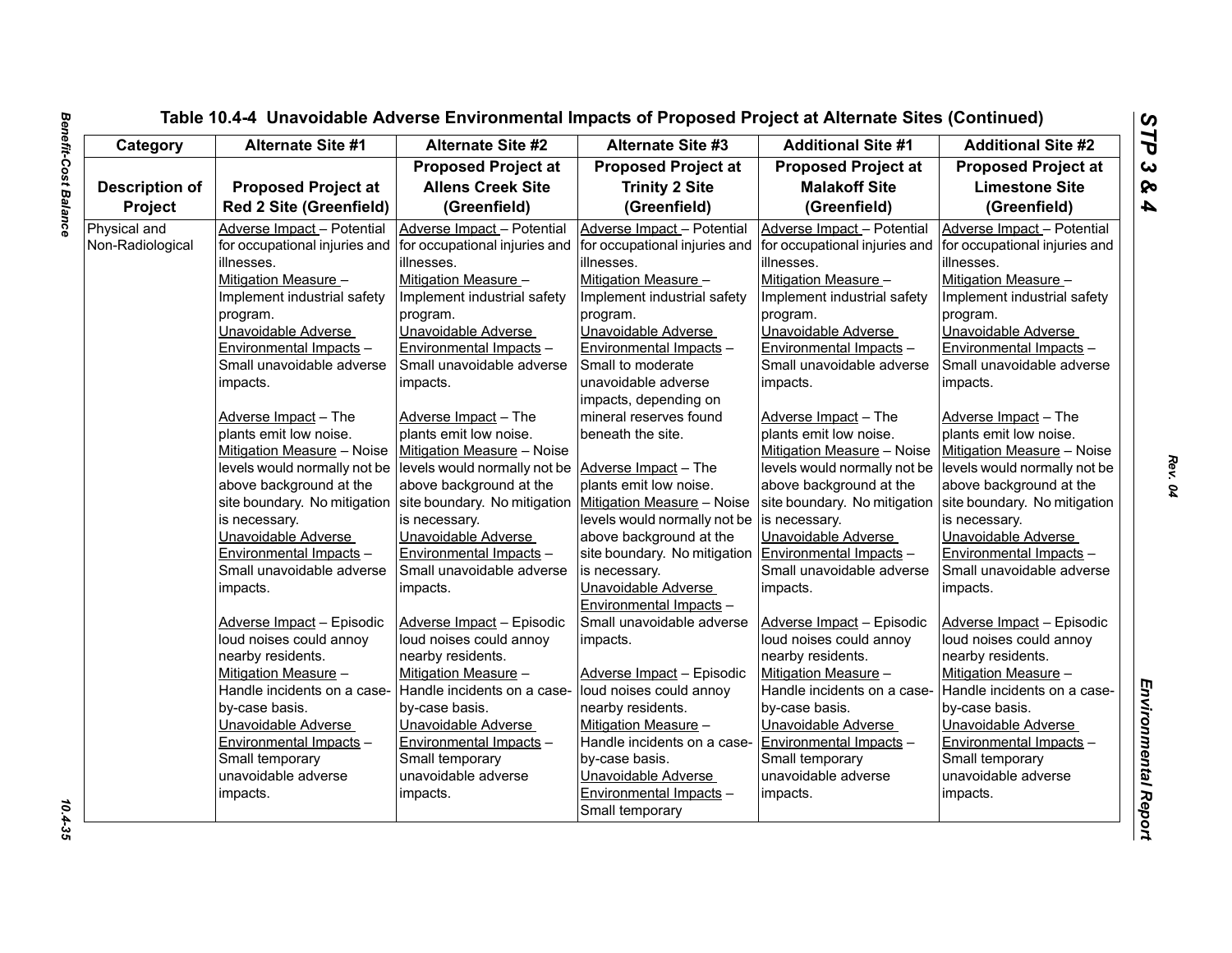| Category                                        | Alternate Site #1                                                                                                                                                                                                                                                                                                                                                                                                                                                                                                                                                                                                                                                                                                                                                                                                                                                                                                                                                       | <b>Alternate Site #2</b>                                                                                                                                                                                                                                                                                                           | <b>Alternate Site #3</b>                                                                                                                                                                                                                                                                                                                                              | <b>Additional Site #1</b>                                                                                                                                                                                                                                                                                                          | <b>Additional Site #2</b>                                                                                                                                                                                                                                                                                                          |  |
|-------------------------------------------------|-------------------------------------------------------------------------------------------------------------------------------------------------------------------------------------------------------------------------------------------------------------------------------------------------------------------------------------------------------------------------------------------------------------------------------------------------------------------------------------------------------------------------------------------------------------------------------------------------------------------------------------------------------------------------------------------------------------------------------------------------------------------------------------------------------------------------------------------------------------------------------------------------------------------------------------------------------------------------|------------------------------------------------------------------------------------------------------------------------------------------------------------------------------------------------------------------------------------------------------------------------------------------------------------------------------------|-----------------------------------------------------------------------------------------------------------------------------------------------------------------------------------------------------------------------------------------------------------------------------------------------------------------------------------------------------------------------|------------------------------------------------------------------------------------------------------------------------------------------------------------------------------------------------------------------------------------------------------------------------------------------------------------------------------------|------------------------------------------------------------------------------------------------------------------------------------------------------------------------------------------------------------------------------------------------------------------------------------------------------------------------------------|--|
|                                                 |                                                                                                                                                                                                                                                                                                                                                                                                                                                                                                                                                                                                                                                                                                                                                                                                                                                                                                                                                                         | <b>Proposed Project at</b>                                                                                                                                                                                                                                                                                                         | <b>Proposed Project at</b>                                                                                                                                                                                                                                                                                                                                            | <b>Proposed Project at</b>                                                                                                                                                                                                                                                                                                         | <b>Proposed Project at</b>                                                                                                                                                                                                                                                                                                         |  |
| <b>Description of</b>                           | <b>Proposed Project at</b>                                                                                                                                                                                                                                                                                                                                                                                                                                                                                                                                                                                                                                                                                                                                                                                                                                                                                                                                              | <b>Allens Creek Site</b>                                                                                                                                                                                                                                                                                                           | <b>Trinity 2 Site</b>                                                                                                                                                                                                                                                                                                                                                 | <b>Malakoff Site</b>                                                                                                                                                                                                                                                                                                               | <b>Limestone Site</b>                                                                                                                                                                                                                                                                                                              |  |
| Project                                         | Red 2 Site (Greenfield)                                                                                                                                                                                                                                                                                                                                                                                                                                                                                                                                                                                                                                                                                                                                                                                                                                                                                                                                                 | (Greenfield)                                                                                                                                                                                                                                                                                                                       | (Greenfield)                                                                                                                                                                                                                                                                                                                                                          | (Greenfield)                                                                                                                                                                                                                                                                                                                       | (Greenfield)                                                                                                                                                                                                                                                                                                                       |  |
| Physical and<br>Non-Radiological<br>(continued) | Adverse Impact - New<br>transmission line has<br>potential to induce electric<br>shock in people standing<br>near the line.<br>Mitigation Measure - Build<br>transmission line to NESC<br>code to minimize noise and<br>electric shock.<br>Unavoidable Adverse<br>Environmental Impacts -<br>Small unavoidable adverse<br>impacts.                                                                                                                                                                                                                                                                                                                                                                                                                                                                                                                                                                                                                                      | Adverse Impact - New<br>transmission line has<br>potential to induce electric<br>shock in people standing<br>near the line.<br>Mitigation Measure - Build<br>transmission line to NESC<br>code to minimize noise and<br>electric shock.<br>Unavoidable Adverse<br>Environmental Impacts -<br>Small unavoidable adverse<br>impacts. | unavoidable adverse<br>impacts.<br>Adverse Impact - New<br>transmission line has<br>potential to induce electric<br>shock in people standing<br>near the line.<br>Mitigation Measure - Build<br>transmission line to NESC<br>code to minimize noise and<br>electric shock.<br>Unavoidable Adverse<br>Environmental Impacts -<br>Small unavoidable adverse<br>impacts. | Adverse Impact - New<br>transmission line has<br>potential to induce electric<br>shock in people standing<br>near the line.<br>Mitigation Measure - Build<br>transmission line to NESC<br>code to minimize noise and<br>electric shock.<br>Unavoidable Adverse<br>Environmental Impacts -<br>Small unavoidable adverse<br>impacts. | Adverse Impact - New<br>transmission line has<br>potential to induce electric<br>shock in people standing<br>near the line.<br>Mitigation Measure - Build<br>transmission line to NESC<br>code to minimize noise and<br>electric shock.<br>Unavoidable Adverse<br>Environmental Impacts -<br>Small unavoidable adverse<br>impacts. |  |
| Radiological                                    | The following description applies to all alternate/additional sites.<br>Adverse Impact - Potential doses to workers and members of the public from releases to air and surface water. Dose to terrestrial and aquatic<br>ecosystems from chronic radiation exposure caused by the small discharges of radioactive liquids. Dose to public and workers due to transport of<br>nuclear fuel.<br>Mitigation Measure - Monitor radiological releases as required by radiological monitoring program. All releases would be well below regulatory<br>limits. No further mitigation required.<br>Unavoidable Adverse Environmental Impact - Small unavoidable adverse impacts.<br>Adverse Impact - Fuel cycle activities would have liquid discharges.<br>Mitigation Measure - Monitor radiological releases as required by radiological monitoring program. No further mitigation required.<br>Unavoidable Adverse Environmental Impact - Small unavoidable adverse impacts. |                                                                                                                                                                                                                                                                                                                                    |                                                                                                                                                                                                                                                                                                                                                                       |                                                                                                                                                                                                                                                                                                                                    |                                                                                                                                                                                                                                                                                                                                    |  |

*Rev. 04*